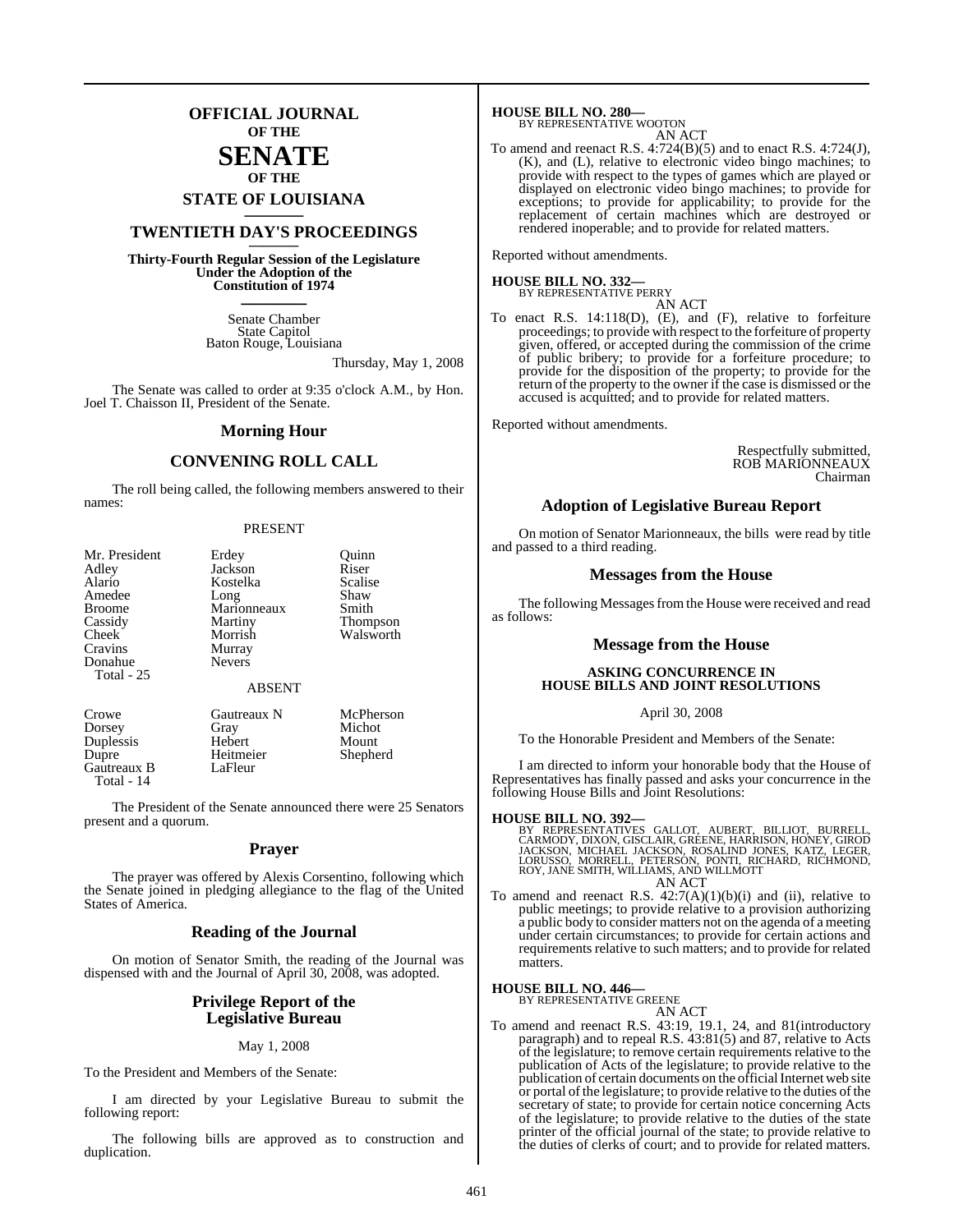# **Page 2 SENATE 20th DAY'S PROCEEDINGS**

May 1, 2008

# **HOUSE BILL NO. 624—** BY REPRESENTATIVE HENRY

AN ACT

To amend and reenact R.S. 47:303(E)(2) and to enact R.S. 32:300.5, relative to off-road vehicle violations; to provide relative to the penalty for failure to pay sales taxes on purchases of off-road vehicles; to authorize law enforcement officers to issue citations under certain circumstances; and to provide for related matters.

#### **HOUSE BILL NO. 867—** BY REPRESENTATIVE BALDONE

AN ACT

To amend and reenact R.S. 14:81.3(A) and (C) and R.S. 15:537(A), relative to the crime of computer-aided solicitation of a minor; to provide for the elements of the crime; to provide with respect to defenses; to provide that a person convicted of computeraided solicitation of a minorshall be ineligible for diminution of sentence for good behavior; and to provide for related matters.

# **HOUSE BILL NO. 1051—** BY REPRESENTATIVE KATZ

AN ACT

To amend and reenact R.S. 40:2120.33(3), relative to adult brain injury facilities; to remove restrictions against related patients within the same adult brain injury facility; and to provide for related matters.

#### **HOUSE BILL NO. 1054—**

BY REPRESENTATIVE PETERSON AND SENATOR GRAY AN ACT

To enact R.S. 17:100.10, relative to authorizing city, parish, and other local public school boards to create public benefit corporations and enter into contracts with such public benefit corporations for the planning, renovation, construction, leasing, subleasing, management, and improvement of school properties; to exempt such school boards from certain limitations relative to property dispositions under certain circumstances; to authorize such school boards to enter into financing arrangements with their public benefit corporations and certain other private parties to construct new schools and to renovate existing school properties; and to provide for related matters.

#### **HOUSE BILL NO. 1091—**

BY REPRESENTATIVES PETERSON, ARNOLD, AUBERT, AUSTIN<br>BADON, BOBBY BADON, BALDONE, BARROW, BILLIOT, HENRY<br>BURNS, BURRELL, CHAMPAGNE, DANAHAY, DIXON, EDWARDS,<br>GALLOT,HARDY,HARRISON,HINES,HOFFMANN,HONEY,HOWARD,<br>HUTTER, GIROD J

AN ACT

To amend and reenact R.S. 17:221(E) and to enact R.S. 17:221.4, relative to withdrawal from school; to authorize certain students to withdrawfromschool under certain circumstances; to provide for guidelines and procedures with respect to withdrawal from school; to create a dropout prevention and recovery program; to provide for the collection and reporting of related data; and to provide for related matters.

# **HOUSE BILL NO. 1117—** BY REPRESENTATIVE MORRIS

AN ACT

To amend and reenact R.S. 30:22, 23, 148.1, 148.2, 148.3, 148.4, 148.5, 148.6, 148.8, and 148.9(A) and (B)(introductory paragraph) and to repeal R.S. 30:148.9(B)(1), (2), and (3), relative to mineral leases; to provide for leases for storage; to provide for application, advertising, bids, public hearings, and selection for certain leases; to provide for the authority of the State Mineral Board and the commissioner of conservation; and to provide for related matters.

> Respectfully submitted, ALFRED W. SPEER Clerk of the House of Representatives

### **House Bills and Joint Resolutions**

Senator Heitmeier asked for and obtained a suspension of the rules to take up at this time the following House Bills and Joint Resolutions just received from the House which were taken up, read a first and second time by their titles and acted upon as follows:

**HOUSE BILL NO. 392—**<br>BY REPRESENTATIVES GALLOT, AUBERT, BILLIOT, BURRELL,<br>CARMODY, DIXON, GISCLAIR, GREENE, HARRISON, HONEY, GIROD<br>JACKSON, MICHAEL JACKSON, ROSALIND JONES, KATZ, LEGER,<br>LORUSSO, MORRELL, PETERSON, PONTI,

AN ACT

To amend and reenact R.S.  $42:7(A)(1)(b)(i)$  and (ii), relative to public meetings; to provide relative to a provision authorizing a public body to consider matters not on the agenda of a meeting under certain circumstances; to provide for certain actions and requirements relative to such matters; and to provide for related matters.

The bill was read by title and referred by the President to the Committee on Senate and Governmental Affairs.

#### **HOUSE BILL NO. 446—**

BY REPRESENTATIVE GREENE AN ACT

To amend and reenact R.S. 43:19, 19.1, 24, and 81(introductory paragraph) and to repeal R.S. 43:81(5) and 87, relative to Acts of the legislature; to remove certain requirements relative to the publication of Acts of the legislature; to provide relative to the publication of certain documents on the official Internet web site or portal of the legislature; to provide relative to the duties of the secretary of state; to provide for certain notice concerning Acts of the legislature; to provide relative to the duties of the state printer of the official journal of the state; to provide relative to the duties of clerks of court; and to provide for related matters.

The bill was read by title and referred by the President to the Committee on Senate and Governmental Affairs.

#### **HOUSE BILL NO. 624—**

BY REPRESENTATIVE HENRY AN ACT

To amend and reenact R.S. 47:303(E)(2) and to enact R.S. 32:300.5, relative to off-road vehicle violations; to provide relative to the penalty for failure to pay sales taxes on purchases of off-road vehicles; to authorize law enforcement officers to issue citations under certain circumstances; and to provide for related matters.

The bill was read by title and referred by the President to the Committee on Revenue and Fiscal Affairs.

#### **HOUSE BILL NO. 867—** BY REPRESENTATIVE BALDONE

AN ACT

To amend and reenact R.S. 14:81.3(A) and (C) and R.S. 15:537(A), relative to the crime of computer-aided solicitation of a minor; to provide for the elements of the crime; to provide with respect to defenses; to provide that a person convicted of computeraided solicitation of a minorshall be ineligible for diminution of sentence for good behavior; and to provide for related matters.

The bill was read by title and referred by the President to the Committee on Judiciary C.

# **HOUSE BILL NO. 1051—** BY REPRESENTATIVE KATZ

AN ACT To amend and reenact R.S. 40:2120.33(3), relative to adult brain injury facilities; to remove restrictions against related patients within the same adult brain injury facility; and to provide for related matters.

The bill was read by title and referred by the President to the Committee on Health and Welfare.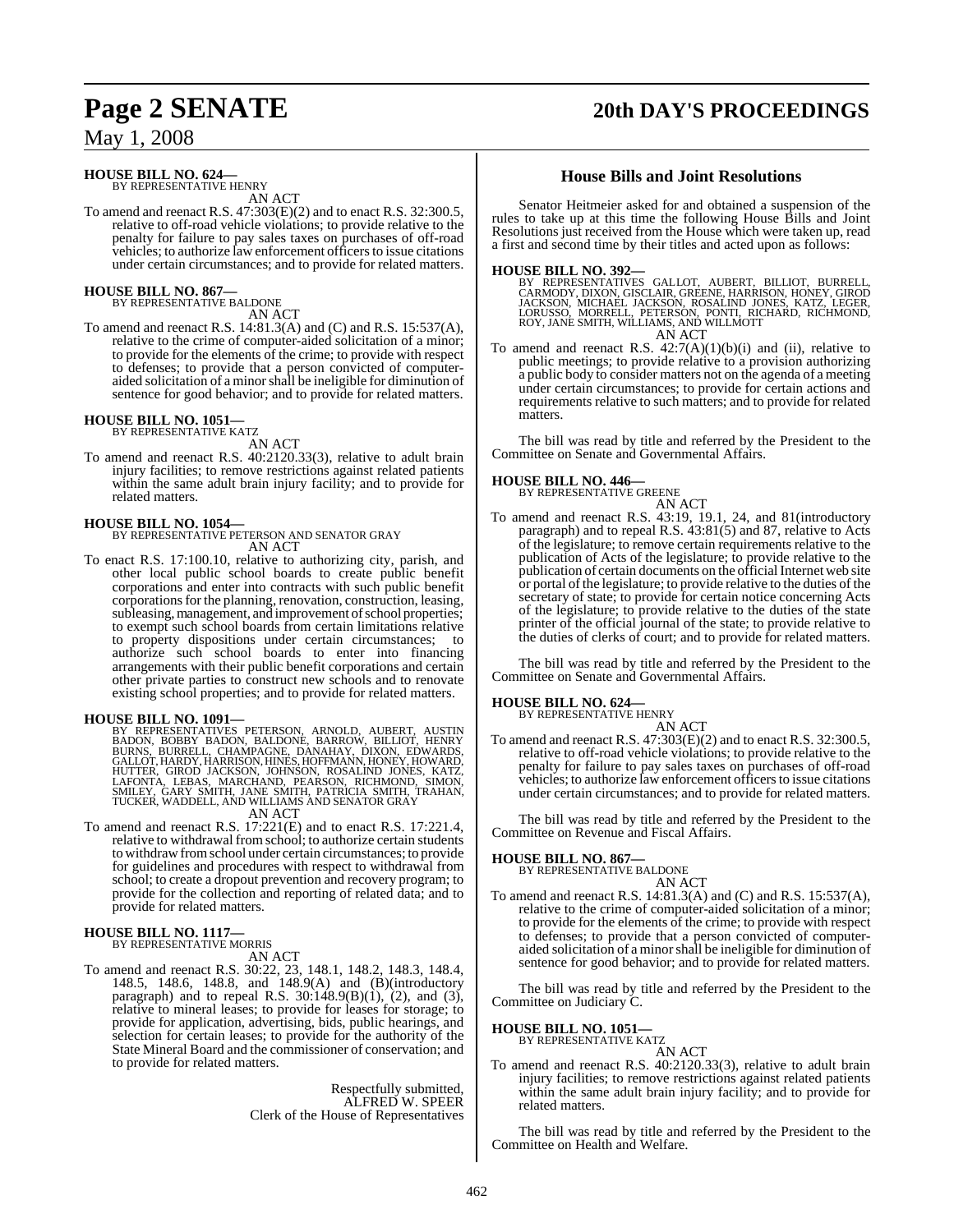# **20th DAY'S PROCEEDINGS Page 3 SENATE**

# May 1, 2008

#### **HOUSE BILL NO. 1054—**

BY REPRESENTATIVE PETERSON AND SENATOR GRAY AN ACT

To enact R.S. 17:100.10, relative to authorizing city, parish, and other local public school boards to create public benefit corporations and enter into contracts with such public benefit corporations for the planning, renovation, construction, leasing, subleasing, management, and improvement of school properties; to exempt such school boards from certain limitations relative to property dispositions under certain circumstances; to authorize such school boards to enter into financing arrangements with their public benefit corporations and certain other private parties to construct new schools and to renovate existing school properties; and to provide for related matters.

The bill was read by title and referred by the President to the Committee on Education.

#### **HOUSE BILL NO. 1091—**

BY REPRESENTATIVES PETERSON, ARNOLD, AUBERT, AUSTIN<br>BADON, BOBBY BADON, BALDONE, BARROW, BILLIOT, HENRY<br>BURNS, BURRELL, CHAMPAGNE, DANAHAY, DIXON, EDWARDS,<br>GALLOT,HARDY,HARRISON,HINES,HOFFMANN,HONEY,HOWARD,<br>HUTTER, GIROD J AN ACT

To amend and reenact R.S. 17:221(E) and to enact R.S. 17:221.4, relative to withdrawal from school; to authorize certain students to withdrawfromschool under certain circumstances; to provide for guidelines and procedures with respect to withdrawal from school; to create a dropout prevention and recovery program; to provide for the collection and reporting of related data; and to provide for related matters.

The bill was read by title and referred by the President to the Committee on Education.

### **HOUSE BILL NO. 1117—**

BY REPRESENTATIVE MORRIS AN ACT

To amend and reenact R.S. 30:22, 23, 148.1, 148.2, 148.3, 148.4, 148.5, 148.6, 148.8, and 148.9(A) and (B)(introductory paragraph) and to repeal R.S.  $30:148.9(B)(1)$ , (2), and (3), relative to mineral leases; to provide for leases for storage; to provide for application, advertising, bids, public hearings, and selection for certain leases; to provide for the authority of the State Mineral Board and the commissioner of conservation; and to provide for related matters.

The bill was read by title and referred by the President to the Committee on Natural Resources.

#### **Messages from the House**

The following Messages from the House were received and read as follows:

#### **Message from the House**

#### **ASKING CONCURRENCE IN HOUSE CONCURRENT RESOLUTIONS**

April 30, 2008

To the Honorable President and Members of the Senate:

I am directed to inform your honorable body that the House of Representatives has finally passed and asks your concurrence in the following House Concurrent Resolutions:

**HOUSE CONCURRENT RESOLUTION NO. 106—** BY REPRESENTATIVE RICHARD A CONCURRENT RESOLUTION

To commend Thibodaux Fire Company No. 1 of the Thibodaux Volunteer Fire Department upon the celebration of its one hundred fiftieth anniversary.

> Respectfully submitted, ALFRED W. SPEER Clerk of the House of Representatives

#### **Senator Cassidy in the Chair**

#### **House Concurrent Resolutions**

Senator Chaisson asked for and obtained a suspension of the rules to take up at this time the following House Concurrent Resolutions just received from the House which were taken up, read a first and second time by their titles and acted upon as follows:

## **HOUSE CONCURRENT RESOLUTION NO. 106—** BY REPRESENTATIVE RICHARD A CONCURRENT RESOLUTION

To commend Thibodaux Fire Company No. 1 of the Thibodaux Volunteer Fire Department upon the celebration of its one hundred fiftieth anniversary.

The resolution was read by title. Senator Chaisson moved to concur in the House Concurrent Resolution.

#### **ROLL CALL**

The roll was called with the following result:

#### YEAS

Mr. President Erdey Morrish<br>Adley Gautreaux N Murray Adley Gautreaux N<br>Alario Gray Gray Nevers<br>
Hebert Ouinn Amedee Hebert Quinn Broome Heitmeier Riser<br>Cassidy Jackson Scalise Cassidy Jackson Scalise Cheek Kostelka<br>Cravins Long Cravins Long Shepherd Crowe Marionneaux<br>
Donahue Martiny Donahue Martiny Thompson Walsworth Total - 33 **NAYS**  Total - 0 ABSENT Duplessis Gautreaux B McPherson<br>
Dupre LaFleur Mount

The Chair declared the Senate had concurred in the House Concurrent Resolution and ordered it returned to the House.

#### **Senate Bills and Joint Resolutions on Second Reading Reported by Committees**

The following Senate Bills and Joint Resolutions reported by Committees were taken up and acted upon as follows:

**SENATE BILL NO. 33—**

Total - 6

#### BY SENATOR CHEEK AN ACT

LaFleur

To amend and reenact R.S. 46:446.6(B)(3), the introductory paragraph of (4), (5), and (6), and to enact R.S.  $46:446.6(B)(7)$ , relative to medical assistance payments; to provide for the period of time within which a health care provider must submit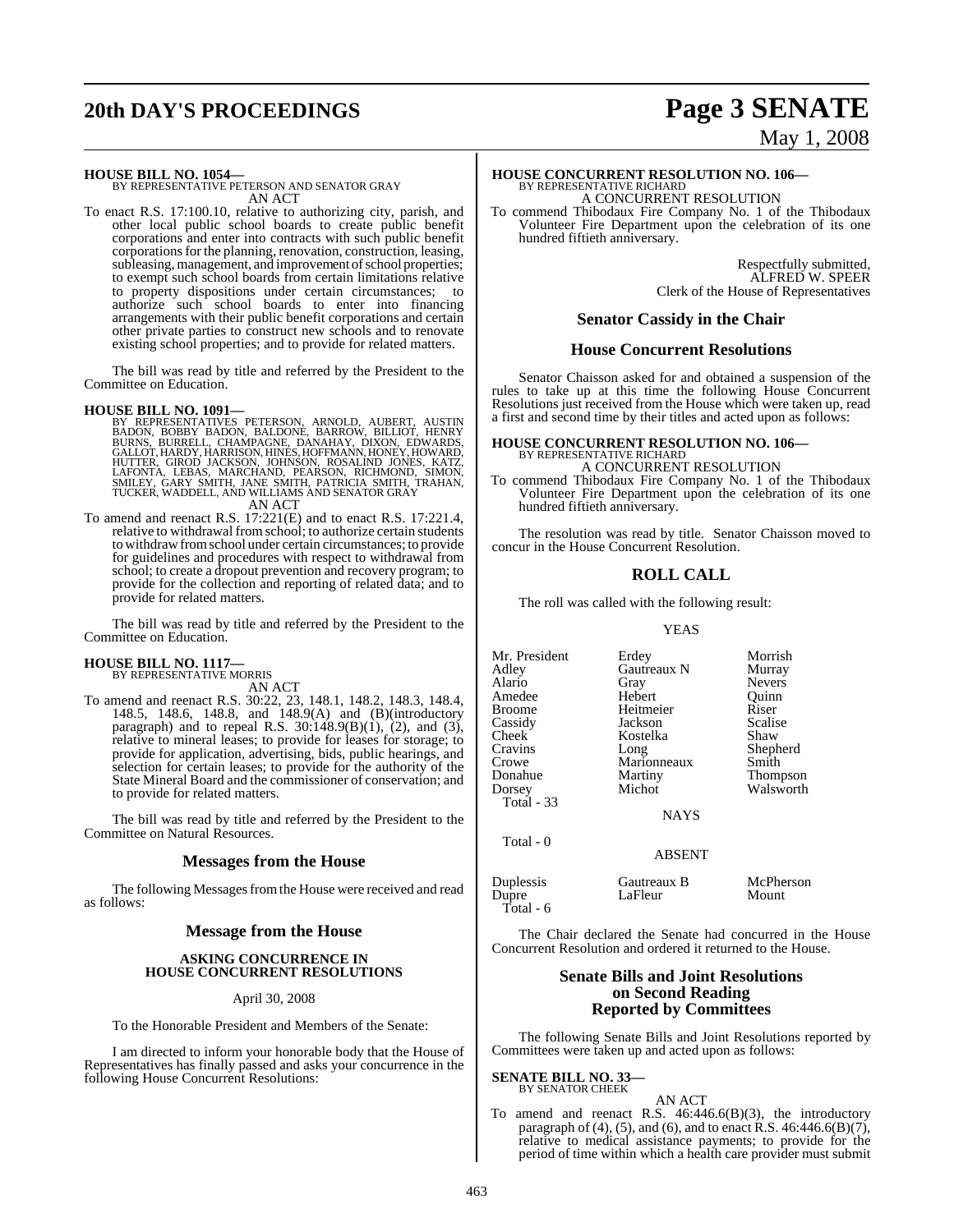# **Page 4 SENATE 20th DAY'S PROCEEDINGS**

## May 1, 2008

payment to the Department of Health and Hospitals; to provide for reimbursements of monies paid erroneously under the Louisiana Medical Assistance Program; and to provide for related matters.

Reported with amendments by the Committee on Health and Welfare.

#### **SENATE COMMITTEE AMENDMENTS**

Amendments proposed by Senate Committee on Health and Welfare to Original Senate Bill No. 33 by Senator Cheek

#### AMENDMENT NO. 1

On page 1, line 3, after "46:446.6(B)(7)" and before "," insert "and  $(C)$ 

#### AMENDMENT NO. 2

On page 1, line 10, after "46:446.6(B)(7)" and before "hereby" delete "is" and insert "and (C) are"

AMENDMENT NO. 3

On page 1, line 16, after "**within**" and before "**days**" delete "**fortyfive**" and insert "**ninety**" in lieu thereof

#### AMENDMENT NO. 4

On page 2, line 8, after "**R.S. 22:250.34**" and before the comma "**,**" change "**(c)**" to "**(C)**"

### AMENDMENT NO. 5

On page 2, line 15, after "**within**" and before "**days**" delete "**fortyfive**" and insert "**ninety**" in lieu thereof

#### AMENDMENT NO. 6

On page 2, after line 23, insert the following:

"**C. The Department of Health and Hospitals shall provide notice to health care providers of their claim for payment for any health care item or service. Notice to the health care provider shall be provided by sending a copy of the claim submitted to the insurance company.**"

On motion of Senator Cassidy, the committee amendment was adopted. The amended bill was read by title, ordered engrossed, and passed to a third reading.

#### **SENATE BILL NO. 58** BY SENATOR KOSTELKA

AN ACT

To amend and reenact R.S. 18:192(A) and (B), and 193(A), (B), and (E), relative to the annual canvass of the registrants in all precinctsin a parish; to require the provision by the Department of State of corrected addresses to registrars; to provide for the funding of the provision of new voter identification cards; to provide regarding challenges to voter registrations; to provide relative to the inactive voter list; and to provide for related matters.

Reported with amendments by the Committee on Senate and Governmental Affairs.

#### **SENATE COMMITTEE AMENDMENTS**

Amendments proposed by Senate Committee on Senate and Governmental Affairs to Original Senate Bill No. 58 by Senator Kostelka

#### AMENDMENT NO. 1

On page 5, delete lines 20 through 26

On motion of Senator Kostelka, the committee amendment was adopted. The amended bill was read by title, ordered engrossed, and passed to a third reading.

#### **SENATE BILL NO. 63—**

BY SENATOR KOSTELKA AN ACT

To enact R.S. 18:154(G), relative to voter registration records; to prohibit disclosure of any voter registration data received from another state pursuant to a cooperative agreement and any geographical coding of addresses of registered voters; and to provide for related matters.

Reported favorably by the Committee on Senate and Governmental Affairs. On motion of Senator Kostelka, the bill was read by title, ordered engrossed, and passed to a third reading.

#### **SENATE BILL NO. 64—**

BY SENATORS KOSTELKA, DONAHUE AND WALSWORTH AN ACT

To amend and reenact R.S. 18:134(E), 541, and 542, relative to election day hours of operation; to shorten by two hours the time that polls are open on election day; to change the hours that each registrar of voter's office is required to be open on election day; and to provide for related matters.

Reported with amendments by the Committee on Senate and Governmental Affairs.

#### **SENATE COMMITTEE AMENDMENTS**

Amendments proposed by Senate Committee on Senate and Governmental Affairs to Original Senate Bill No. 64 by Senator Kostelka

AMENDMENT NO. 1

On page 1, line 3, after "shorten" delete "by two hours"

#### AMENDMENT NO. 2

On page 1, line 17, change "**7:00**" to "8:00"

#### AMENDMENT NO. 3

On page 2, line 5, change "**7:00**" to "8:00"

On motion of Senator Kostelka, the committee amendment was adopted. The amended bill was read by title, ordered engrossed, and passed to a third reading.

#### **SENATE BILL NO. 112—** BY SENATOR HEITMEIER

AN ACT

To amend and reenact R.S. 37:1041(C)(5), relative to optometry; to provide for the definition of "optometry"; and to provide for related matters.

Reported with amendments by the Committee on Health and Welfare.

#### **SENATE COMMITTEE AMENDMENTS**

Amendments proposed by Senate Committee on Health and Welfare to Original Senate Bill No. 112 by Senator Heitmeier

#### AMENDMENT NO. 1

On page 1, line 15, after "adaptation" and before "**and**" insert "**, sale,**"

#### AMENDMENT NO. 2

On page 1, line 15, after "their" and before "," delete "phases" and insert "**forms**"

#### AMENDMENT NO. 3

On page 2, line 3, at the end of the line insert "**provision of samples,**"

#### AMENDMENT NO. 4

On page 2, line 4, after "**,**" and before "prescription" delete "and" and insert "and **the**"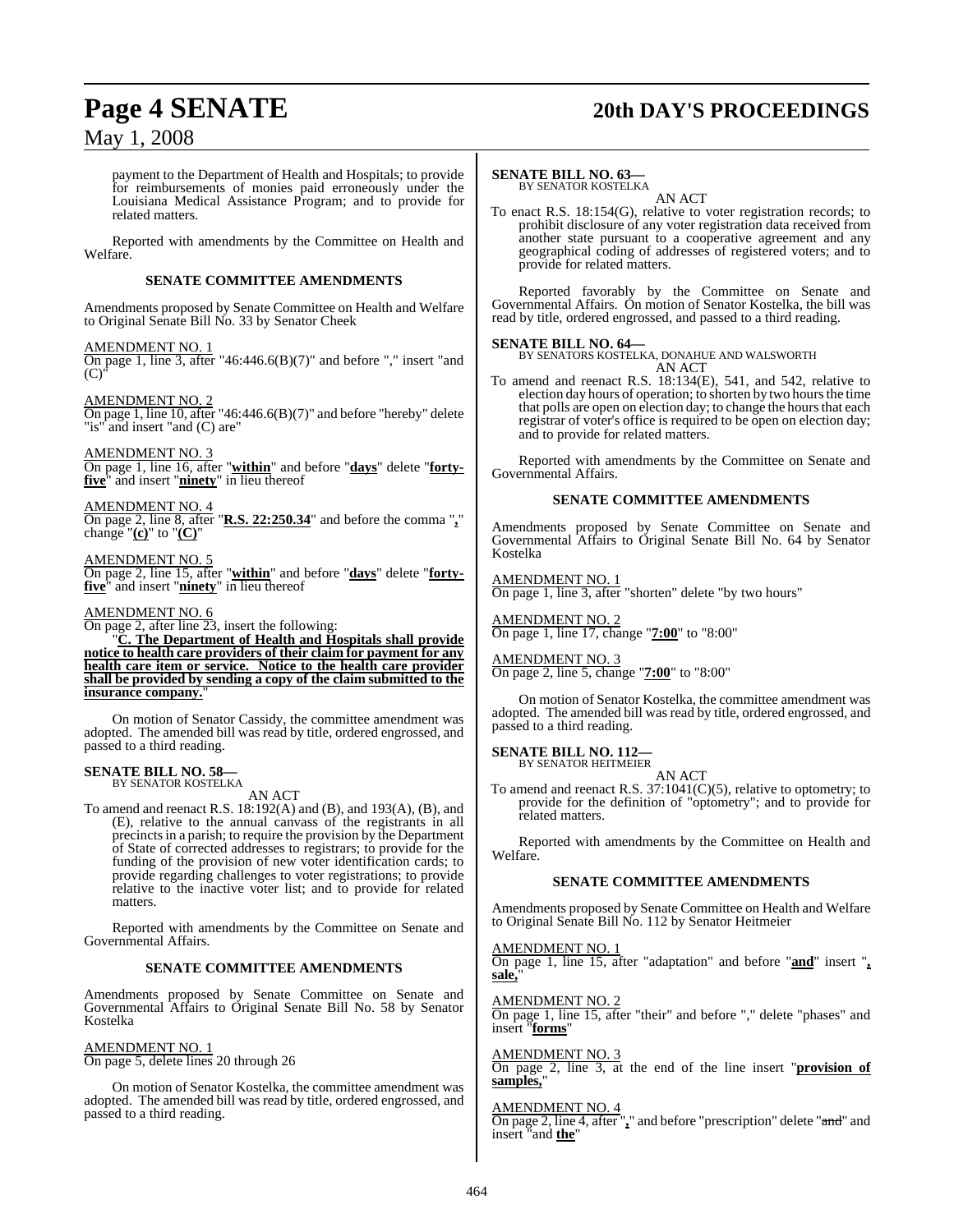# **20th DAY'S PROCEEDINGS Page 5 SENATE**

# May 1, 2008

#### AMENDMENT NO. 5

On page 2, line 4, after "prescription" and before "of" delete "**, and dispensing**"

#### AMENDMENT NO. 6

On page 2, line 5 after "agents." insert the following: "**With respect to frames and lenses, including those containing diagnostic and therapeutic pharmaceutical agents, an optometrist may provide samples or dispense such products to his own patients, provided however that such dispensing activities shall conform to rules relative to packaging, labeling, and record keeping promulgated by the board.**"

On motion of Senator Cassidy, the committee amendment was adopted. The amended bill was read by title, ordered engrossed, and passed to a third reading.

# **SENATE BILL NO. 232—** BY SENATOR MOUNT

A JOINT RESOLUTION

Proposing to amend Article IV, Section 21(A), Article VIII, Sections 3(B), 5(B), 6(B), 7(B), and 7.1(B), Article IX, Section 8(B), and Article X, Sections 3(B) and 43(B) of the Constitution of Louisiana, relative to term limits for positions on certain boards and commissions; to provide a three-consecutive-term limit for positions on the Public Service Commission, the State Board of Elementary and Secondary Education, the Board of Regents, the Board of Supervisors for the University of Louisiana System, the Board of Supervisors of Louisiana State University and Agricultural and Mechanical College, the Board of Supervisors of Southern University and Agricultural and Mechanical College, the Board of Supervisors of Community and Technical Colleges, the Louisiana Forestry Commission, the State Civil Service Commission, and the State Police Commission; to specify an election for submission of the proposition to electors and provide a ballot proposition.

Reported with amendments by the Committee on Senate and Governmental Affairs.

#### **SENATE COMMITTEE AMENDMENTS**

Amendments proposed by Senate Committee on Senate and Governmental Affairs to Original Senate Bill No. 232 by Senator Mount

#### AMENDMENT NO. 1

On page 2, delete lines 14 through 19 and insert the following:

"**(2) No person may serve more than three complete consecutive terms on the commission. The provisions of this subparagraph shall not apply to any person elected to the commission prior to the enactment of this subparagraph unless and until that person is re-elected to the commission following the expiration of his current term.**"

#### AMENDMENT NO. 2

On page 3, delete lines 1 through 6 and insert the following:

"**(2) No person may serve more than three complete consecutive terms on the board. The provisions of this subparagraph shall not apply to any person elected or appointed to the board prior to the enactment of this subparagraph unless and until that person is re-elected or re-appointed to the board following the expiration of his current term.**"

#### AMENDMENT NO. 3

On page 3, delete lines 16 through 21 and insert the following:

"**(2) No person may serve more than three complete consecutive terms on the board. The provisions of this subparagraph shall not apply to any person appointed to the board prior to the enactment of this subparagraph unless and until that person is re-appointed to the board following the expiration of his current term.**"

#### AMENDMENT NO. 4

On page 4, delete lines 1 through 6 and insert the following:

"**(2) No person may serve more than three complete consecutive terms on the board. The provisions of this subparagraph shall not apply to any person appointed to the board prior to the enactment of this subparagraph unless and until that person is re-appointed to the board following the expiration of his current term.**"

#### AMENDMENT NO. 5

On page 4, delete lines 17 through 22 and insert the following:

"**(2) No person may serve more than three complete consecutive terms on the board. The provisions of this subparagraph shall not apply to any person appointed to the board prior to the enactment of this subparagraph unless and until that person is re-appointed to the board following the <u>expiration of his current term.</u>** 

#### AMENDMENT NO. 6

On page 5, delete lines 7 through 12 and insert the following:

"**(2) No person may serve more than three complete consecutive terms on the board. The provisions of this subparagraph shall not apply to any person appointed to the board prior to the enactment of this subparagraph unless and until that person is re-appointed to the board following the expiration of his current term.**"

#### AMENDMENT NO. 7

On page 5, delete lines 25 through 29 insert the following:

"**(2) No person may serve more than three complete consecutive terms on the commission. The provisions of this subparagraph shall not apply to any person appointed to the commission prior to the enactment of this subparagraph unless and until that person is re-appointed to the commission following** the expiration of his current term.

#### AMENDMENT NO. 8 On page 6, delete line 1.

AMENDMENT NO. 9

#### On page 6, delete lines 10 through 15 and insert the following:

"**(2) No person may serve more than three complete consecutive terms on the commission. The provisions of this subparagraph shall not apply to any person appointed to the commission prior to the enactment of this subparagraph unless and until that person is re-appointed to the commission following the expiration of his current term.**"

#### AMENDMENT NO. 10

On page 6, delete lines 25 through 29 and insert the following:

"**(2) No person may serve more than three complete consecutive terms on the commission. The provisions of this subparagraph shall not apply to any person appointed to the commission prior to the enactment of this subparagraph unless and until that person is re-appointed to the commission following the expiration of his current term.**"

#### AMENDMENT NO. 11

On page 7, delete line 1

On motion of Senator Kostelka, the committee amendment was adopted. The amended bill was read by title, ordered engrossed, and passed to a third reading.

# **SENATE BILL NO. 233—** BY SENATOR MOUNT

AN ACT To amend and reenact R.S. 17:2(C), 1453(A), 1851(C), 1871(A)(1)(a), and 3121(C), R.S. 42:2, and R.S. 45:1161.1(B), and to enact R.S. 3:4272(D) and R.S. 42:3.2, relative to term limits for members of certain boards and commissions; to prohibit any person appointed or elected to a board or commission within the executive branch of state government to serve in such position for more than three consecutive terms; to prohibit the term of any person serving at the pleasure of an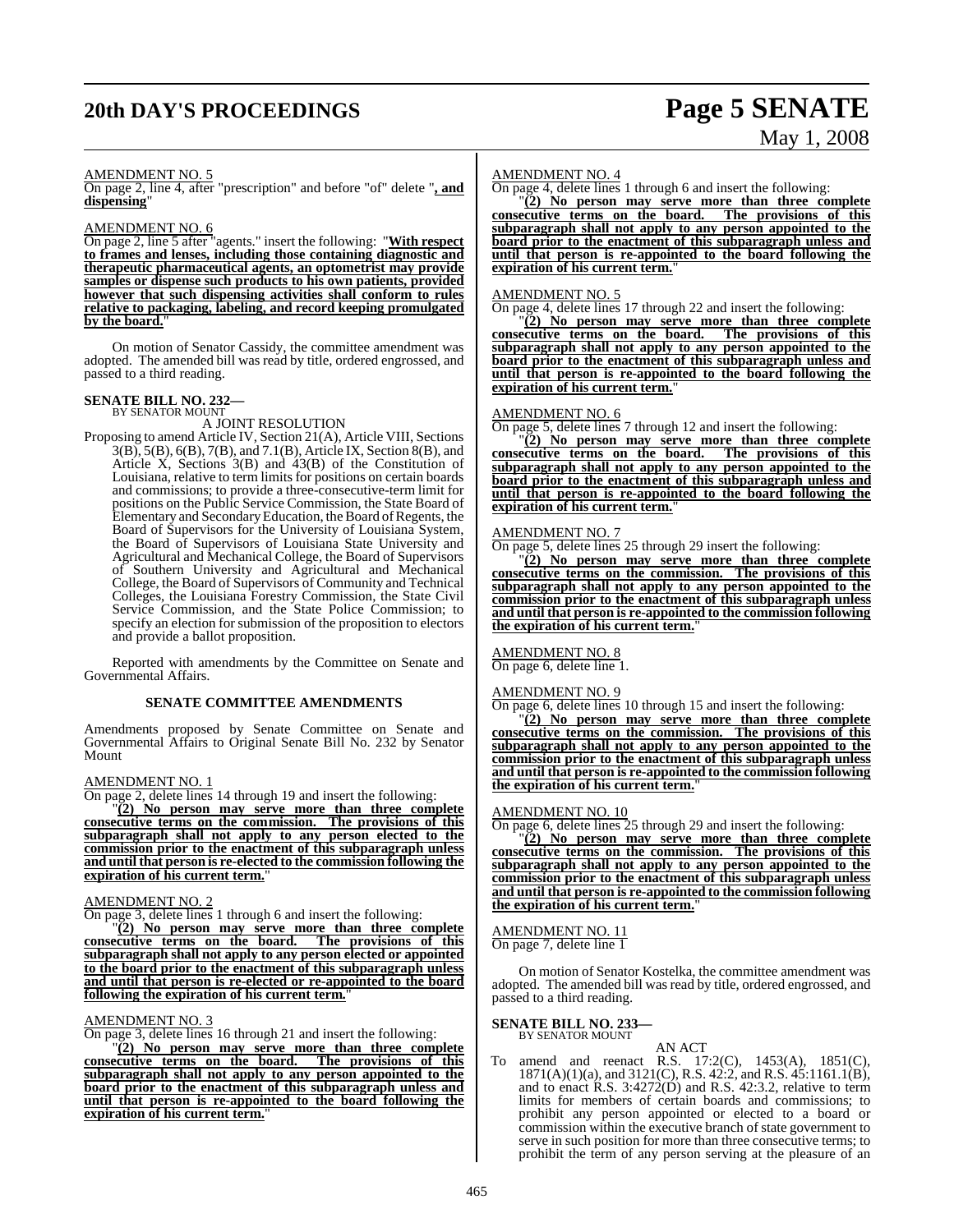# **Page 6 SENATE 20th DAY'S PROCEEDINGS**

## May 1, 2008

appointing authority to extend beyond twelve consecutive years; to provide for continuation of service for certain members exceeding the three terms or twelve year limits; to exclude persons serving on boards and commissions by virtue of their position or office held; and to provide for related matters.

Reported with amendments by the Committee on Senate and Governmental Affairs.

#### **SENATE COMMITTEE AMENDMENTS**

Amendments proposed by Senate Committee on Senate and Governmental Affairs to Original Senate Bill No. 233 by Senator Mount

#### AMENDMENT NO. 1

On page 1, line 2, after "1851(C)," insert "the introductory paragraph of"

#### AMENDMENT NO. 2

On page 4, line 9, after "**successor is appointed.**" delete the remainder of the line, delete lines 10 through 13, and insert the following:

"**C. The provisions of this Section shall not apply to any person who is appointed or elected to a board or commission within the executive branch of state government prior to the effective date of this Section unless and until that person is reappointed or re-elected to the board or commission following the expiration of his current term.**"

#### AMENDMENT NO. 3

On page 4, line 14, change "**C.**" to "**D.**"

#### AMENDMENT NO. 4

On page 4, line 28, after "No." delete "\_\_\_\_\_" and insert "232"

On motion of Senator Kostelka, the committee amendment was adopted. The amended bill was read by title, ordered engrossed, and passed to a third reading.

#### **SENATE BILL NO. 241—** BY SENATOR CRAVINS

#### AN ACT

To amend and reenact R.S. 22:230.1(A), relative to coverage for rehabilitative physical therapy, occupational therapy, and speech and language pathology therapy; to provide for the inclusion of standard benefits; and to provide for related matters.

Reported favorably by the Committee on Insurance. On motion of Senator Cravins, the bill was read by title, ordered engrossed, and passed to a third reading.

#### **SENATE BILL NO. 261—** BY SENATOR JACKSON

AN ACT

To amend and reenact R.S. 40:2803(D), relative to the Interagency Task Force on the Future of Family Medicine; to provide for the effective termination date for all statutory authority for the existence of the Interagency Task Force on the Future of Family Medicine; and to provide for related matters.

Reported favorably by the Committee on Health and Welfare. On motion of Senator Cassidy, the bill was read by title, ordered engrossed, and passed to a third reading.

#### **SENATE BILL NO. 269—** BY SENATOR MCPHERSON

AN ACT

To amend and reenact R.S. 17:2047(B), 2048(C), R.S. 23:1871(A), (C), (E), (F), (G), (J), (K)(2), (N), and (O), R.S. 36:259(E)(22) and (23), and R.S. 37:1005(B) and to repeal R.S. 23:1871(P) and (Q),R.S. 36:259(E)(24) and R.S. 37:1007, relative to boards and commissions; to provide with respect to the Louisiana Health Works Commission; to provide for the membership of the commission; to provide for the date of submission of the

commission's initial annual report; to repeal the Nursing Supply and Demand Commission; and to provide for related matters.

Reported with amendments by the Committee on Health and Welfare.

#### **SENATE COMMITTEE AMENDMENTS**

Amendments proposed by Senate Committee on Health and Welfare to Original Senate Bill No. 269 by Senator McPherson

#### AMENDMENT NO. 1

On page 1, line 2, after "reenact" delete the remainder of the line and delete lines 3 and 4 and insert: "R.S.  $36:259(E)(22)$  and  $(23)$ , R.S.  $37:1005(B)$  and  $1007(A)$ ,  $(B)$  (introductory paragraph),  $(4)$  and (C)(introductory paragraph), to enact Part IV-B of Chapter 9 of Title 17 of the Louisiana Revised Statutes of 1950, to be comprised of R. S. 17:2048.51, and R.S. 36:651(AA), and to repeal R.S. 23:1871, relative to boards"

#### AMENDMENT NO. 2

On page 1, line 5, after "commissions;" delete the remainder of the line and insert "to create within the Board of Regents the Louisiana Health Works"

#### AMENDMENT NO. 3

On page 1, line 7, delete "repeal" and insert "create"

AMENDMENT NO. On page 1, line 8, delete "Commission" and insert "Council"

# AMENDMENT NO. 5

On page 1, delete lines 10 through 17

#### AMENDMENT NO. 6

Delete pages 2 through 9, and insert:

"Section 1. Part IV-B of Chapter 9 of Title 17 of the Louisiana Revised Statutes of 1950, comprised of R.S. 17:2048.51, is hereby enacted to read as follows:

**PART IV-B. LOUISIANA HEALTH WORKS COMMISSION** §<del>1871</del> 2048.51. Louisiana Health Works Commission; creation;

membership; compensation; staff and facilities; powers and duties; data collection and reporting **R.S. 17:2048.51 is being redesignated from R.S. 23:1871**

A. There is hereby created in the Louisiana Workforce Commission **Board of Regents** the Louisiana Health Works Commission, hereafter referred to as the "commission."

B. The purpose of the commission is to serve as a collaborative working group to integrate and coordinate resources relative to health care workforce development within various state departments and key organizations.

C. The following shall serve as members of the Louisiana Health Works Commission:

(1) The secretary of the Department of Labor or his designee.

(2) The secretary of the Department of Health and Hospitals or his designee.

(3) The secretary of the Department of Economic Development or his designee.

(4) The secretary of the Department of Social Services or his designee

(5) The president of the Louisiana State Nurses Association or designee

(6) The president of the Louisiana State Medical Society or his designe

 $(\forall)$  (3) The president of the Louisiana Hospital Association or his designee.

(8)**(4)**The president oftheLouisiana Nursing Home Association or his designee.

(9) **(5)**The chairman of the Senate Committee on Health and Welfare or his designee and the chairman of the Senate Labor and Industrial Relations Committee or his designee.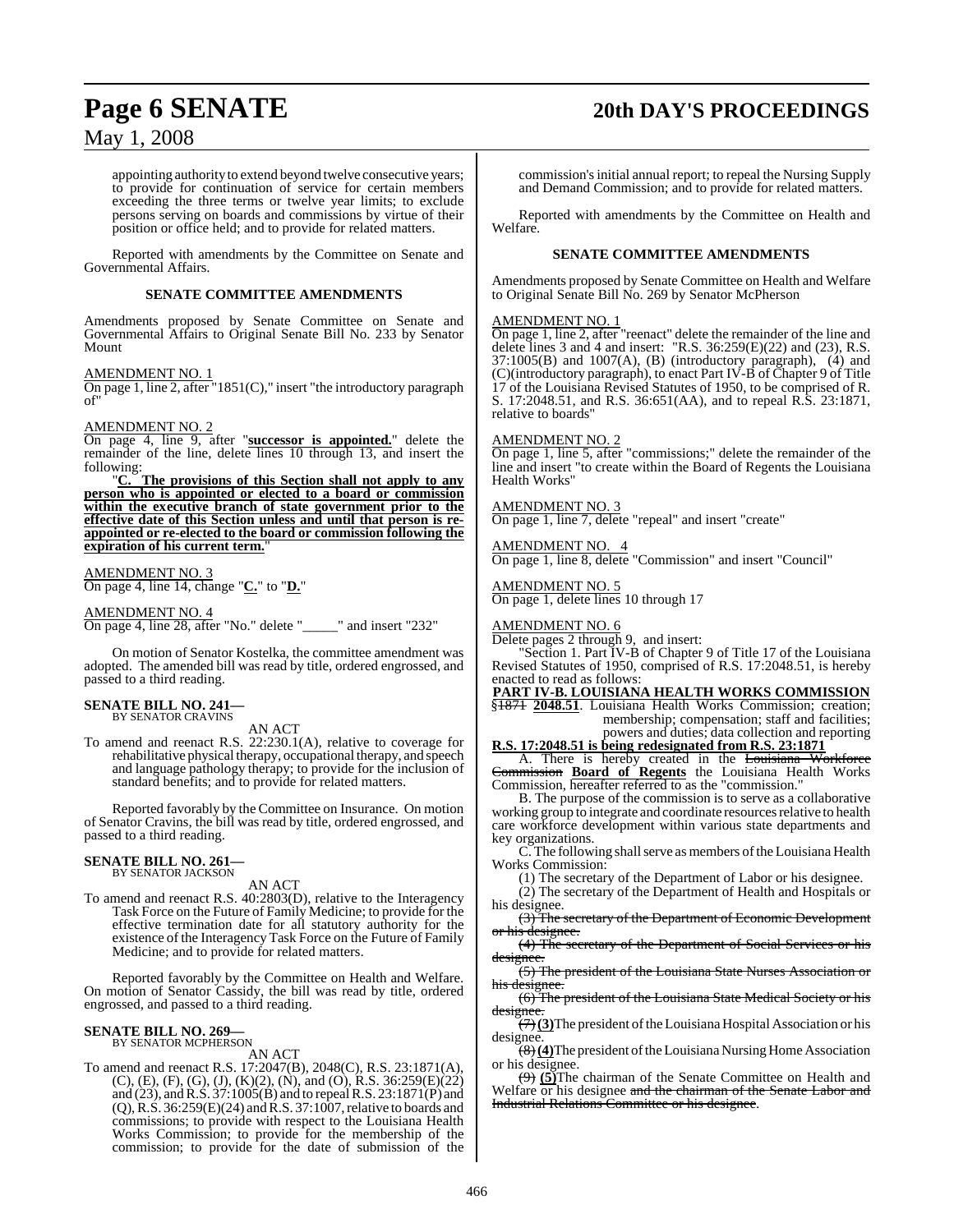# **20th DAY'S PROCEEDINGS Page 7 SENATE**

# May 1, 2008

(10) **(6)**The chairman of the House Committee on Health and Welfare or his designee and the chairman of the House Committee on Labor and Industrial Relations or his designee.

(11) **(7)**A representative of the governor's office selected by the governor.

(12) **(8)**The commissioner of higher education or his designee. (13) **(9)**The chairman of the Nursing Supply and Demand Commission **Council** or his designee.

(14) **(10)**The chairman of the Allied Health Workforce Council **dean of the School of Allied Health Professions at Louisiana State University Health Sciences Center at Shreveport** or his designee.

(15) The chairman of the Louisiana State Board of Medical Examiners or his designee.

(16) **(11)**The chairman of the Louisiana Board of Nursing or his designee.<br> $\frac{(17)}{(17)}$ 

A designee of the Louisiana Council of Administrators of Nursing Education (LACANE).

(18) The president of the Louisiana Organization of Nurse  $\overrightarrow{\text{w}}$  whis designee.

(19) Two academic administrators to be designated by the Board Regents, one to represent the two-year institutions, represent the four-year institutions, and one academic administrator from the disciplines of nursing or allied health to represent the Southern University School of Nursing who shall be designated by the president of the university.

(20) The chairman of the Louisiana Workforce Commission or designee.

 $(21)$  The superintendent of education or his designee.

(22) **(12)**The president of the Louisiana Community and Technical College System or his designee.

(23) Two academicians designated by the president of the siana State University and Agricultural and Mechanical College.

(24) **(13)**The president of the Louisiana Association of Independent Colleges and Universities or his designee.

(25) A representative of the AFL-CIO.

(26) A representative of the Employee Assistance Professionals Association.

(27) A representative of Louisiana State University Hospitals. (28) A representative of the Louisiana Ambulance Association. (29) **(14)**The chairman of the Medical Education Commission

or his designee, provided that the commission member provided for herein shall also be a member of the Louisiana State Medical Society.

**(15) The chairman of the Occupational Forecasting Conference or his designee.**

**(16) The presiding officer of the Interagency Task Force on the Future of Family Medicine or his designee.**

**(17) The chairman of the Louisiana State Board of Practical Nurse Examiners or his designee.**

D. Members shall serve without compensation.

E. The Louisiana Workforce Commission **Board of Regents** shall provide the staff and facilities needed by the commission to accomplish its tasks.

F. Nominating bodies shall submit their nominees to the Louisiana Workforce Commission **Board of Regents** not later than June 30, 2002 **July 1, 2008**. Members shall serve at the pleasure of nominating groups, organizations, or agencies.

G. There shall be an executive committee composed of the following:

(1) The commissioner of higher education or his designee forthe commission.

(2) The chairman of the Nursing Supply and Demand Commission **Council** or his designee for the commission **council**.

(3) The commission member representing the chairman of the Medical Education Commission **presiding officer of the Interagency Task Force on the Future of Family Medicine or his designee for the commission**.

(4) The chairman of the Allied Health Workforce Council or his designee for the commission **dean of the School of Allied Health Professions at Louisiana State University Health Sciences Center at Shreveport or his designee for the commission**.

(5) The president of the Louisiana Hospital Association or his designee for the commission.

**(6) The executive director of the Louisiana Nursing Home Association or his designee.**

H. The executive committee shall:

(1) Elect the chairperson of the commission.

 $(2)$  Establish rules of procedure to be adopted in accordance with the Administrative Procedure Act.

(3) Perform other tasks asthe commission directs or the adopted rules of procedure require.

I. The commission shall meet at least once each calendar quarter unless the executive committee determines that there is no necessity for such a meeting.

J. The commission shall address the workforce issues in the health care industry in Louisiana, support the education of future health care workers, and work to improve the image of health care professions in Louisiana. The commission shall periodically report to the Senate Committee on Health and Welfare and the House Committee on Health and Welfare, the Senate Committee on Labor and Industrial Relations, and the House Committee on Labor and Industrial Relations all accomplishments and recommendations of the commission including an annual report to both committees. The commission shall submit its initial annual report to such committees by February 1, 2003 **2009**.

K. The commission shall study and make recommendations on at least the following workforce issues:

(1) Programsto recruit and retain health care professionalsin the Louisiana workforce.

(2) Models for predicting the supply and demand for health care workers in the state through 2005 and beyond.

(3) Incentives for health care workers to practice in Louisiana's medically underserved areas.

L. The commission shall study and make recommendations on at least the following education issues:

(1) Increasing the capacity of existing education programs to maintain or increase the supply of health care professionals in Louisiana.

(2) Incentive programs for faculty retention.

(3) Strategies to increase access of individuals to appropriate entry- level educational programs.

(4) Recruitment and retention models for students in the health care field.

M. The commission shall study and make recommendations on at least the following image issues:

(1) Promotional activities for health careers throughout the Louisiana K-12 school systems.

(2) Creative marketing strategiesto improve the image of health care careers.

N. Within the commission there shall be an Allied Health Workforce Council, which shall be comprised of a member of each

of the following groups, organizations or agencies, who shall serve at the pleasure of the appointing group, organization or agency:

(1) Louisiana State Board of Physical Therapy Examiners.

(2) Louisiana State Board of Medical Examiners.

(3) Louisiana Radiologic Technology Board of Examiners. (4) Louisiana Physical Therapy Association.

(5) Louisiana State Board of Pharmacy.

(6) The Board of Regents.

(7) Louisiana State University Health Sciences Center.

(8) Louisiana Hospital Association.

(9) Louisiana Nursing Home Association. (10) Louisiana Medical Association.

(11) Louisiana Pharmacists Association.

(12) Louisiana Association of Independent Colleges and

Universities.

(13) Louisiana Dental Association.

(14) Louisiana Occupational Therapy Association.

(15) Louisiana Primary Care Association.

(16) Louisiana Speech-Language Hearing Association.

(17) Louisiana Osteopathic Association.

(18) Chiropractic Association of Louisiana.

(19) Louisiana State Board of Chiropractic Examiners.

(20) Louisiana Ambulance Association.

(21) Louisiana Counseling Association.

O.(1) The commission shall solicit, accept and consider any recommendations forwarded by the Nursing Supply and Demand Commission (R.S. 37:1007), and the Medical Education Commission (R.S. 17:1519.8), and the Allied Health Workforce Council. These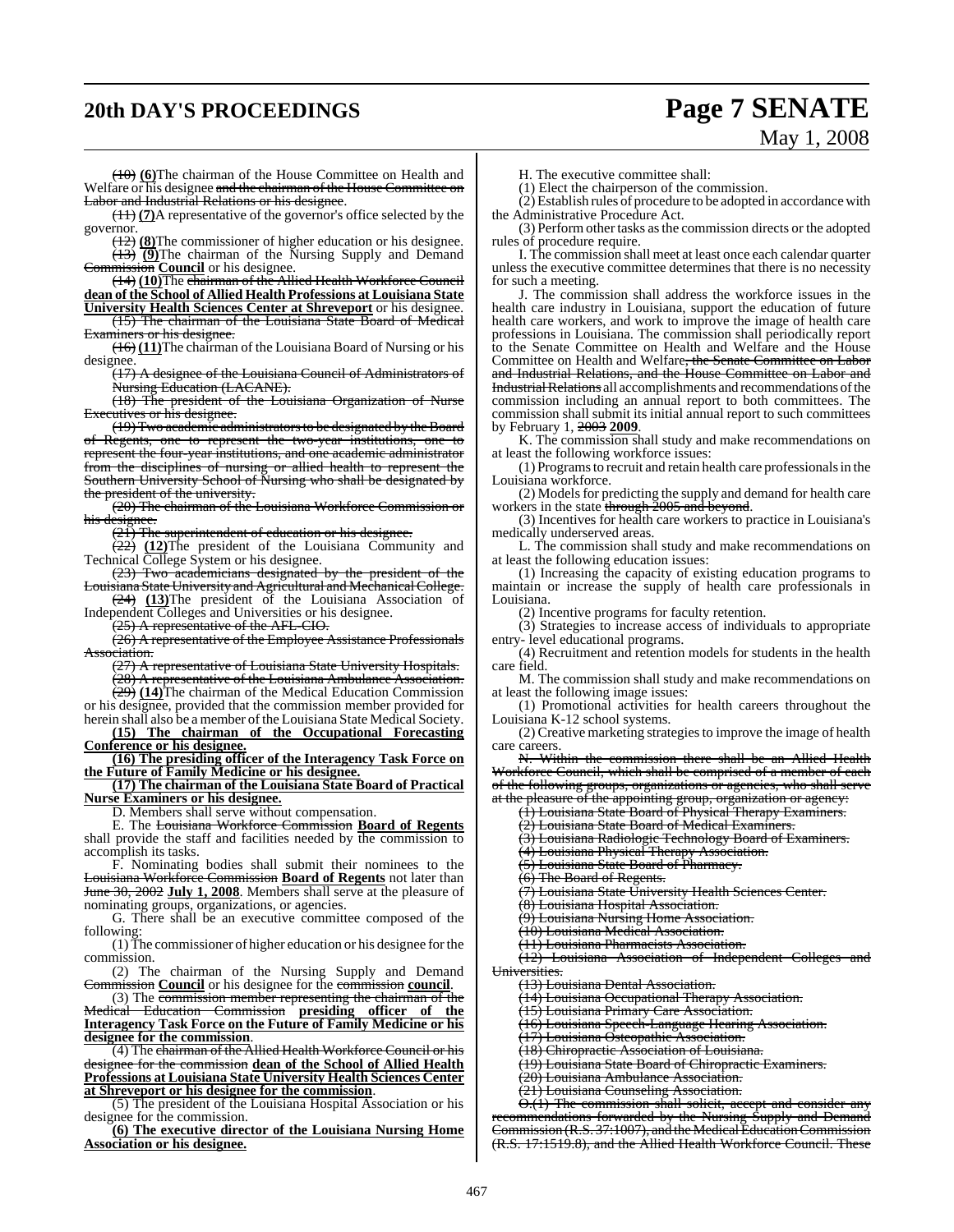# **Page 8 SENATE 20th DAY'S PROCEEDINGS**

commissions and the council shall recommend specific and targeted strategies to the Louisiana Health Works Commission for purposes of coordination among various state departments by the Louisiana Health Works Commission.

(2) The Nursing Supply and Demand Commission, the Medical Education Commission, and the Allied Health Workforce Council shall each make initial reports to the commission no later than September 1, 2002.

P. **N.** Nothing herein shall dilute the powers of the Nursing Supply and Demand Commission as established by the legislature in R.S. 37:1007 or the Medical Education Commission as established by the legislature in R.S. 17:1519.8. Nothing herein shall allow the Louisiana Health Works Commission the authority to negate recommendations by the Nursing Supply and Demand Commission, the Medical Education Commission or the Allied Health Workforce Council unless approved jointly by the Senate and House health and welfare committees.

Q. **O.** (1) The governor's Office of the Workforce Commission **Board of Regents**, the Health Works Commission, the division of administration, or any contractor working on behalf of these entities shall be authorized to request and receive licensing data, education data, and employment data, including unemployment wage records and other related health workforce data produced by state agencies, including the Departments of Labor, Economic Development, Education, and Health and Hospitals, obtained pursuant to the administration of this Chapter for any of the expressly stated following purposes:

(a) Compiling statistics which will be used to measure and track the supply of health care professionals from health care training providers, both public and private, including secondary programs, post-secondary programs conducted at community and technical colleges, four-year institutions, graduate schools, proprietary schools, hospital-based programs, and other state-approved training providers.

(b) Compiling employment statistics, which will be used to measure and track the supply and demand of health care professionals actually employed in the state of Louisiana as produced by the Louisiana Department of Labor.

(c) Compiling statistics which will be used to measure and track the supply of licensed health care professionals as evidenced by licenses and renewed licenses granted by the health care professional boards of the state of Louisiana. Those boards affected shall include but not be limited to:

(i) Louisiana State Board of Chiropractic Examiners.

(ii) Louisiana State Board of Dentistry.<br>(iii) Louisiana State Board of

(iii) Louisiana State Board of Examiners of Dieticians/Nutritionists.

(iv) Louisiana State Board of Hearing Aid Dealers.

(v) Louisiana State Board of Examiners for Licensed Professional Counselors.

(vi) Louisiana State Board of Medical Examiners and related health professions under its jurisdiction.

(vii) Louisiana State Board of Nursing.

(viii) Louisiana State Board of Examiners of Nursing Facility Administrators.

(ix) Louisiana State Board of Optometry Examiners.

(x) Louisiana State Board of Pharmacy.

(xi) Louisiana State Board of Physical Therapy Examiners.

(xii) Louisiana State Board of Practical Nurse Examiners.

(xiii) Louisiana State Board of Examiners of Psychologists.

(xiv) Louisiana State Board of Examiners of Radiologic Technologists.

(xv) Louisiana State Board of Certified Social Work Examiners. (xvi) Louisiana State Board of Examiners of Speech Pathology and Audiology.

(xvii) Louisiana State Board of Professional Vocational Rehabilitation Counselors.

(xviii) Louisiana State Board of Wholesale Drug Distributors. (xix) Louisiana Department of Health and Hospitals and the health professions under its jurisdiction.

 $(2)$ (a) All data shall be submitted in a standardized format agreed upon by the governor's Office of the Workforce Commission **Board of Regents**, the Health Works Commission, and representatives of the affected state boards and agencies. The standardized format shall be developed by October 31, 2003.

(b) Data shall be submitted to the governor's Office of the Workforce Commission on an annual basis with reporting dates and schedule to be determined by the Office of the Workforce Commission in collaboration with entities described in Subparagraph  $(2)(a)$ .

(3) For the purpose of measuring, tracking, and projecting job growth, supply, and demand of health care professionals, the governor's Office of the Workforce Commission, working with the Health Works Commission, shall provide an annual health workforce report to related state agencies, education programs and state professional licensing boards outlined in this Subsection, health<br>industry stakeholders, the Senate and House Committees on the Senate and House Committees on Education, Labor and Industrial Relations, and Health and Welfare, and the office of the governor.

(4) **(3)** Any individual data provided pursuant to this Subsection will shall be confidential. No public employee, commission member, or contractor acting on behalf of a state agency or employee of such a contractor may:

(a) Use any data provided pursuant to this Subsection for any purpose other than the statistical, forecasting, and program purposes for which the data is furnished.

(b) Make public any of the data provided pursuant to this Subsection which would allow the identity of any individual to be inferred by either direct or indirect means.

(c) Retain any personal data as provided in this Subsection that is received by the governor's Office of the Workforce Commission **Board of Regents** and the Health Works Commission or any contractor acting on behalf of the commission. Any personal data must be destroyed within thirty days of completion of its intended purpose as described in this Subsection."

#### AMENDMENT NO. 7

On page 10, at the beginning of line 4, delete "Section 3." and insert "Section 2."

#### AMENDMENT NO. 8

On page 10, at the end of line 4, after "reenacted" insert "and  $651(AA)$  is hereby enacted"

#### AMENDMENT NO. 9

On page 10, between lines 16 and 17, insert:

"§651. Transfer of boards, commission, departments, and agencies to the Department of Education; boards, commissions, and agencies within the Department of Education

\* \* \* **AA. Louisiana Health Works Commission, (R.S. 17:2048.51) and its board of commissioners and the Nursing Supply and Demand Council (R.S. 37:1007) and its board, a council of the Louisiana Health Works Commission.**"

#### AMENDMENT NO. 10

On page 10, at the beginning of line 17, delete "Section 4." and insert "Section 3."

#### AMENDMENT NO. 11

On page 10, line 17 delete "is" and insert "and 1007(A) and (B)(introductory paragraph), (4), and (C)(introductory paragraph) are"

#### AMENDMENT NO. 12

On page 10, line 19, delete "cooperation with the Nursing Supply  $\frac{and^{\pi}}{=}$  and insert "cooperation with the Nursing Supply and"

#### AMENDMENT NO. 13

On page 10, at the beginning of line 20, delete "<del>Demand</del> Commission" and insert "Demand Commission **Council**"

#### AMENDMENT NO. 14

On page 10, at the end of line 25, delete "the Nursing" and insert "the Nursing"

#### AMENDMENT NO. 15

On page 10, at the beginning of line 26, delete "Supply and Demand Commission" and insert "Supply and DemandCommission **Council**"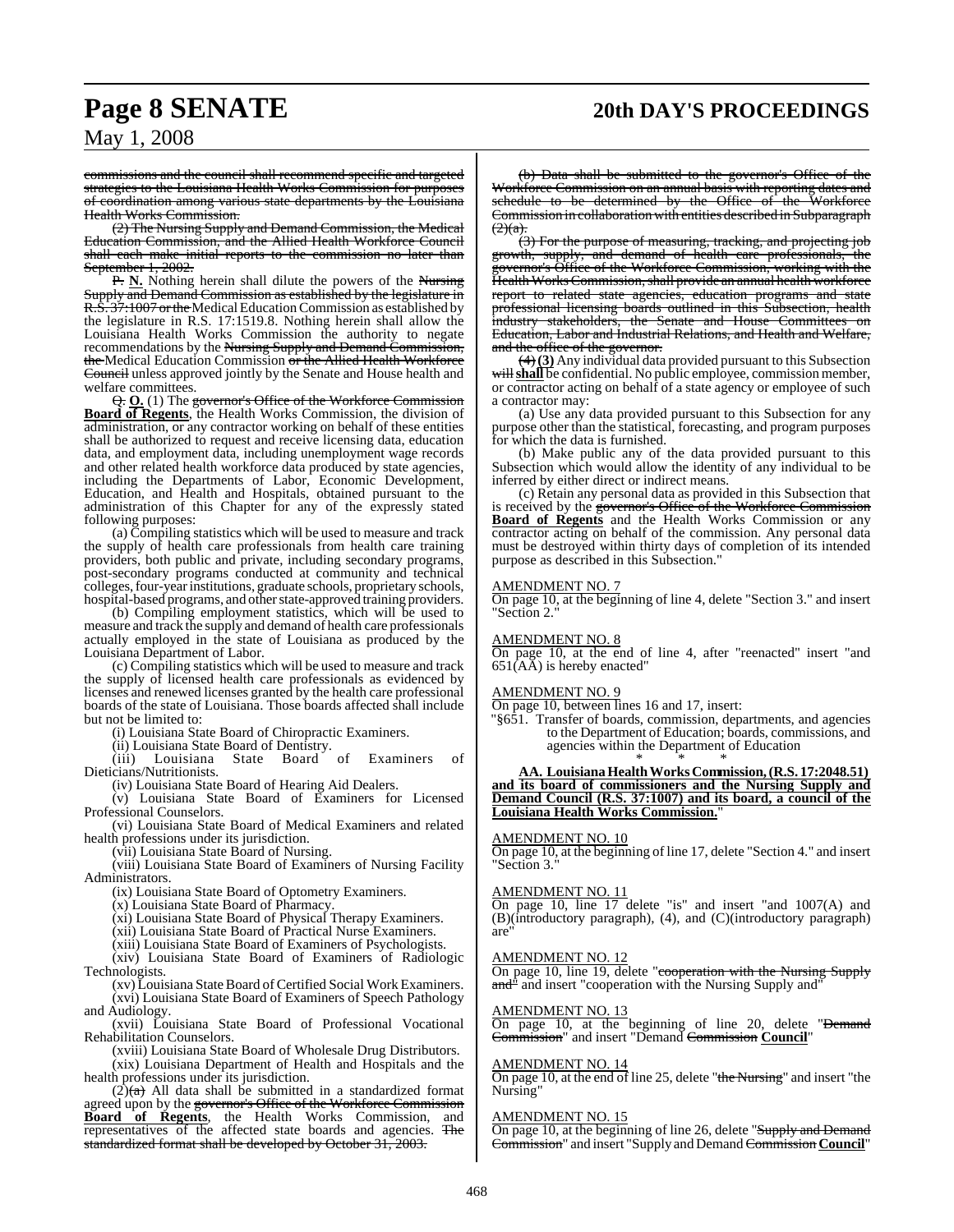# **20th DAY'S PROCEEDINGS Page 9 SENATE**

# May 1, 2008

AMENDMENT NO. 16

On page 11, delete line 1, and insert:

"§1007. Nursing Supply and Demand Commission **Council**; creation; membership; vacancies; compensation; staff and facilities; powers and duties

A.(1) There is hereby created in the Department of Health and Hospitals **of Education, Board of Regents** the Nursing Supply and Demand Commission **Council as a council of the Louisiana Health Works Commission as provided in R.S. 17:2048.51**, hereafter referred to as the "commission" **"council"**.

(2)(a) The following groups, organizations, and agencies shall each appoint one member of the **commission council** who shall serve at the pleasure of the appointing group, organization, or agency:

(i) The Louisiana State Board of Practical Nurses Examiners.

(ii) The Louisiana State Board of Nursing.

(iii) The Louisiana Nursing Home Association.

(iv) The Louisiana Nurses Association.

(v) The Louisiana Hospital Association.

(vi) The Board of Regents.

(vii) The office of public health.

(viii) The Louisiana Association of Independent Colleges and Universities.

(ix) The Louisiana Black Nurses Organization New Orleans, Louisiana.

(x) The Louisiana Council of Administrators of Nursing **Education** 

(xi) The Louisiana Alliance of Nursing Organizations.

(xii) The Louisiana Association of Nurse Anesthetists.

(xiii) The Louisiana Organization of Nurse Executives.

(xiv) The Louisiana Practical Nurses Association.

(xv) The Louisiana Association of Nurse Practitioners.

(xvi) Association of periOperative Registered Nurses. (xvii) The Louisiana School Nurses Organization.

(b) Additional members of the commission **council** may be added at any time upon a majority vote of the members named in Subparagraph (a).

(3) Vacancies on the commission **council** shall be filled by the group, organization, or agency whose appointee created the vacancy.

(4) Members shall serve without compensation. (5) The commission **council** shall adopt rules of procedure and

shall elect its own chairperson who shall organize the commission **council** and its work, call meetings, represent the commission, **council** and do such other tasks as the commission **council** directs or its rules require.

(6) The Department of Education, Board of Regents shall provide whatever staff and facility the commission **council** needs to accomplish its tasks.

B. The commission **council** shall:

\* \* \* (4) Work closely with the **Board of Regents,** State Board of Elementary and Secondary Education and the vocational institutes under its jurisdiction, institutions of higher education, and the boards of nursing examiners to alleviate any shortage of opportunities to undertake nursing training.

C. The commission **council** may:

\* \* \* Section 4. R.S. 23:1871 is hereby repealed."

On motion of Senator Cassidy, the committee amendment was adopted. The amended bill was read by title, ordered engrossed, and passed to a third reading.

#### **SENATE BILL NO. 284—** BY SENATOR CRAVINS

AN ACT

To amend and reenact R.S. 42:808(A)(2), relative to eligibility in group programs; to provide with respect to the definition of employee; to provide for participation by certain retired firefighters or police in life, health, or other insurance programs sponsored by the office of group benefits; and to provide for related matters.

Reported favorably by theCommittee on Insurance.The bill was read by title, ordered engrossed, and recommitted to the Committee on Finance.

#### **SENATE BILL NO. 300—**

BY SENATOR ERDEY

AN ACT To amend and reenact R.S. 22:231(E), 232(2), 234(A)(2), 236(7)(a), 237(B)(1) and (C), 239.1(C)(2) and (3), 240(A) and (F)(3), and 242(B), relative to the Louisiana Health Plan; to provide for definitions; to define eligibility; to establish definitions of rates for non-federally defined individuals; to establish benefits; to provide with respect to the board of directors; and to provide for exemptions; and to provide for related matters.

Reported favorably by the Committee on Insurance. On motion of Senator Cravins, the bill was read by title, ordered engrossed, and passed to a third reading.

#### **SENATE BILL NO. 312—**

BY SENATORS MOUNT, CASSIDY, CHEEK, ERDEY AND NEVERS AN ACT

To amend and reenact R.S. 40:5.11(B), relative to the water fluoridation program; to provide for funding; to provide for reporting; to provide for exemptions; and to provide for related matters.

Reported with amendments by the Committee on Health and Welfare.

#### **SENATE COMMITTEE AMENDMENTS**

Amendments proposed by Senate Committee on Health and Welfare to Original Senate Bill No. 312 by Senator Mount

#### AMENDMENT NO. 1

On page 2, line 13, after "**for**" and before "**six**" delete "**up to**" and insert "**at least**" in lieu thereof

On motion of Senator Cassidy, the committee amendment was adopted. The amended bill was read by title, ordered engrossed, and passed to a third reading.

#### **SENATE BILL NO. 337—**

BY SENATOR MICHOT

AN ACT To amend and reenact R.S. 46:2761(A), relative to uncompensated care payments; to provide for the type of data to be reported; to provide for reporting; to provide for legislative audits; and to provide for related matters.

Reported with amendments by the Committee on Health and Welfare.

#### **SENATE COMMITTEE AMENDMENTS**

Amendments proposed by Senate Committee on Health and Welfare to Original Senate Bill No. 337 by Senator Michot

AMENDMENT NO. 1

On page 1, line 16, after "that" and before "hospitals" insert "**allstate and non-state**"

AMENDMENT NO. 2

On page 1, at the end of the line 16 after "hospitals" insert "**, excluding rural hospitals of sixty beds or less and their provider based rural health clinics,**"

#### AMENDMENT NO. 3

On page 2, line 8, after "**legislature.**" delete the remainder of the line

AMENDMENT NO. 4 On page 2, delete lines 9 through 13 in their entirety

### AMENDMENT NO. 5

On page 2, line 14, delete "**the legislature.**"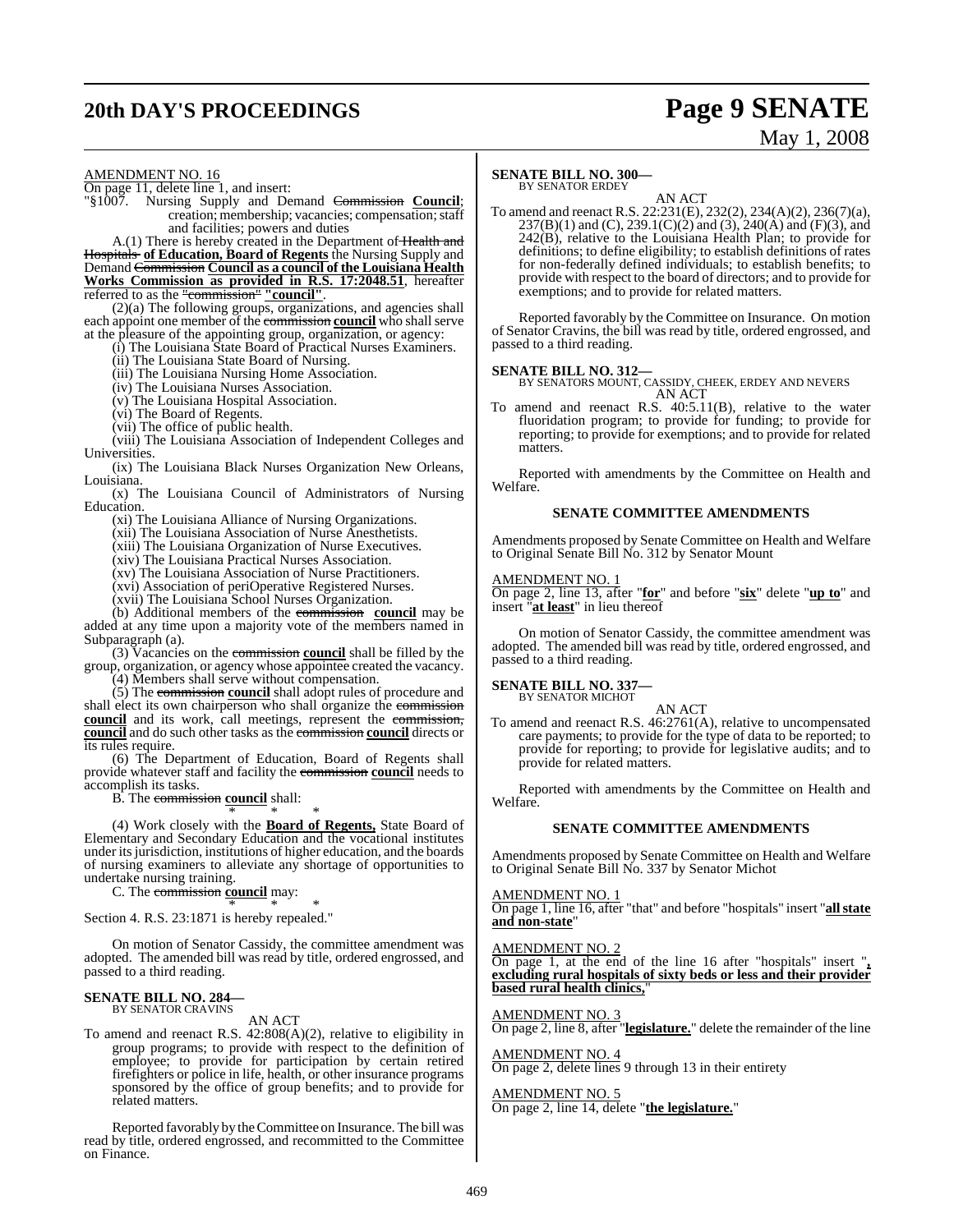# **Page 10 SENATE 20th DAY'S PROCEEDINGS**

## May 1, 2008

On motion of Senator Cassidy, the committee amendment was adopted. The amended bill was read by title, ordered engrossed, and recommitted to the Committee on Finance.

# **SENATE BILL NO. 401—** BY SENATOR CASSIDY

AN ACT

To enact Part LII-A of Chapter 5 of Title 40 of the Louisiana Revised Statutes of 1950, to be comprised of R.S. 40:1300.135, relative to Medicaid enrollment guidelines for organ transplant centers; to provide for enrollment guidelines; to provide for rules and regulations; to provide for exceptions; and to provide for related matters.

Reported with amendments by the Committee on Health and Welfare.

#### **SENATE COMMITTEE AMENDMENTS**

Amendments proposed by Senate Committee on Health and Welfare to Original Senate Bill No. 401 by Senator Cassidy

AMENDMENT NO. 1

On page 2, delete lines 1 through 3 in their entirety and insert the following in lieu thereof:

"**B. The provisions of Subsection A of this Section shall not apply to the following:**

**(1) An organ transplant center offering organ transplantation for which no other organ transplant center exists within a one hundred fifty mile radius within the state.**

**(2) An organ transplant center which adds the service of transplanting other organs.**"

On motion of Senator Cassidy, the committee amendment was adopted. The amended bill was read by title, ordered engrossed, and passed to a third reading.

#### **SENATE BILL NO. 402—** BY SENATOR CASSIDY

AN ACT

To amend and reenact R.S. 46:2761 and to enact R.S. 46:2762, relative to uncompensated care payments; to provide for a methodology for allocation of uncompensated care payments; to provide for implementation; to provide for regions; and to provide for related matters.

Reported with amendments by the Committee on Health and Welfare.

#### **SENATE COMMITTEE AMENDMENTS**

Amendments proposed by Senate Committee on Health and Welfare to Original Senate Bill No. 402 by Senator Cassidy

AMENDMENT NO. 1 On page 1, line 13, after "**year**" and before "**,**" delete "**2008-2009**" and insert "**2009-2010**" in lieu thereof

AMENDMENT NO. 2 On page 2, line 18, after "**1,**" and before "**,**" delete "**2008**" and insert "**2009**"

AMENDMENT NO. 3 On page 2, line 19, after "**the**" delete the remainder of the line

AMENDMENT NO. 4 On page 2, delete line 20 in its entirety

### AMENDMENT NO. 5

On page 2, line 21, at the beginning of the line delete "**Louisiana Hospital Association,**" and insert "**Louisiana State University Health Care Services Division**"

#### AMENDMENT NO. 6

On page 2, line 26, after "**statewide.**" insert "**Not later than February 1, 2009, the Department of Health and Hospitals, in conjunction with the Louisiana State University Health Care Services Division, shall present a status report on the development of the methodology to the Senate Committee on Health and Welfare and the House Committee on Health and Welfare, meeting jointly. Beginning in the year 2010 and every year thereafter, the Department of Health and Hospitals, in conjunction with Louisiana State University Health Care Services Division, shall submit the methodology to the Senate Committee on Health and Welfare and the House Committee on Health and Welfare, meeting jointly, for review and approval.**"

AMENDMENT NO. 7

On page 3, line 10, after "**year**" and before "**,**" delete "**2009-2010**" and insert "**2010-2011**" in lieu thereof

#### AMENDMENT NO. 8

On page 3, line 18, after "**uninsured**" and before "**.**" delete "**statewide**" and insert "**residing in the regions subject to this methodology**"

#### AMENDMENT NO. 9

On page 3, line 19, after "**year**" and before "**.**" delete "**2009-2010**" and insert "**2010-2011**" in lieu thereof

#### AMENDMENT NO. 10

On page 4, delete lines 11 through 28 and insert the following in lieu thereof:

"**(5) Uncompensated care payments to non-state, non-rural community hospitals for qualifying uninsured costs pursuant to the methodology specified in the General Appropriation Act.**

**(6) Uncompensated care payments to the state hospitals that are a part of the Louisiana State University Health Sciences Center at Shreveport pursuant to R.S. 17:1517 and 1518, and the corresponding uninsured populations in regions 6, 7, and 8 as defined in this Section.**

**E. The regions for the purposes of this Section are the following:**

**(1) Region 1 consisting of Jefferson, Orleans, Plaquemines and St. Bernard parishes.**

**(2) Region 2 consisting of Ascension, East Baton Rouge, East Feliciana, Iberville, Pointe Coupee, West Baton Rouge and West Feliciana parishes.**

**(3) Region 3 consisting of Assumption, Lafourche, St. Charles, St. James, St. John the Baptist, St. Mary and Terrebonne parishes.**

**(4) Region 4 consisting of Acadia, Evangeline, Iberia, Lafayette, St. Landry, St. Martin and Vermillion parishes.**

**(5) Region 5 consisting of Allen, Beauregard, Calcasieu, Cameron and Jefferson Davis parishes.**

**(6) Region 6 consisting of Avoyelles, Catahoula, Concordia, Grant, LaSalle, Rapides, Vernon and Winn parishes.**

**(7) Region 7 consisting of Bienville, Bossier, Caddo, Claiborne, De Soto, Natchitoches, Red River, Sabine and Webster parishes.**

**(8) Region 8 consisting of Caldwell, East Carroll, Franklin, Jackson, Lincoln, Madison, Morehouse, Ouachita, Richland, Tensas, Union and West Carroll parishes.**

**(9) Region 9 consisting of Livingston, St. Helena, St. Tammany, Tangipahoa and Washington parishes.**"

On motion of Senator Cassidy, the committee amendment was adopted. The amended bill was read by title, ordered engrossed, and passed to a third reading.

#### **SENATE BILL NO. 502—** BY SENATOR CROWE

#### AN ACT

To amend and reenact R.S. 22:226(B), relative to employer-provided health plans; to provide for an exception for the Office of Group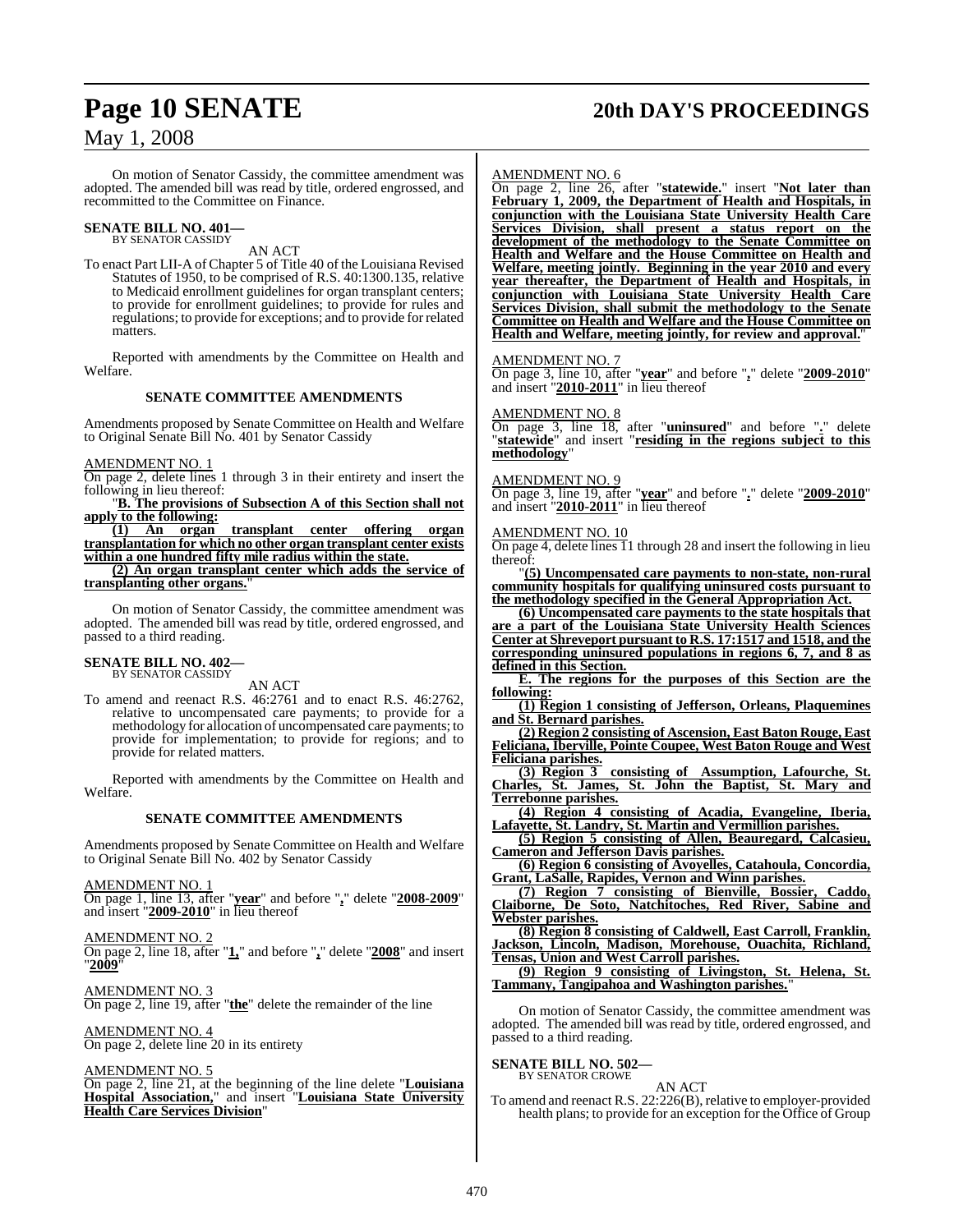# **20th DAY'S PROCEEDINGS Page 11 SENATE**

# May 1, 2008

Benefits programsto the requirement that employers not impose a co-payment fee or other condition on individuals who do not utilize a designated mail order pharmacy; and to provide for related matters.

Reported with amendments by the Committee on Insurance.

#### **SENATE COMMITTEE AMENDMENTS**

Amendments proposed by Senate Committee on Insurance to Original Senate Bill No. 502 by Senator Crowe

#### AMENDMENT NO. 1

On page 1, line 2, change " $(B)$ " to " $(A)(2)$  and to enact R.S.  $22:226(A)(3)$ "

#### AMENDMENT NO. 2

On page 1, line 8, change " $(B)$ " to " $(A)(2)$ " and after "reenacted" insert "and R.S.  $22:226(A)(3)$  is hereby enacted"

#### AMENDMENT NO. 3

On page 1 delete lines 9 and 10 and, between lines 10 and 11 insert the following:

"§226. Employer-provided health plan; limitation to specific pharmacies prohibited; penalty

A. No employer who provides pharmacy services including prescription drugs to any employee or retiree of such employer, as part of any health insurance or health maintenance program, shall knowingly: \* \* \*

(2) Impose **Except as provided in Paragraph (3) of this Subsection, impose** upon an employee or retiree who does not utilize a designated mail order pharmacy a copayment fee or other condition not imposed upon employees or retirees who utilize the designated mail order pharmacy.

**(3) Nothing in this Section shall prohibit the office of group benefits from having the authority to charge fewer than three copayments for a ninety day supply of maintenance medication which is filled by a mail order pharmacy where there is a monetary savings to the employee, retiree, the state and the office of group benefits plan members as a whole.**"

#### AMENDMENT NO. 4

On page 1, delete lines 12 through 17

On motion of Senator Cravins, the committee amendment was adopted. The amended bill was read by title, ordered engrossed, and passed to a third reading.

#### **SENATE BILL NO. 519—** BY SENATOR AMEDEE

AN ACT

To enact R.S. 37:3507.2(A)(4), relative to private investigators; to provide with respect to the types of licenses issued by the board; and to provide for related matters.

Reported with amendments by the Committee on Commerce, Consumer Protection, and International Affairs.

#### **SENATE COMMITTEE AMENDMENTS**

Amendments proposed by Senate Committee on Commerce, Consumer Protection and International Affairs to Original Senate Bill No. 519 by Senator Amedee

AMENDMENT NO. 1

#### On page 1, line 10, change '"**"contractor license"**" to "**"private investigator contractor license"**"

On motion of Senator Duplessis, the committee amendment was adopted. The amended bill was read by title, ordered engrossed, and passed to a third reading.

#### **SENATE BILL NO. 523—** BY SENATOR MURRAY

AN ACT

To enact R.S. 9:3571.3, relative to personal credit information; to provide for reporting of positive payment history to credit reporting agencies; and to provide for related matters.

Reported favorably by the Committee on Commerce, Consumer Protection, and International Affairs. On motion of Senator Duplessis, the bill was read by title, ordered engrossed, and passed to a third reading.

## **SENATE BILL NO. 540—**

BY SENATOR MOUNT AN ACT

To amend and reenact R.S. 40:2183(E), relative to hospices; to provide for the moratorium on the issuance of hospice licences; to provide for an application process for the issuance of new hospice licenses; and to provide for related matters.

Reported with amendments by the Committee on Health and Welfare.

#### **SENATE COMMITTEE AMENDMENTS**

Amendments proposed by Senate Committee on Health and Welfare to Original Senate Bill No. 540 by Senator Mount

#### AMENDMENT NO. 1

On page 2, at the beginning of line 16 delete "**or branches**"

#### AMENDMENT NO. 2

On page 2, line 18, after "**again**" and before "**each year**" delete "**each July 1st through June 30th of**"

On motion of Senator Cassidy, the committee amendment was adopted. The amended bill was read by title, ordered engrossed, and passed to a third reading.

#### **SENATE BILL NO. 596—**

BY SENATOR SCALISE

AN ACT To amend and reenact R.S. 49:220.21(A), 220.24(B), (C)(6), (F)(3), (J), (K), and (L), and 220.25, and to enact R.S. 49:220.24(J) and (M), relative to the office of the state inspector general; to provide for powers, duties, and functions of the inspector general; to provide for designation of the office of the inspector general as a law enforcement agency; to provide for reports by the inspector general; to provide for attorneys of the office of the inspector general to hold certain dual offices under certain circumstances; to provide for the confidentiality of information obtained by the office of the inspector general; and to provide for related matters.

Reported with amendments by the Committee on Senate and Governmental Affairs.

#### **SENATE COMMITTEE AMENDMENTS**

Amendments proposed by Senate Committee on Senate and Governmental Affairs to Original Senate Bill No. 596 by Senator Scalise

AMENDMENT NO. 1 On page 1, lines  $\overline{3}$  and  $\overline{12}$ , change "(J) and (M)" to "(M) and (N)"

#### AMENDMENT NO. 2

On page 2, lines 4, after "state" insert a "." and delete the remainder of the line, and delete line 5

#### AMENDMENT NO. 3

On page 3, line 7, delete "**or entities receiving state funding,**"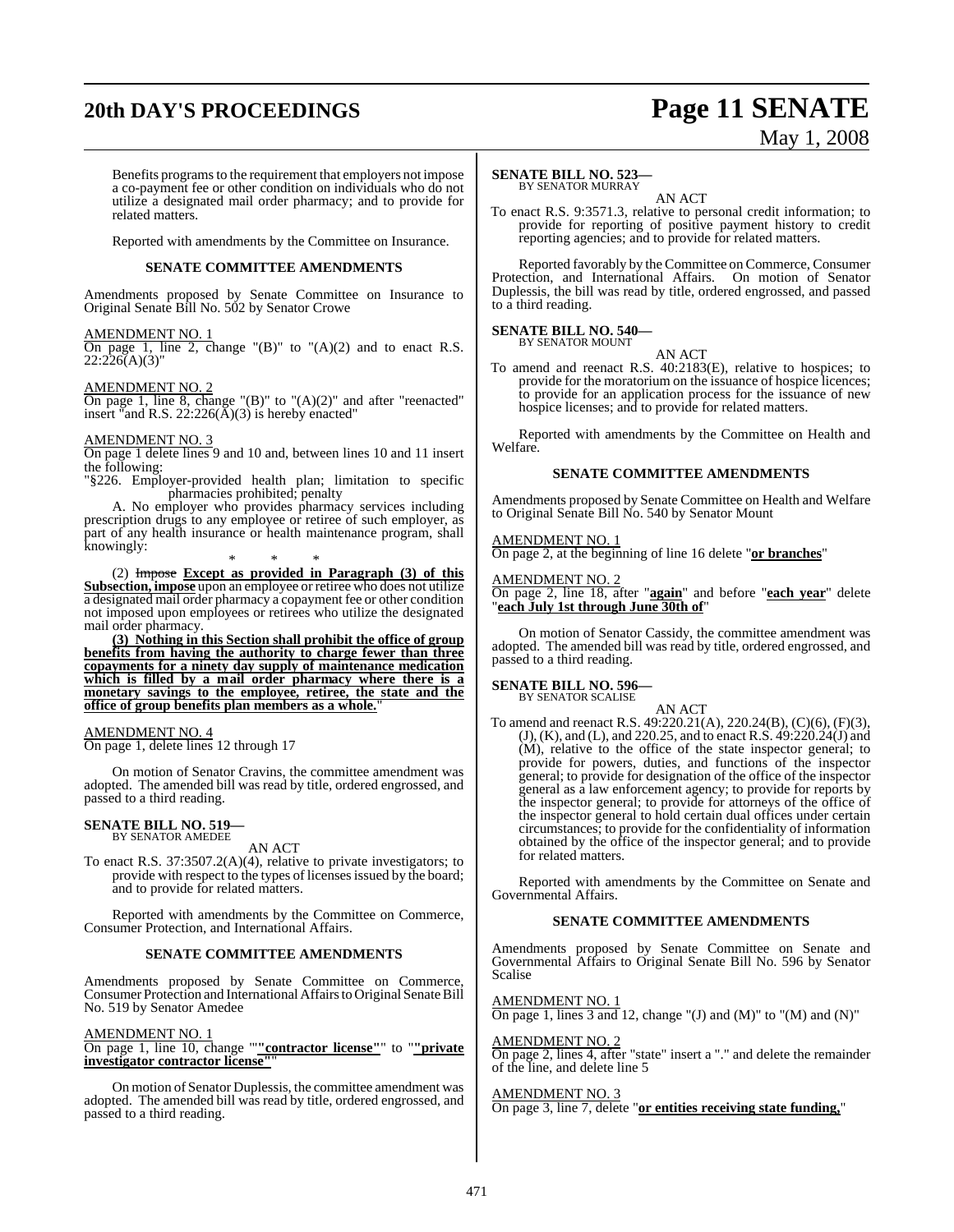# **Page 12 SENATE 20th DAY'S PROCEEDINGS**

AMENDMENT NO. 4

On page 3, line 19, after "**state law**" delete "**, which**" and insert the following: "**as necessary and in furtherance of the authority, duties, powers, and functions set forth herein. These powers and privileges shall not include arrest powers but**"

## AMENDMENT NO. 5

On page 3, lines 23, after "Information." delete the remainder of the line, and delete lines 24 through 26

On motion of Senator Kostelka, the committee amendment was adopted. The amended bill was read by title, ordered engrossed, and passed to a third reading.

#### **SENATE BILL NO. 629—** BY SENATOR WALSWORTH

AN ACT

To amend and reenact R.S. 44:5 and to enact R.S. 44:5.1, relative to public records; to provide for the application of the laws relative to public records to the office of the governor; to provide for definitions; to provide for the application of the laws relative to public records to the legislature; and to provide for related matters.

Reported with amendments by the Committee on Senate and Governmental Affairs.

## **SENATE COMMITTEE AMENDMENTS**

Amendments proposed by Senate Committee on Senate and Governmental Affairs to Original Senate Bill No. 629 by Senator Walsworth

AMENDMENT NO. 1

On page 1, line 14, after "**governor;**" insert "**the office of the inspector general;**"

AMENDMENT NO. 2

On page 2, line 3, delete "**and any person with**" and insert "**, or his director of policy and any employee of**"

AMENDMENT NO. 3

On page 2, line 6, after "governor" insert "**except for persons within the agencies referenced in**" and delete "by"

AMENDMENT NO. 4

On page 2, delete line 19

On motion of Senator Kostelka, the committee amendment was adopted. The amended bill was read by title, ordered engrossed, and passed to a third reading.

# **SENATE BILL NO. 638—** BY SENATOR B. GAUTREAUX

AN ACT

To enact R.S. 49:149.29, relative to the names of state buildings; to provide for the name of the Louisiana Real Estate Commission Building in Baton Rouge; and to provide for related matters.

Reported favorably by the Committee on Senate and Governmental Affairs. On motion of Senator Kostelka, the bill was read by title, ordered engrossed, and passed to a third reading.

# **SENATE BILL NO. 667—** BY SENATOR ADLEY

## AN ACT

To amend and reenact R.S. 42:1113(D) and 1114.3(A)(1) and (2), relative to conflicts of interest; to provide relative to certain contractsinvolving certain public servants and certain affiliated persons and entities; to provide restrictions on certain contracts; to provide for disclosure relative to certain contracts; to require certain disclosures by certain elected officials; to provide for the content of such disclosures; to provide for enforcement and penalties; to provide exceptions and waivers; to provide for effectiveness; and to provide for related matters.

Reported with amendments by the Committee on Senate and Governmental Affairs.

## **SENATE COMMITTEE AMENDMENTS**

Amendments proposed by Senate Committee on Senate and Governmental Affairs to Original Senate Bill No. 667 by Senator Adley

AMENDMENT NO. 1

On page 3, line 26, change "**chief deputy**" to "**first assistant**"

AMENDMENT NO. 2

On page 6, line 15, change "**chief deputy**" to "**first assistant**"

On motion of Senator Kostelka, the committee amendment was adopted. The amended bill was read by title, ordered engrossed, and passed to a third reading.

#### **SENATE BILL NO. 686—**

BY SENATOR DUPRE

AN ACT To amend and reenact R.S. 46:123(A)(1) and (C), relative to the Louisiana Military Family Assistance Board; to change the jurisdiction of the board from the Department of Social Services to the Department of Veterans Affairs; to permit the board to enter into a cooperative agreement with a third party administrator; and to provide for related matters.

Reported favorably by the Committee on Health and Welfare. On motion of Senator Cassidy, the bill was read by title, ordered engrossed, and passed to a third reading.

**SENATE BILL NO. 701—** BY SENATORSMOUNT,CASSIDY,CHEEK,ERDEY, GRAY, HEITMEIER AND NEVERS

AN ACT To amend and reenact R.S. 46:52.1(E), and to enact R.S. 46:52.1(F) and (G) and 52.2, relative to an integrated case management and service delivery model; to provide for integrated case management; to provide for a service integration delivery model pilot program; to provide goals for the pilot program; and to provide for related matters.

Reported with amendments by the Committee on Health and Welfare.

## **SENATE COMMITTEE AMENDMENTS**

Amendments proposed by Senate Committee on Health and Welfare to Original Senate Bill No. 701 by Senator Mount

### AMENDMENT NO. 1

On page 1, at the beginning of line 11, delete "E." and insert "E."

AMENDMENT NO. 2

On page 2, at the end of line 4, between "**the**" and "**Department**" insert "**deputy secretary for youth services of the**"

## AMENDMENT NO. 3

On page 2, line 7, after "**of**" and before "**children**" delete "**disadvantaged**"

#### AMENDMENT NO. 4

On page 2, line 8, after "**F.**" and before "**shall**" delete "**These leaders**" and insert "**This state leadership group**"

#### AMENDMENT NO. 5

On page 2, delete lines 24 through 28 and insert in lieu thereof the following:

"**(b) Screening, eligibility and redeterminations for temporary assistance programs, Medicaid and food stamps.**"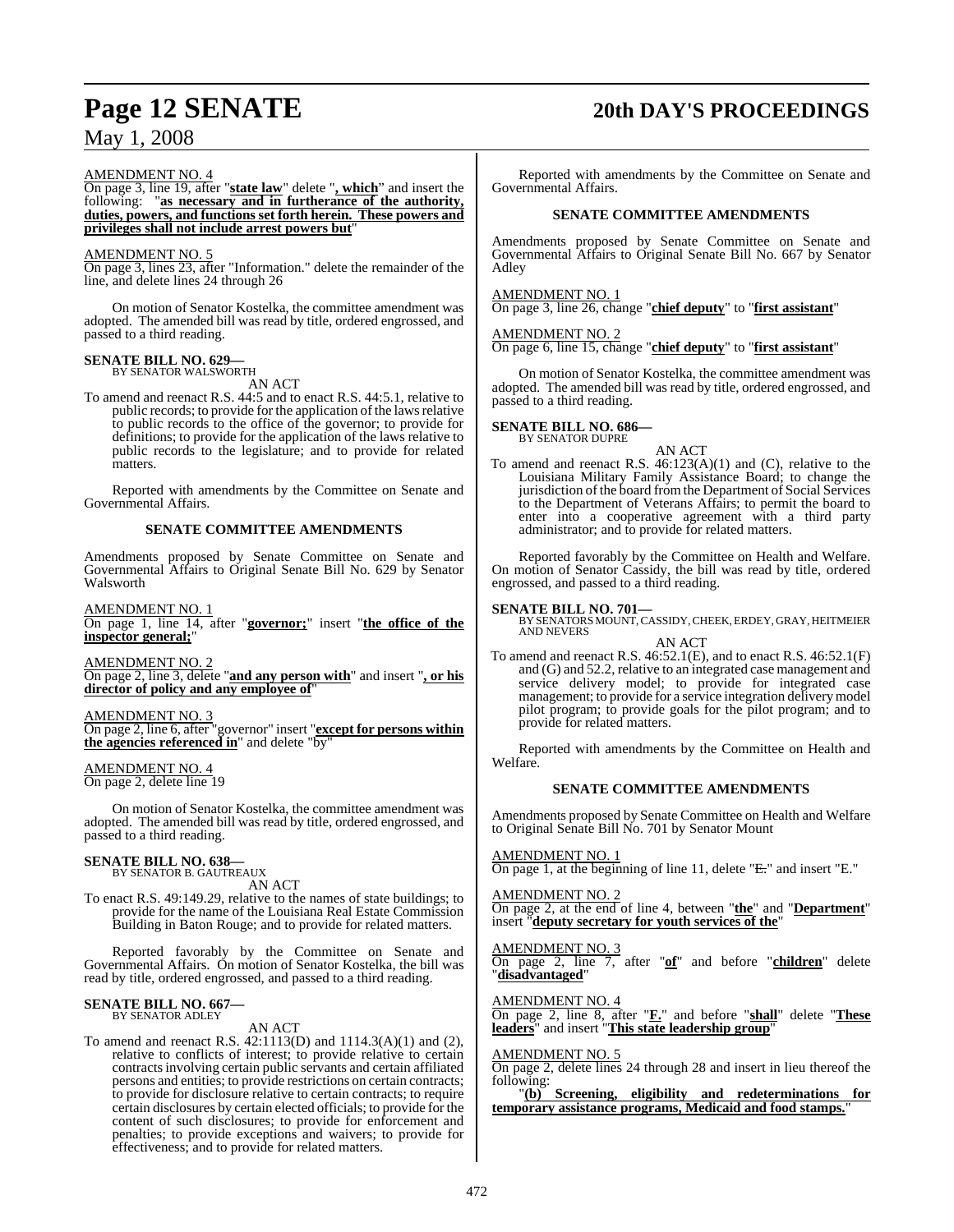# **20th DAY'S PROCEEDINGS Page 13 SENATE**

# May 1, 2008

#### AMENDMENT NO. 6

On page 3, line 28, after "**the**" and before "**shall**" delete "**Department of Social Services**" and insert "**state leadership group as identified in R.S. 46:52.1(E)**"

AMENDMENT NO. 7

On page 3, line 28, after "**a**" delete the remainder of the line

AMENDMENT NO. 8

On page 3, line 29, after "**Place**" and before "**service**" insert "**implementing the**"

#### AMENDMENT NO. 9

On page 4, delete lines 4 through 6 in their entirety and insert "**model to additional sites in multiple regional service areas.**" in lieu thereof

#### AMENDMENT NO. 10

On page 4, line 8, after "**each**" and before "**shall**" delete "**pilot site**" and insert "**Neighborhood Place**"

AMENDMENT NO. 11 On page 4, at the end of line 8, delete "**Department**"

#### AMENDMENT NO. 12 On page 4, at the beginning of line 9, delete "**of Social Services**" and insert "**state leadership group**"

#### AMENDMENT NO. 13

On page 4, line 10, after "**Each**" and before "**shall**" delete "**pilot site**" and insert "**Neighborhood Place**"

AMENDMENT NO. 14 On page 4, line 21, after "**Each**" and before "**shall**" delete "**pilot site**"

and insert "**Neighborhood Place**"

#### AMENDMENT NO. 15

On page 5, between lines 6 and 7, insert the following: Section 2. The provisions of this Act shall be construed as providing supplementary statutory authority with respect to service delivery integration for the covered state entities."

#### AMENDMENT NO. 16

On page 5, line 7, after "Section" and before "." change "2" to "3"

On motion of Senator Cassidy, the committee amendment was adopted. The amended bill was read by title, ordered engrossed, and passed to a third reading.

#### **SENATE BILL NO. 709—** BY SENATOR DUPLESSIS

AN ACT

To amend and reenact R.S. 35:199(A)(2)(b) and to repeal R.S. 44:184.2, relative to notaries; to provide for the registration of certain immovable property in Orleans Parish; and to provide for related matters.

Reported with amendments by the Committee on Senate and Governmental Affairs.

#### **SENATE COMMITTEE AMENDMENTS**

Amendments proposed by Senate Committee on Senate and Governmental Affairs to Original Senate Bill No. 709 by Senator Duplessis

AMENDMENT NO. 1 On page 1, line 2, change " $(A)(2)(b)$ " to " $(A)(2)$ "

AMENDMENT NO. 2

On page 1, line 7, change " $(A)(2)(b)$ " to " $(A)(2)$ "

#### AMENDMENT NO. 3

On page 1, delete line 14 and insert the following: "\* \* \*

(2)(a) If the immovable is situated within the parish of Orleans, the notary shall file the instrument in the office of the custodian of notarial records for the parish of Orleans and record the instrument with the register of conveyances or recorder of mortgages or both. in accordance with the provisions of R.S. 35:323(B).

#### AMENDMENT NO. 4

On page 2, between lines 7 and 8, insert

"**(c) The original of every authentic act, except chattel mortgages and acts relating to real property outside of Orleans Parish, passed before a notary public in Orleans Parish, and also every act, contract, and instrument except money judgments and chattel mortgages filed for record in the offices of either the recorder of mortgages or the registrar of conveyances for the parish of Orleans, shall be first filed in the notarial archives of the parish of Orleans.**"

On motion of Senator Kostelka, the committee amendment was adopted. The amended bill was read by title, ordered engrossed, and passed to a third reading.

#### **SENATE BILL NO. 764—**

BY SENATORS DORSEY AND DUPLESSIS AN ACT

To amend and reenact R.S. 6:969.17 and 1097(B)(6), and R.S. 9:3529, relative to bank charges; to provide charges for checks returned for insufficient funds; to provide for residential loan fees and charges; to provide for installment of consumer credit transactions returned; and to provide for related matters.

Reported with amendments by the Committee on Commerce, Consumer Protection, and International Affairs.

#### **SENATE COMMITTEE AMENDMENTS**

Amendments proposed by Senate Committee on Commerce, Consumer Protection and International Affairs to Original Senate Bill No. 764 by Senator Dorsey

#### AMENDMENT NO. 1

On page 2, at the end of line 4, add the following:

"**For the purposes of this Section, the phrase "due to insufficient credit or funds" means a check or electronic payment returned unpaid for any reason.**"

#### AMENDMENT NO. 2

On page 3, at the end of line 3, add the following:

"**For the purposes of this Section, the phrase "due to insufficient credit or funds" means a check or electronic payment returned unpaid for any reason.**"

On motion of Senator Duplessis, the committee amendment was adopted. The amended bill was read by title, ordered engrossed, and passed to a third reading.

# **SENATE BILL NO. 788—** BY SENATOR WALSWORTH

AN ACT

To enact R.S. 29:723(7), (8), (9), (10), (11) and (12) and 725.3 through 725.6, relative to the Governor's Office of Homeland Security and Emergency Preparedness; to provide for definitions; to provide for the creation of the office of interoperability; to provide for an assistant deputy director of interoperability; to establish the interoperability committee, regional parish office of emergency preparedness directors committee, and first responders committee under the unified command group to design, construct, administer, and maintain a statewide shared communications system for first responders and to design, construct, administer, and maintain a statewide communication interoperability plan; and to provide for related matters.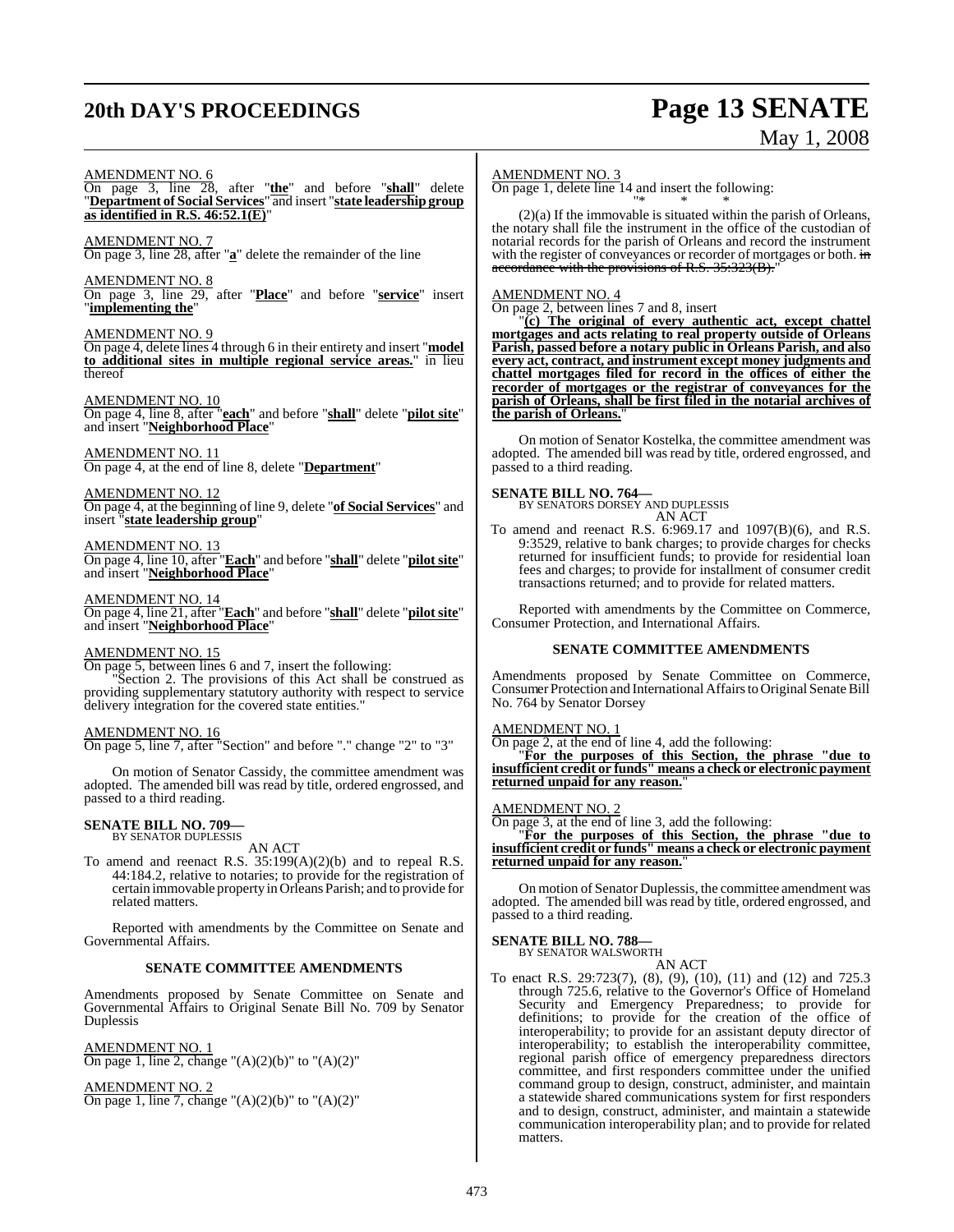Reported with amendments by the Committee on Senate and Governmental Affairs.

#### **SENATE COMMITTEE AMENDMENTS**

Amendments proposed by Senate Committee on Senate and Governmental Affairs to Original Senate Bill No. 788 by Senator Walsworth

#### AMENDMENT NO. 1

On page 6, line 21, and on page 7, line 26, change "**marshall**" to "**marshal**"

#### AMENDMENT NO. 2

On page 6, between lines 21 and 22, insert "**(10) A representative of the Louisiana Ambulance Alliance**."

On motion of Senator Kostelka, the committee amendment was adopted. The amended bill was read by title, ordered engrossed, and passed to a third reading.

#### **SENATE BILL NO. 802—**

BY SENATOR GRAY

AN ACT

To amend and reenact Chapter 33 of Title 25 of the Louisiana Revised Statutes of 1950, comprised of R.S. 25:1301 through 1307; to reestablish and provide for the Hurricane Katrina Memorial Commission; and to provide for related matters.

Reported favorably by the Committee on Senate and Governmental Affairs. On motion of Senator Kostelka, the bill was read by title, ordered engrossed, and passed to a third reading.

### **Senate Concurrent Resolutions on Second Reading Reported by Committees**

The following Senate Concurrent Resolutions reported by Committees were taken up and acted upon as follows:

# **SENATE CONCURRENT RESOLUTION NO. 17—** BY SENATOR GRAY

A CONCURRENT RESOLUTION

To urge and request the secretary of state to study the impact of voting machine malfunctions on voting and to study the feasibility of using backup paper ballots at polls on election day.

Reported favorably by the Committee on Senate and Governmental Affairs.

The resolution was read by title. Senator Gray moved to adopt the Senate Concurrent Resolution.

### **ROLL CALL**

The roll was called with the following result:

#### YEAS

| Mr. President | Dupre       | McPherson       |
|---------------|-------------|-----------------|
| Adley         | Erdey       | Michot          |
| Alario        | Gautreaux B | Murray          |
| Amedee        | Gautreaux N | <b>Nevers</b>   |
| <b>Broome</b> | Gray        | Ouinn           |
| Cassidy       | Hebert      | Riser           |
| Cheek         | Heitmeier   | Scalise         |
| Cravins       | Jackson     | Shaw            |
| Crowe         | Kostelka    | Smith           |
| Donahue       | Long        | <b>Thompson</b> |
| Dorsey        | Marionneaux | Walsworth       |
| Duplessis     | Martiny     |                 |
| Total $-35$   |             |                 |

# **Page 14 SENATE 20th DAY'S PROCEEDINGS**

**NAYS** 

ABSENT

LaFleur Mount<br>Morrish Shephe Total - 4

Total - 0

Shepherd

The Chair declared the Senate had adopted the Senate Concurrent Resolution and ordered it sent to the House.

#### **Senate Concurrent Resolutions on Third Reading and Final Passage**

The following Senate Concurrent Resolutions on Third Reading and Final Passage were taken up and acted upon as follows:

**SENATE CONCURRENT RESOLUTION NO. 24—BY SENATORS DUPRE AND MORRISH AND REPRESENTATIVES**<br>DOVE, ST. GERMAIN AND HUTTER A CONCURRENT RESOLUTION

To approve the annual Coastal Protection Plan for Fiscal Year 2008- 2009, as adopted by the Coastal Protection and Restoration Authority.

The resolution was read by title. Senator Dupre moved to adopt the Senate Concurrent Resolution.

## **ROLL CALL**

The roll was called with the following result:

#### YEAS

Mr. President Erdey Morrish<br>Adley Gautreaux B Murray Adley Gautreaux B Murray Gautreaux N Nevers<br>
Gray Ouinn Amedee Gray Quinn Broome Hebert Riser Cassidy Heitmeier Scalis<br>Cheek Jackson Shaw Cheek Jackson Shaw<br>Cravins Kostelka Shepherd Kostelka Crowe Long Smith<br>Donahue Marionneaux Thompson Donahue Marionneaux<br>Dorsey Martiny Martiny Walsworth<br>McPherson Duplessis Dupre Michot Total - 37 NAYS

Total - 0

LaFleur Mount

Total - 2

The Chair declared the Senate had adopted the Senate Concurrent Resolution and ordered it sent to the House.

ABSENT

#### **Mr. President in the Chair**

#### **Bagneris Rule**

Senator Dupre moved to suspend the rules to temporarily pass over controversial Senate Bills on Third Reading and Final Passage with the intention of taking them up later, in their regular order.

Without objection, so ordered.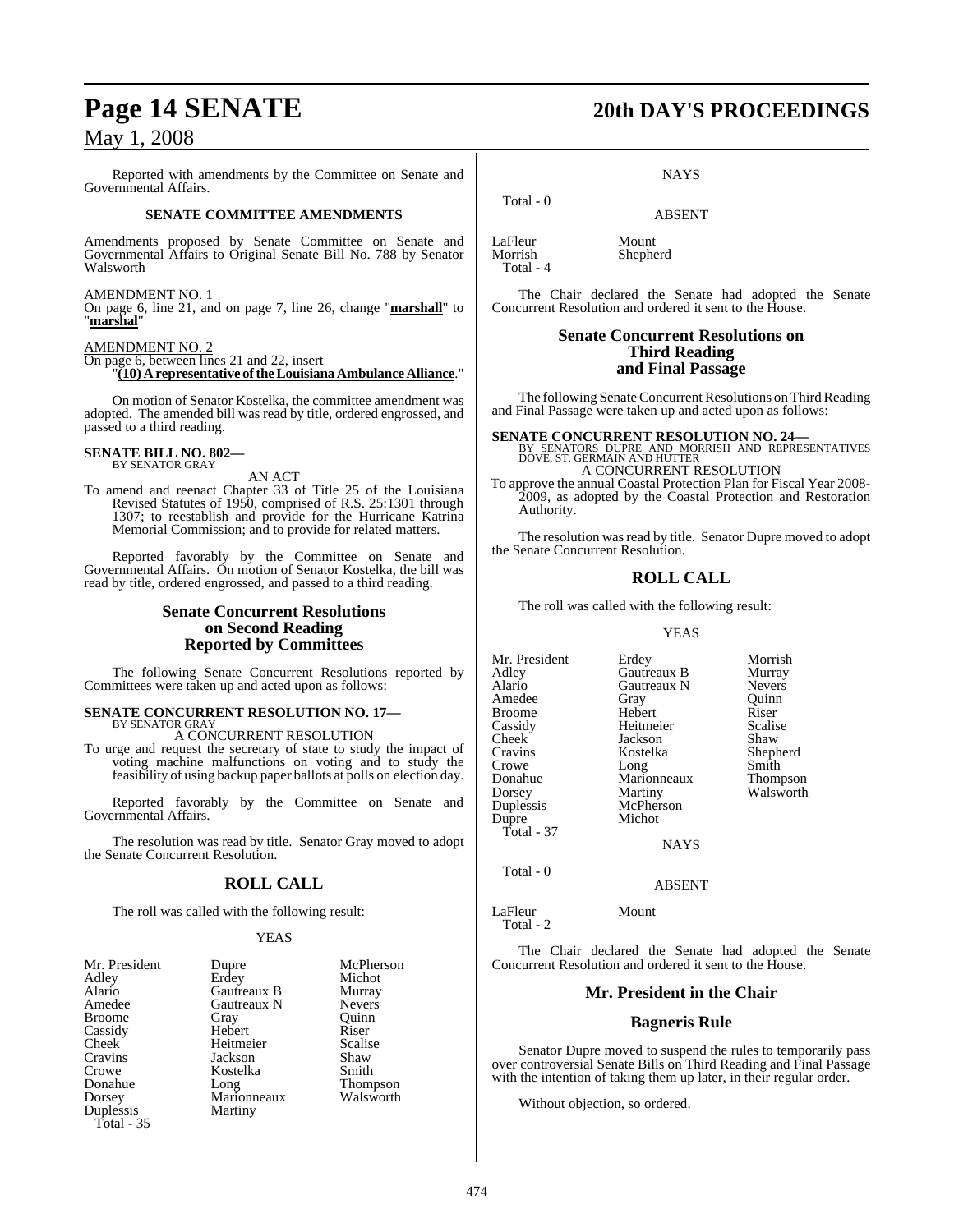# **20th DAY'S PROCEEDINGS Page 15 SENATE**

### **Senate Bills and Joint Resolutions on Third Reading and Final Passage**

The following Senate Bills and Joint Resolutions on Third Reading and Final Passage were taken up and acted upon as follows:

#### **SENATE BILL NO. 434—** BY SENATOR ERDEY

AN ACT To enact R.S. 49:155.7, relative to state symbols; to designate the official state Cajun Christmas story to be "The Legend of Papa Noel, a Cajun Christmas Story" written by Terri Hoover Dunham and illustrated by Laura Knorr; and to provide for related matters.

The bill was read by title. Senator Erdey moved the final passage of the bill.

### **ROLL CALL**

The roll was called with the following result:

#### YEAS

| Mr. President        | Erdey         | Morrish       |
|----------------------|---------------|---------------|
| Adley                | Gautreaux B   | Murray        |
| Alario               | Gautreaux N   | <b>Nevers</b> |
| Amedee               | Gray          | Ouinn         |
| <b>Broome</b>        | Hebert        | Riser         |
| Cassidy              | Heitmeier     | Scalise       |
| Cheek                | Jackson       | Shaw          |
| Cravins              | Kostelka      | Shepherd      |
| Crowe                | Long          | Smith         |
| Donahue              | Marionneaux   | Thompson      |
| Dorsey               | Martiny       | Walsworth     |
| Duplessis            | McPherson     |               |
| Dupre                | Michot        |               |
| Total - 37           |               |               |
|                      | <b>NAYS</b>   |               |
| Total - 0            |               |               |
|                      | <b>ABSENT</b> |               |
| LaFleur<br>Total - 2 | Mount         |               |

The Chair declared the bill was passed and sent to the House. Senator Erdey moved to reconsider the vote by which the bill was passed and laid the motion on the table.

### **SENATE BILL NO. 460—**

BY SENATOR B. GAUTREAUX AN ACT

To amend and reenact R.S. 22:1430.12(D), relative to Louisiana Citizens Property Insurance Corporation; to provide for imposition of the ten percent surcharge on policies issued by the corporation; to exclude certain areas from imposition of the surcharge; and to provide for related matters.

The bill was read by title. Senator B. Gautreaux moved the final passage of the bill.

# May 1, 2008

## **ROLL CALL**

The roll was called with the following result:

#### YEAS

| Mr. President | Dupre         | Michot          |
|---------------|---------------|-----------------|
| Adley         | Erdey         | Morrish         |
| Alario        | Gautreaux B   | Murray          |
| Amedee        | Gautreaux N   | <b>Nevers</b>   |
| <b>Broome</b> | Gray          | Quinn           |
| Cassidy       | Hebert        | Riser           |
| <b>Cheek</b>  | Heitmeier     | Scalise         |
| Cravins       | Jackson       | Shaw            |
| Crowe         | Kostelka      | Shepherd        |
| Donahue       | Long          | Smith           |
| Dorsey        | Martiny       | <b>Thompson</b> |
| Duplessis     | McPherson     | Walsworth       |
| Total - $36$  |               |                 |
|               | <b>NAYS</b>   |                 |
| Total - 0     |               |                 |
|               | <b>ABSENT</b> |                 |
| LaFleur       | Marionneaux   | Mount           |

The Chair declared the bill was passed and sent to the House. Senator B. Gautreaux moved to reconsider the vote by which the bill was passed and laid the motion on the table.

#### **SENATE BILL NO. 572—** BY SENATOR MICHOT

Total - 3

AN ACT

To amend and reenact R.S.  $36:4(B)(1)(dd)$  and  $(H)$ ,  $408(D)$ , and 478(G), R.S. 23:2042, R.S. 46:2521, R.S. 49:220.4(A)(1), R.S. 51:911.26(A)(1), and Sections 5 and 6(B) of Act No. 5 of the 2006 First Extraordinary Session of the Legislature, to enact R.S. 36:309(B)(3), 409(J), and 803.1, and to repeal R.S. 36:4(B)(14) and (F) and 4.1(D)(16), and R.S. 23:2056, relative to the organization of the executive branch of state government; to transfer certain agencies in the office of the governor into the division of administration in the office of the governor and to transfer certain agencies from the office of the governor to certain executive branch departments; to provide relative to the exercise of the powers, duties, functions, and responsibilities of such agencies; to provide relative to the existence of certain agencies placed in the division of administration; to provide for an effective date; and to provide for related matters.

#### **Floor Amendments Sent Up**

Senator Marionneaux sent up floor amendments which were read.

#### **SENATE FLOOR AMENDMENTS**

Amendments proposed by Senator Marionneaux on behalf of the Legislative Bureau to Engrossed Senate Bill No. 572 by Senator Michot

AMENDMENT NO. 1

On page 3, line 29, following "**36:3,**" change "**are**" to "**is**"

On motion of Senator Marionneaux, the amendments were adopted.

The bill was read by title. Senator Michot moved the final passage of the amended bill.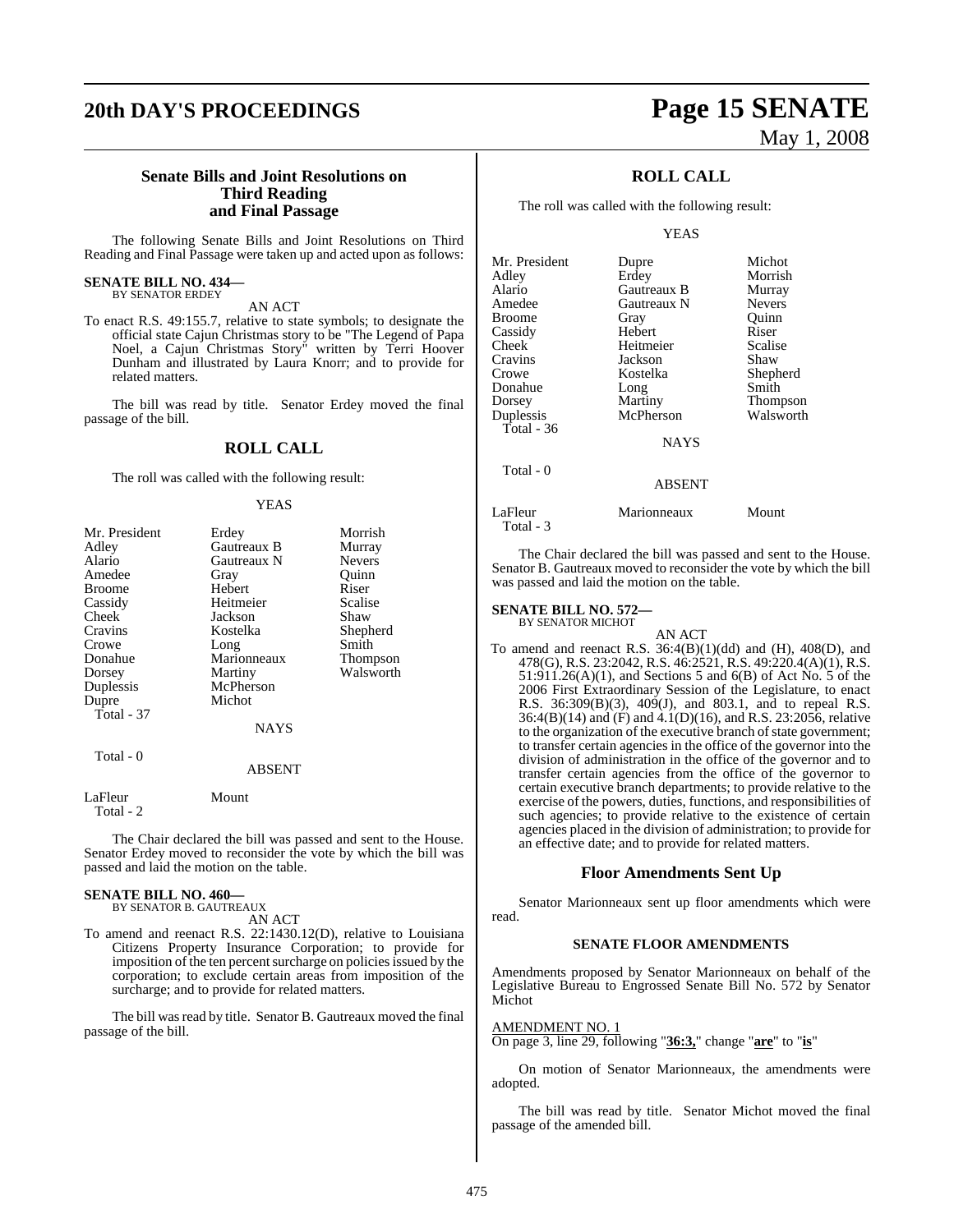## **ROLL CALL**

The roll was called with the following result:

#### YEAS

| Mr. President | Dupre       | Michot          |
|---------------|-------------|-----------------|
| Adley         | Erdey       | Morrish         |
| Alario        | Gautreaux B | Murray          |
| Amedee        | Gautreaux N | <b>Nevers</b>   |
| <b>Broome</b> | Gray        | Ouinn           |
| Cassidy       | Hebert      | Riser           |
| Cheek         | Heitmeier   | Scalise         |
| Cravins       | Jackson     | Shaw            |
| Crowe         | Kostelka    | Shepherd        |
| Donahue       | Long        | Smith           |
| Dorsey        | Martiny     | <b>Thompson</b> |
| Duplessis     | McPherson   | Walsworth       |
| Total - 36    |             |                 |
|               | <b>NAYS</b> |                 |
| Total - 0     |             |                 |

| LaFleur   | Marionneaux | Mount |
|-----------|-------------|-------|
| Total - 3 |             |       |

The Chair declared the amended bill was passed, ordered reengrossed, and sent to the House. Senator Michot moved to reconsider the vote by which the bill was passed and laid the motion on the table.

ABSENT

#### **SENATE BILL NO. 671—**

Total - 3

BY SENATOR SMITH AND REPRESENTATIVES ARMES, DANAHAY, GEYMANN AND HILL AN ACT

To enact R.S. 33:4712.12, relative to naming public buildings; to authorize governing authority of certain parishesto name certain buildings after a living person; and to provide for related matters.

The bill was read by title. Senator Smith moved the final passage of the bill.

#### YEAS

| Mr. President<br>Adley<br>Alario<br>Amedee<br><b>Broome</b><br>Cassidy<br>Cheek<br>Cravins<br>Crowe<br>Donahue<br>Dorsey | Dupre<br>Erdey<br>Gautreaux B<br>Gautreaux N<br>Gray<br>Hebert<br>Heitmeier<br>Jackson<br>Kostelka<br>Long<br>Martiny | Michot<br>Morrish<br>Murray<br><b>Nevers</b><br>Ouinn<br>Riser<br>Scalise<br>Shaw<br>Shepherd<br>Smith<br><b>Thompson</b> |
|--------------------------------------------------------------------------------------------------------------------------|-----------------------------------------------------------------------------------------------------------------------|---------------------------------------------------------------------------------------------------------------------------|
| Duplessis<br>Total $-36$<br>Total - 0                                                                                    | McPherson<br><b>NAYS</b><br><b>ABSENT</b>                                                                             | Walsworth                                                                                                                 |
| LaFleur                                                                                                                  | Marionneaux                                                                                                           | Mount                                                                                                                     |

The Chair declared the bill was passed and sent to the House. Senator Smith moved to reconsider the vote by which the bill was passed and laid the motion on the table.

# **Page 16 SENATE 20th DAY'S PROCEEDINGS**

#### **SENATE BILL NO. 18—**

BY SENATOR ALARIO

AN ACT To enact R.S. 47:324.1, relative to the disposition of certain sales and use tax collections; to provide for the dedication of a portion of the avails of certain state sales and use taxes; to provide for the deposit of such collections into the Louisiana Wildlife and Fisheries Conservation Fund; to provide for an effective date; and to provide for related matters.

The bill was read by title. Senator Alario moved the final passage of the bill.

#### **ROLL CALL**

The roll was called with the following result:

#### YEAS

| Mr. President | Dupre       | Michot          |
|---------------|-------------|-----------------|
| Adley         | Erdey       | Morrish         |
| Alario        | Gautreaux B | Murray          |
| Amedee        | Gautreaux N | <b>Nevers</b>   |
| Broome        | Gray        | Ouinn           |
| Cassidy       | Hebert      | Riser           |
| Cheek         | Heitmeier   | Scalise         |
| Cravins       | Kostelka    | Shaw            |
| Crowe         | Long        | Smith           |
| Dorsey        | Martiny     | <b>Thompson</b> |
| Duplessis     | McPherson   | Walsworth       |
| Total - 33    |             |                 |
|               | <b>NAYS</b> |                 |
|               |             |                 |

Jackson Shepherd Total - 2

ABSENT

| Donahue | Marionneaux |
|---------|-------------|
| LaFleur | Mount       |
|         |             |

Total - 4

The Chair declared the bill was passed and sent to the House. Senator Alario moved to reconsider the vote by which the bill was passed and laid the motion on the table.

#### **SENATE BILL NO. 26—** BY SENATOR ALARIO

AN ACT

To amend and reenact R.S. 33:2002(A)(1) and (4)(a), 2218.2(A)(1) and (2)(a), 2218.8(B) and (G) and 2218.10, relative to supplemental pay for certain law enforcement officers and firefighters; to increase the amount of supplemental pay; and to provide for related matters.

### **Senator Smith in the Chair**

#### **Floor Amendments Sent Up**

Senator Alario sent up floor amendments which were read.

#### **SENATE FLOOR AMENDMENTS**

Amendments proposed by Senator Alario to Engrossed Senate Bill No. 26 by Senator Alario

AMENDMENT NO. 1 On page 1, line 12, delete "Indian"

AMENDMENT NO. 2 On page 2, line 25, delete "Indian"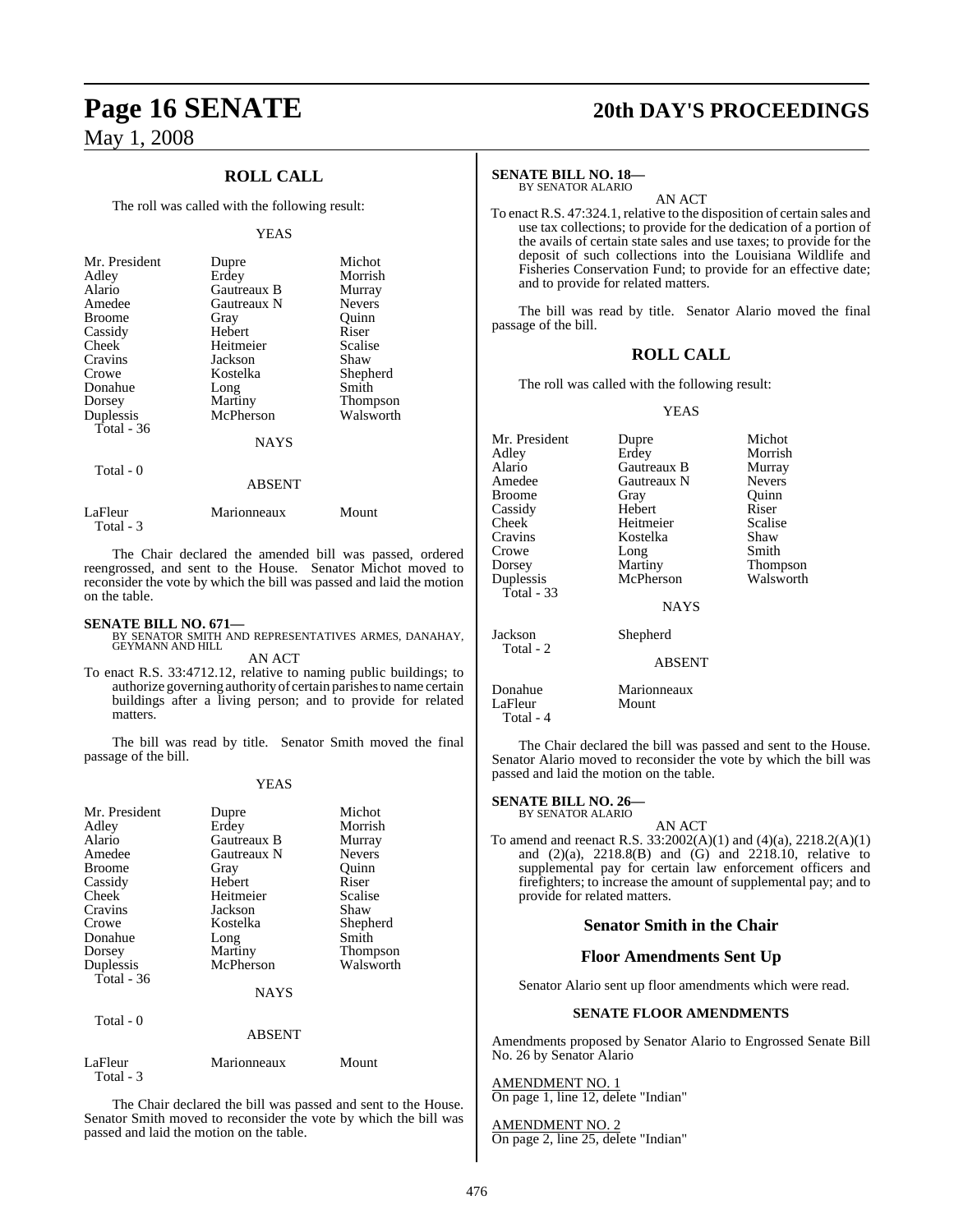# **20th DAY'S PROCEEDINGS Page 17 SENATE**

# May 1, 2008

On motion of Senator Alario, the amendments were adopted.

The bill was read by title. Senator Alario moved the final passage of the amended bill.

## **ROLL CALL**

The roll was called with the following result:

#### YEAS

| Mr. President | Dupre         | Michot          |
|---------------|---------------|-----------------|
| Adley         | Erdey         | Morrish         |
| Alario        | Gautreaux B   | Murray          |
| Amedee        | Gautreaux N   | <b>Nevers</b>   |
| <b>Broome</b> | Gray          | Ouinn           |
| Cassidy       | Hebert        | Riser           |
| Cheek         | Heitmeier     | Scalise         |
| Cravins       | Jackson       | Shepherd        |
| Crowe         | Kostelka      | Smith           |
| Donahue       | Long          | <b>Thompson</b> |
| Dorsey        | Martiny       | Walsworth       |
| Duplessis     | McPherson     |                 |
| Total - 35    |               |                 |
|               | <b>NAYS</b>   |                 |
| Total - 0     |               |                 |
|               | <b>ABSENT</b> |                 |

LaFleur Mount<br>Marionneaux Shaw **Marionneaux** Total - 4

The Chair declared the amended bill was passed, ordered reengrossed, and sent to the House. Senator Alario moved to reconsider the vote by which the bill was passed and laid the motion on the table.

#### **SENATE BILL NO. 54—**

BY SENATOR MURRAY

A JOINT RESOLUTION

Proposing to add Article I, Section 4(H)(5) of the Constitution of Louisiana, relative to property; to provide relative to the right to property; to provide relative to the taking of property; to provide relative to the taking of property in certain areas for certain purposes; and to specify an election for submission of the proposition to electors and provide a ballot proposition.

#### **Floor Amendments Sent Up**

Senator Marionneaux sent up floor amendments which were read.

#### **SENATE FLOOR AMENDMENTS**

Amendments proposed by Senator Marionneaux on behalf of the Legislative Bureau to Engrossed Senate Bill No. 54 by Senator Murray

AMENDMENT NO. 1 On page 1, line 16, following "**of this**" and before "**shall not**" change "**Subsection**" to "**Paragraph**"

On motion of Senator Marionneaux, the amendments were adopted.

### **Floor Amendments Sent Up**

Senator Dorsey sent up floor amendments which were read.

#### **SENATE FLOOR AMENDMENTS**

Amendments proposed bySenators Broome and Dorsey to Engrossed Senate Bill No. 54 by Senator Murray

#### AMENDMENT NO. 1

On page 2, line 1, between "**of**" and "**Lafayette**" insert "**East Baton Rouge,**"

#### AMENDMENT NO. 2

On page 2, line 13, between "of" and "Lafayette" insert "East Baton Rouge,"

On motion of Senator Dorsey, the amendments were adopted.

The bill was read by title. Senator Murray moved the final passage of the amended bill.

#### **ROLL CALL**

The roll was called with the following result:

#### YEAS

| Mr. President | Erdey       | Morrish       |
|---------------|-------------|---------------|
| Adley         | Gautreaux B | Murray        |
| Alario        | Gautreaux N | <b>Nevers</b> |
| Amedee        | Gray        | Ouinn         |
| <b>Broome</b> | Hebert      | Riser         |
| Cassidy       | Heitmeier   | Scalise       |
| Cheek         | Jackson     | Shaw          |
| Cravins       | Kostelka    | Shepherd      |
| Crowe         | Long        | Smith         |
| Donahue       | Marionneaux | Thompson      |
| Dorsey        | Martiny     | Walsworth     |
| Duplessis     | McPherson   |               |
| Dupre         | Michot      |               |
| Total - 37    |             |               |
|               | <b>NAYS</b> |               |
| Total - 0     |             |               |

#### ABSENT

LaFleur Mount Total - 2

The Chair declared the amended bill was passed, ordered reengrossed, and sent to the House. Senator Murray moved to reconsider the vote by which the bill was passed and laid the motion on the table.

# **SENATE BILL NO. 72—** BY SENATOR CROWE

AN ACT

To amend and reenact R.S. 38:2318.1(B) and to enact R.S. 38:2225.2.2, relative to public contracts; to authorize the city of Slidell to utilize design-build contracts in certain circumstances; and to provide for related matters.

#### **Floor Amendments Sent Up**

Senator Marionneaux sent up floor amendments which were read.

#### **SENATE FLOOR AMENDMENTS**

Amendments proposed by Senator Marionneaux on behalf of the Legislative Bureau to Engrossed Senate Bill No. 72 by Senator Crowe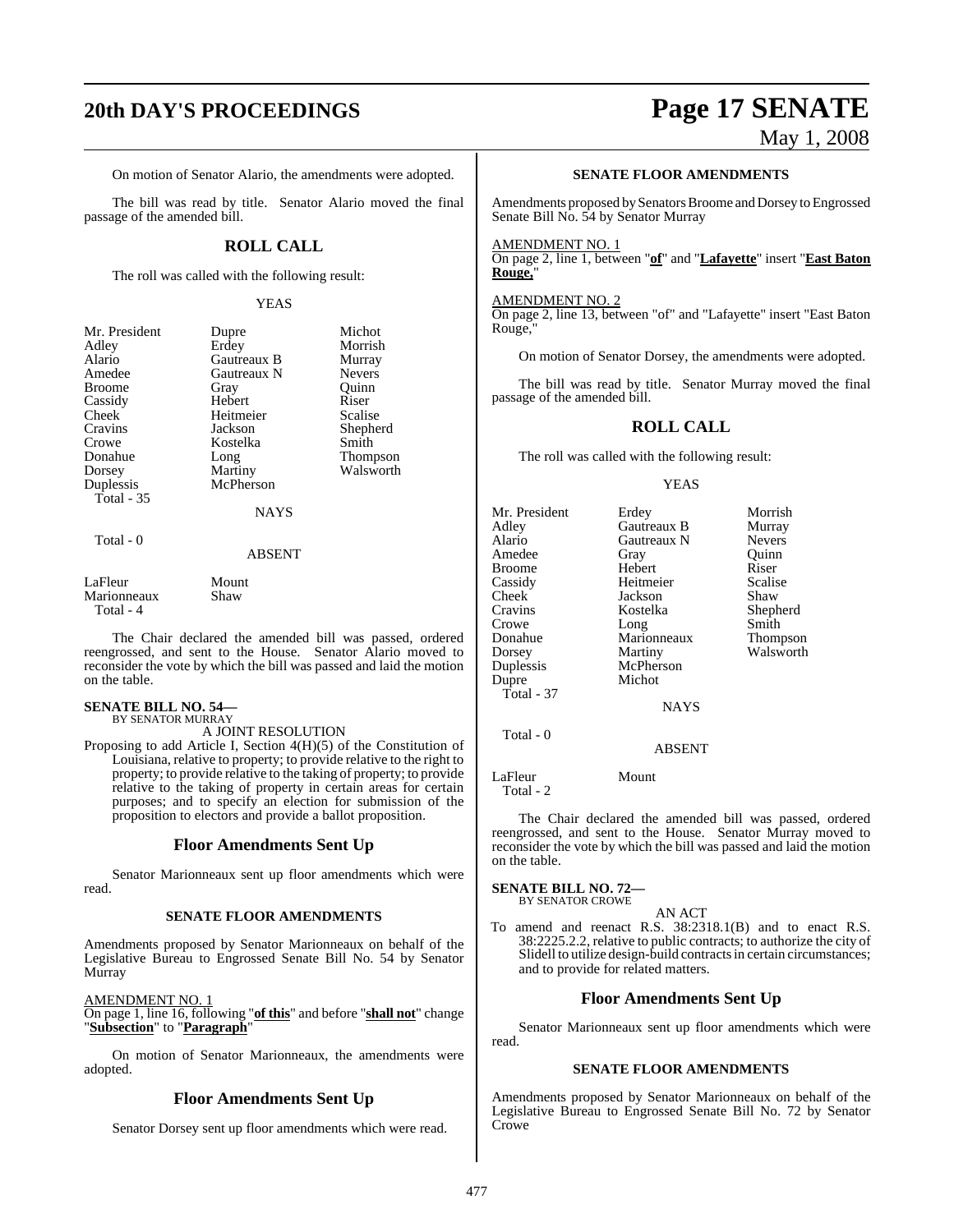AMENDMENT NO. 1 On page 1, line 7, following "and" and before "R.S." delete "to"

AMENDMENT NO. 2 On page 1, line 8, following "enacted" insert "to"

AMENDMENT NO. 3 On page 6, line 7, following "**rules established**" and before "**this**" change "**pursuant to**" to "**in**"

AMENDMENT NO. 4 On page 6, line 9, following "**as defined**" and before "**the rules**" change "**in**" to "**by**"

AMENDMENT NO. 5 On page 6, line 9, following "**rules established**" and before "**the Subsection**" change "**pursuant to**" to "**in**"

On motion of Senator Marionneaux, the amendments were adopted.

The bill was read by title. Senator Crowe moved the final passage of the amended bill.

## **ROLL CALL**

The roll was called with the following result:

#### YEAS

| Mr. President | Dupre       | Michot        |
|---------------|-------------|---------------|
| Adley         | Erdey       | Morrish       |
| Alario        | Gautreaux B | Murray        |
| Amedee        | Gautreaux N | <b>Nevers</b> |
| <b>Broome</b> | Hebert      | Ouinn         |
| Cassidy       | Heitmeier   | Riser         |
| Cheek         | Jackson     | Scalise       |
| Cravins       | Kostelka    | Shaw          |
| Crowe         | Long        | Shepherd      |
| Donahue       | Marionneaux | Smith         |
| Dorsey        | Martiny     | Thompson      |
| Duplessis     | McPherson   | Walsworth     |
| Total - 36    |             |               |
|               | <b>NAYS</b> |               |
| Total - 0     |             |               |
|               | $\sqrt{2}$  |               |

ABSENT

| Gray      | LaFleur | Mount |
|-----------|---------|-------|
| Total - 3 |         |       |

The Chair declared the amended bill was passed, ordered reengrossed, and sent to the House. Senator Crowe moved to reconsider the vote by which the bill was passed and laid the motion on the table.

#### **SENATE BILL NO. 98—** BY SENATOR MURRAY

#### AN ACT

To amend and reenact R.S.  $25:799(C)(4)$  and (10) and (G)(4), relative to the French Quarter-Marigny Historic Area Management District; to provide for the number of meetings members of the governing board may miss before they are disqualified and removed; to remove the requirement that board minutes be published in the official journal; to provide revitalization and nurturing of cultural tourism as objectives of the district; and to provided for related matters.

The bill was read by title. Senator Murray moved the final passage of the bill.

# **Page 18 SENATE 20th DAY'S PROCEEDINGS**

## **ROLL CALL**

The roll was called with the following result:

#### YEAS

| Mr. President | Erdey       | Morrish         |
|---------------|-------------|-----------------|
| Adley         | Gautreaux B | Murray          |
| Alario        | Gautreaux N | <b>Nevers</b>   |
| Amedee        | Gray        | Ouinn           |
| <b>Broome</b> | Hebert      | Riser           |
| Cassidy       | Heitmeier   | Scalise         |
| Cheek         | Jackson     | Shaw            |
| Cravins       | Kostelka    | Shepherd        |
| Crowe         | Long        | Smith           |
| Donahue       | Marionneaux | <b>Thompson</b> |
| Dorsey        | Martiny     | Walsworth       |
| Duplessis     | McPherson   |                 |
| Dupre         | Michot      |                 |
| Total - 37    |             |                 |
|               | <b>NAYS</b> |                 |
| Total - 0     |             |                 |

ABSENT

## LaFleur Mount

Total - 2

The Chair declared the bill was passed and sent to the House. Senator Murray moved to reconsider the vote by which the bill was passed and laid the motion on the table.

#### **SENATE BILL NO. 102—** BY SENATOR MORRISH

AN ACT

To amend and reenact R.S. 2:903(B), relative to the General Aviation and Reliever Airport Maintenance Grant Program; to increase the limit of Transportation Trust Fund monies made available to the program; and to provide for related matters.

The bill was read by title. Senator Morrish moved the final passage of the bill.

### **ROLL CALL**

The roll was called with the following result:

#### YEAS

| Mr. President<br>Adley<br>Alario | Erdey<br>Gautreaux B<br>Gautreaux N | Morrish<br>Murray<br><b>Nevers</b> |
|----------------------------------|-------------------------------------|------------------------------------|
| Amedee                           | Gray                                | Quinn                              |
| Cassidy                          | Hebert                              | Riser                              |
| Cheek                            | Heitmeier                           | Scalise                            |
| Cravins                          | Jackson                             | Shaw                               |
| Crowe                            | Kostelka                            | Shepherd                           |
| Donahue                          | Marionneaux                         | Smith                              |
| Dorsey                           | Martiny                             | Thompson                           |
| Duplessis                        | McPherson                           | Walsworth                          |
| Dupre                            | Michot                              |                                    |
| Total - 35                       |                                     |                                    |
|                                  | <b>NAYS</b>                         |                                    |
| Total - 0                        |                                     |                                    |
|                                  | <b>ABSENT</b>                       |                                    |
| <b>Broome</b><br>LaFleur         | Long<br>Mount                       |                                    |

Total - 4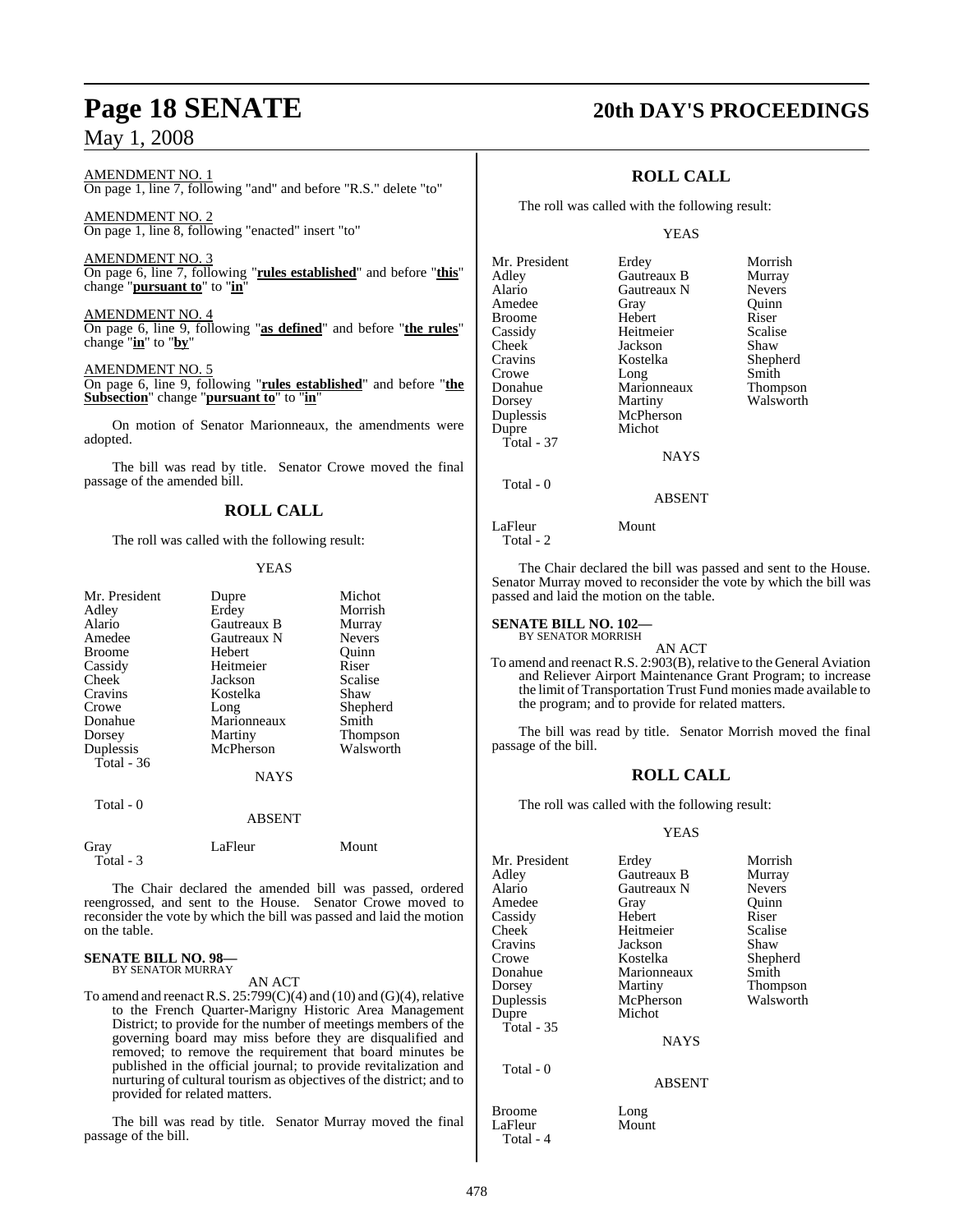The Chair declared the bill was passed and sent to the House. Senator Morrish moved to reconsider the vote by which the bill was passed and laid the motion on the table.

#### **SENATE BILL NO. 126—** BY SENATOR NEVERS

AN ACT

To amend and reenact R.S. 17:170(A)(1), relative to education; to provide relative to immunization records requirements; to provide for review of student immunization records; and to provide for related matters.

### **Floor Amendments Sent Up**

Senator Marionneaux sent up floor amendments which were read.

#### **SENATE FLOOR AMENDMENTS**

Amendments proposed by Senator Marionneaux on behalf of the Legislative Bureau to Engrossed Senate Bill No. 126 by Senator Nevers

AMENDMENT NO. 1 On page 1, line 10, delete "\*\*\*"

On motion of Senator Marionneaux, the amendments were adopted.

The bill was read by title. Senator Nevers moved the final passage of the amended bill.

### **ROLL CALL**

The roll was called with the following result:

#### YEAS

| Mr. President<br>Adley | Dupre<br>Erdey | Michot<br>Murray |
|------------------------|----------------|------------------|
| Alario                 | Gautreaux B    | <b>Nevers</b>    |
| Amedee                 | Gautreaux N    | Ouinn            |
| <b>Broome</b>          | Gray           | Riser            |
| Cassidy                | Hebert         | Scalise          |
| Cheek                  | Heitmeier      | Shaw             |
| Cravins                | Jackson        | Shepherd         |
| Crowe                  | Kostelka       | Smith            |
| Donahue                | Long           | <b>Thompson</b>  |
| Dorsey                 | Martiny        | Walsworth        |
| Duplessis              | McPherson      |                  |
| Total - 35             |                |                  |
|                        | <b>NAYS</b>    |                  |

Morrish Total - 1

#### ABSENT

LaFleur Marionneaux Mount Total - 3

The Chair declared the amended bill was passed, ordered reengrossed, and sent to the House. Senator Nevers moved to reconsider the vote by which the bill was passed and laid the motion on the table.

#### **Rules Suspended**

Senator B. Gautreaux asked for and obtained a suspension of the rules for the purpose of reverting to the Morning Hour.

## **Introduction of Resolutions, Senate and Concurrent**

Senator Murray asked for and obtained a suspension of the rules for the purpose of introducing and reading the following Resolutions, Senate and Concurrent, a first and second time and acting upon them as follows:

#### **SENATE RESOLUTION NO. 50—** BY SENATOR MURRAY

A RESOLUTION

To recognize May 1, 2008 as the thirtieth anniversary of Ernest N. "Dutch" Morial becoming the first Black Mayor of the City of New Orleans and to further recognize May 1, 2008 as "Dutch Morial Day."

On motion of Senator Murray, the resolution was read by title and adopted.

#### **SENATE RESOLUTION NO. 51—** BY SENATOR GRAY

A RESOLUTION

To commend Dr. Charles J. Southall, III on his nineteenth anniversary as a pastor of First Emanuel Baptist Church.

On motion of Senator Gray, the resolution was read by title and adopted.

#### **SENATE CONCURRENT RESOLUTION NO. 52—** BY SENATOR SHEPHERD

A CONCURRENT RESOLUTION

To direct and authorize the Louisiana Recovery Authority and the office of community development of the division of administration to require that ICF International refrain from pursuing the collection of The Road Home grant overpayments and to forgive all obligations and debts owed by aid recipients of The Road Home grants.

The resolution was read by title and referred by the President to the Committee on Finance.

### **Petitions, Memorials and Communications**

The following petitions, memorials and communications were received and read:

#### **STATE OF LOUISIANA OFFICE OF THE GOVERNOR**

April 17, 2008

The Honorable Joel T. Chaisson President of the Senate Post Office Box 94183 Baton Rouge, Louisiana 70804

Mr. President,

Please be advise that the following individuals have been commissioned as Notaries Public forthe parishesindicated fromJune 29, 2007, to April 6, 2008.

In compliance with Revised Statute 35:1, I hereby present them for the advice and consent of the Senate.

> Appreciatively, BOBBY JINDAL Governor

# **20th DAY'S PROCEEDINGS Page 19 SENATE** May 1, 2008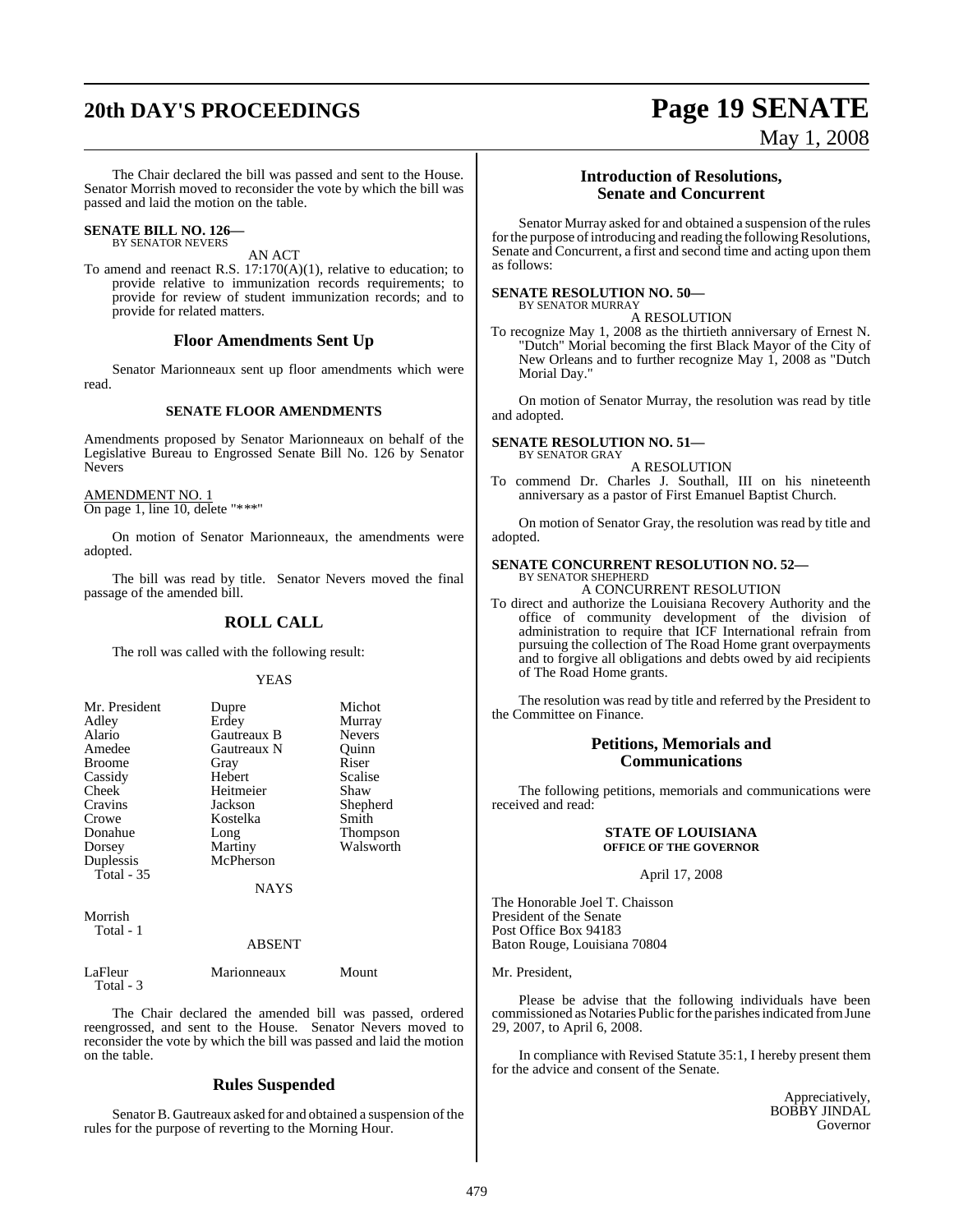#### **Acadia**

Alicia W. Ardoin P.O. Box 604 Rayne, LA 70578

Tina Broussard 121 East 7th Street Crowley, LA 70526

Annette M. Castille 407 South Polk Street Rayne, LA 70578

Shelly V. Constantin 138 Warrant Road Rayne, LA 70578

Jacqueline A. Durkee 1100 Lee Avenue Lafayette, LA 70502

Dianne O. Fontenot 206 N. Pinecrest Eunice, LA 70535

Goldie Glenn 309 N. Parkerson Avenue Crowley, LA 70526

Michael D. Goss 240 E. Hoyt Avenue Crowley, LA 70526

Pam LeBlanc 725 Odd Fellows Rd, Ste 1C Crowley, LA 70526

Christina Leger 520 East 16th Street Crowley, LA 70526

Paula B. Mallett 215 Simon Cove Lane Jennings, LA 70546

Amanda M. Menard 234 Parkway Circle Crowley, LA 70526

Denese M. Mire Po Box 1354 Eunice, La. 70535

Steve E. Mire 185 E Hoyt Ave Crowley, LA 70526

Winston J. Perron 99 University Place Eunice, LA 70535

Kent Derek Richard 613 E. G Street Rayne, LA 70578

Theresa L. Richard 1854 St. Jules Road Basile, LA 70515

Donna S. Ward 301 Carrera Lane Eunice, LA 70535 Donna Weekley 285 Don Drive Jennings, LA 70546

**Allen** Rebekah Bertrand 123 North 12th Street Kinder, LA 70648

Beverly Burnett P.O. Box 144 Reeves, LA 70658

Paul M. Hopkins 363 Hwy 165 North Oakdale, LA 71463

Pamela M. Nation 164 Joan Lane Oakdale, LA 71463

Paul Pottmeyer 18626 Hwy. 112 Pitkin, LA 70656

**Ascension** Pamela K. Alonso 12418 Faucheux Road Gonzales, LA 70737

Rosalie Barcellona 12300 Sugarmill Drive Geismar, LA 70734

Diane Bondioli 8170-A Goodwood Blvd. Baton Rouge, LA 70806

Kristy Zeringue Boxberger P.O. Box 159 Paulina, LA 70763

Stephanie C. Brockman 17446 Levern Stafford Rd. Prairieville, LA 70769

Amy Colby 12320-3 LA Hwy 44, Ste C Gonzales, LA 70737

Leslie P. Hebert 13437 W. Angelle Court Gonzales, LA 70737

Cynthia Jenkins 39306 Country Drive Prairieville, LA 70769

Stephanie Le Grange 17157 Old Jefferson Hwy. Prairieville, LA 70769

O'Neil J. Lonibos 1405 Avenue G Marrero, LA 70072

Laura E. Marshall 37176 St. Andrews Fairway Prairieville, LA 70769

Rusty Messer P.O. Box 728 Prairieville, LA 70769

David Scott Rainwater 1515 Poydras St, Ste 1900 New Orleans, LA 70112

Bridget K. Roberts 17476 McCrory Road Prairieville, LA 70769

Debora C. Stout 344 Third Street Baton Rouge, LA 70801

Wayne D. Swenson, Jr. 11817 Home Port Drive Maurepas, LA 70449

Sarah Norwood Trouard 144 Napoleon Street Baton Rouge, LA 70802

Marjorie White Tucker 37540 Provence Pointe Ave Prairieville, LA 70769

Karina Nieto Womack 218 E. Josephine Street Gonzales, LA 70737

Eric F. Wright, Sr. 804 E. Cornerview Street Gonzales, LA 70737

Judy Young 8211 Goodwood Blvd., Ste F Baton Rouge, LA 70806

**Avoyelles** Catherine R. Elder P.O. Box 501 Marksville, LA 71351

Beau R. Layfield P.O. Box 544 Marksville, LA 71351

Emily Gremillion Meche 144 W. Tunica Drive Marksville, LA 71351

Heath Pastor P.O. Box 806 Marksville, LA 71351

**Beauregard** Wanda Rose Buxton 259 Young Road Dequincy, LA 70633

Kelli Dewitt 1340 Shadybrook Deridder, LA 70634

Cindy P. Leger 493 Myers Lane Deridder, LA 70634

Kelly Lewis 144 Eddy Road Deridder, LA 70634

Lorie K. Martin P.O. Box 1581 Deridder, LA 70634 Jamie L. Morgan 506 Camp Edgewood Road Dequincy, LA 70633

Dawn Spears 314 Dunham Road Dequincy, LA 70633

Crystal L. Whitaker P.O. Box 1644 Lake Charles, LA 70602

**Bossier** Robert Wayne Abbott 205 Piney Drive Princeton, LA 71067-8373

Dennise B. Aiello 1103 Long Key Circle Benton, LA 71006

Tracey Allen 26755 Hwy 371 Sarepta, LA 71071

Bridget P. Bacle 2704 Caplis-Sligo Plantation Dr. Bossier City, LA 71112

Louis O. Baker P.O. Box 1387 Benton, LA 71006

Angela M. Bass 3337 E. Texas Street Bossier City, LA 71112

Nancy A. Blaylock 910 Pierremont Rd, Ste 410 Shreveport, LA 71106

Richard Glenn Branch 2426 Tilman Cir. Bossier City, LA 71111

Patricia G. Byerley 209 Bennett Street Bossier City, LA 71111

Cynthia Circu 2433 Midway Street Shreveport, LA 71108

Howard E. Cole 606 Gayle Avenue Plain Dealing, LA 71064

Sarah Jo Cooper 5513 Kristen Avenue Bossier City, LA 71112

Kellie Curry 203 S. Parkridge Benton, LA 71006

Shelby L. Davis 6968 Hwy 3 Benton, LA 71006

Elizabeth Ann Fiske 2604 Benton Rd, Apt. 106 Bossier City, LA 71111

# **Page 20 SENATE 20th DAY'S PROCEEDINGS**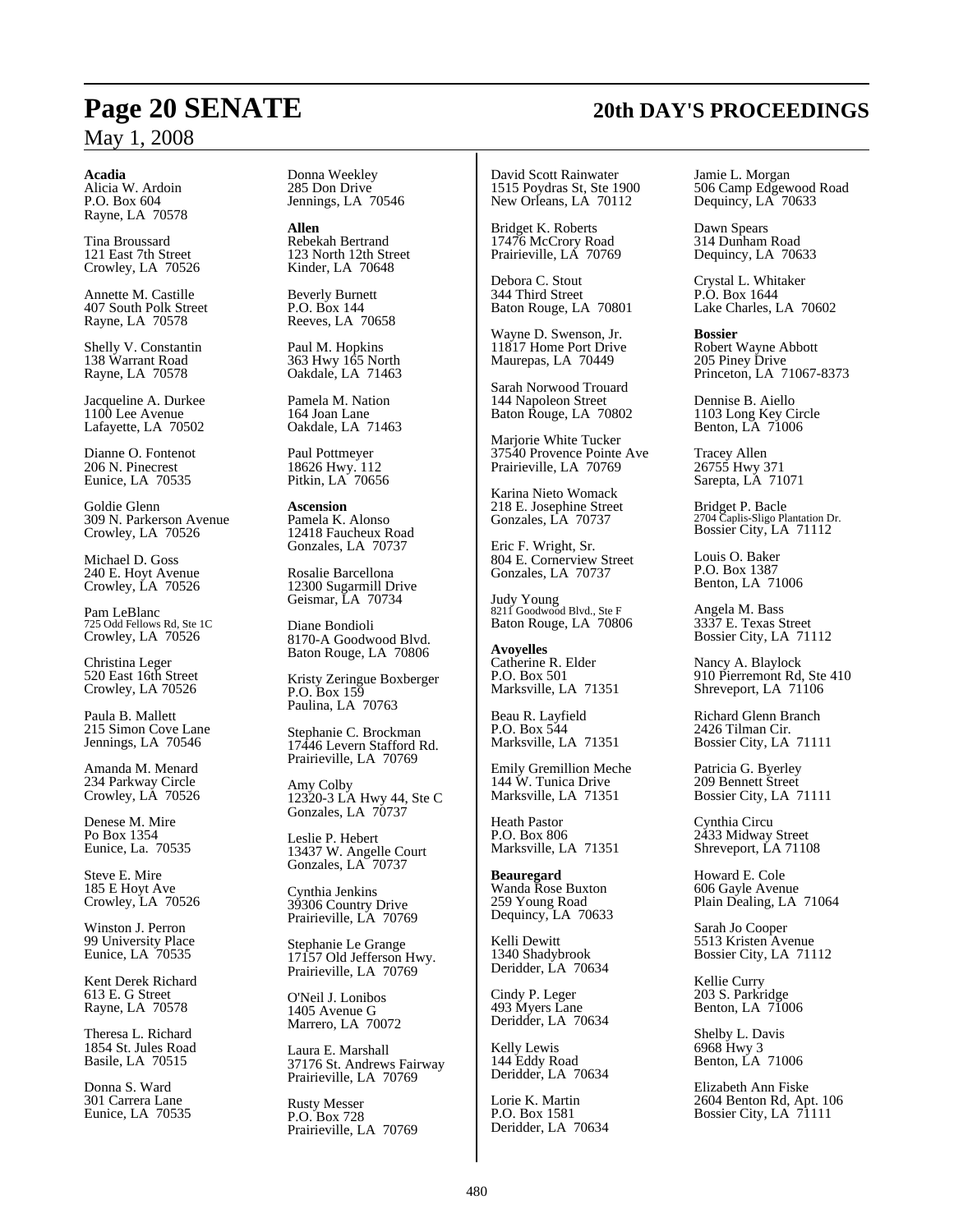# **20th DAY'S PROCEEDINGS Page 21 SENATE**

#### Sarah L. Giddens 2704 Shed Road, 258-H Bossier City, LA 71111

Kim Gilcrease 5004 Feliciana Bossier City, LA 71112

Terri Gullo 59 Turnbury Drive Bossier City, LA 71111

Shannon A. Gutierrez 2815 Eugene Street Bossier City, LA 71111

Larrion L. Hillman P.O. Box 5299 Bossier City, LA 71121

Linda C. Hollifield P.O. Box 850 Benton, LA 71006

Rosalie L. Insprucker P.O. Box 9093 Bossier City, LA 71113

Teri J. Jackson 1810 E. 70th Street, #100 Shreveport, LA 71105

Audie L. Jones 1525 Fairfield Room 850 Shreveport, LA 71101

Pamela M. King 253 N. Common Street Shreveport, LA 71101

Amy D. Lee 1402 Violet Ave Bossier City, LA 71112

W. Jerry Mathews 1625 Marshall Street Shreveport, LA 71101

Alicia McClure 7991 E. Texas Street Ste 400 Bossier City, LA 71111

Emily R. Miller 920 Pierremont #308 Shreveport, LA 71106

Diane Chandler Moore 2055 McCall Street Bossier City, LA 71111

Melissa N. Morris 900 Pierremont Rd, Ste 111 Shreveport, LA 71106

Shirley T. Murphy 2307 Tall Grass Circle Bossier City, LA 71111

Melanie G. Petchak 299 Green Road Plain Dealing, LA 71064 Deborah M. Preston 2151 Airline Dr, Suite 1400 Bossier City, LA 71111

Lisa T. Reeves 130 W. Lakeshore Drive Benton, LA 71006

Connie Rodriguez 5902 Summerville Lane Bossier City, LA 71111

Rebecca L. Stinson 4723 Viking Drive Bossier City, LA 71111

Shawn M. Temple 5900 Midland Street Bossier City, LA 71111

Margaret Sue Vercher 418 Cherry Oak Lane Haughton, LA 71037

Cynthia W. Walker P.O. Box 7195 Shreveport, LA 71137

Terry M. Watson 212 Ixworth Avenue Bossier City, LA 71111

Peggy S. Westfall 424 Highland Drive Bossier City, LA 71111

Edwina C. Whitlow 2000 Century Tel Center Bossier City, LA 71112

Jeri S. Wright 78 Pierre Circle Princeton, LA 71067

**Caddo** Rebecca T. Adams 475 Jann Drive Shreveport, LA 71106

Peggy M. Albritton 2926 Rue Orleans Shreveport, LA 71119

Rebecca A. Armand 191 Pennsylvania Street Shreveport, LA 71105

Tanya C. Bickham 400 Texas Street, Suite 400 Shreveport, LA 71101

Casey G. Biggs 9015 Avalon Drive Shreveport, LA 71118

Kristen Whitehead Blair 333 Texas St, Ste 1700 Shreveport, LA 71104

Kathie Blake 8360 W. 70th Street Greenwood, LA 71033

Lia R. Borcherding 3671 Lucas Lane Shreveport, LA 71107

Marie E. Breaux 4748 Carolyn Lane Shreveport, LA 71105

Bonnie S. Bryant 900 Pierremont Rd, Ste 221 Shreveport, LA 71106

Deborah M. Burke 601 W. Louisiana Avenue Vivian, LA 71082

Robin C. Carpenter 400 Texas St, 14th Floor Shreveport, LA 71101

E. Keith Carter 4415 Thorn Hill Ave, Ste A Floor 2 Shreveport, LA 71106

Robert H. Cheek 917 Stephenson Street Shreveport, LA 71104

Debbie Cooper 2624 Leaf Lane Shreveport, LA 71109

Rebecca Durr 7840 Edelweiss Drive Shreveport, LA 71107

Larry Allen Garcie 1141 Chipper Lane Keithville, LA 71047

Samuel D. Goodwin 324 W. La. Avenue Vivian, LA 71082

Shannon L. Gregory 264 Leland Drive Shreveport, LA 71105

William D. Hall 828 Shreveport-Barksdale Hwy Shreveport, LA 71105

Coy M. Hartsell 8570 Business Park Drive Shreveport, LA 71105

Emma-Kaye Hawkey 9011 Hayden Drive Shreveport, LA 71106

Tina G. Hoefler 9315 Wiscassette Shreveport, LA 71115

Natalie Rhorer Howell 501 Texas St, Ste 300 B Shreveport, LA 71101

Susan Skelton Ingles 631 Milam Street, Suite 200 Shreveport, LA 71101

Jill K. Johnson 9655 Amblewood Lane Shreveport, LA 71118

Lisa Buzzanca Johnson 9529 Powers Road Shreveport, LA 71106

Nona R. Johnson 11164 Morton Road Keithville, LA 71047

Damon D. Kervin 501 Texas Street, 5th Floor Shreveport, LA 71101

Lois A. Lassetter 8243 Southdowns Drive Shreveport, LA 71107

Joe A. Lawler 4415 Thornhill Avenue Shreveport, LA 71106

Delores S. Leggett 7700 Pines Road Shreveport, LA 71129

Leena Logsdon 8575 Fern Ave, Ste 110 Shreveport, LA 71105

Lisa Moffett 7404 Millwood Drive Shreveport, LA 71107

Catherine S. Nobile 146 Grey Eagle Drive Shreveport, LA 71115

Kimberly Norris 401 Edwards St, Ste 820 Shreveport, LA 71101

Suzanne Owen 501 Texas Street, 5th Floor Shreveport, LA 71101

Amanda Haldorsen Parker 621 N. Cypress Street Vivian, LA 71082

Jamie C. Parker 415 Texas Street, Suite 300 Shreveport, LA 71101

Julian I. Perry 10250 Stonehedge Drive Shreveport, LA 71106

Terri Prescott P.O. Box 44336 Shreveport, LA 71134

W. M. Rainach, Jr. 6121 Fern Avenue, Unit 97 Shreveport, LA  $71105$ 

Andrew L. Randall, Jr. 430 Fannin Street Shreveport, LA 71101

Cynthia A. Ratcliffe 912 Kings Hwy. Shreveport, LÁ 71107

# May 1, 2008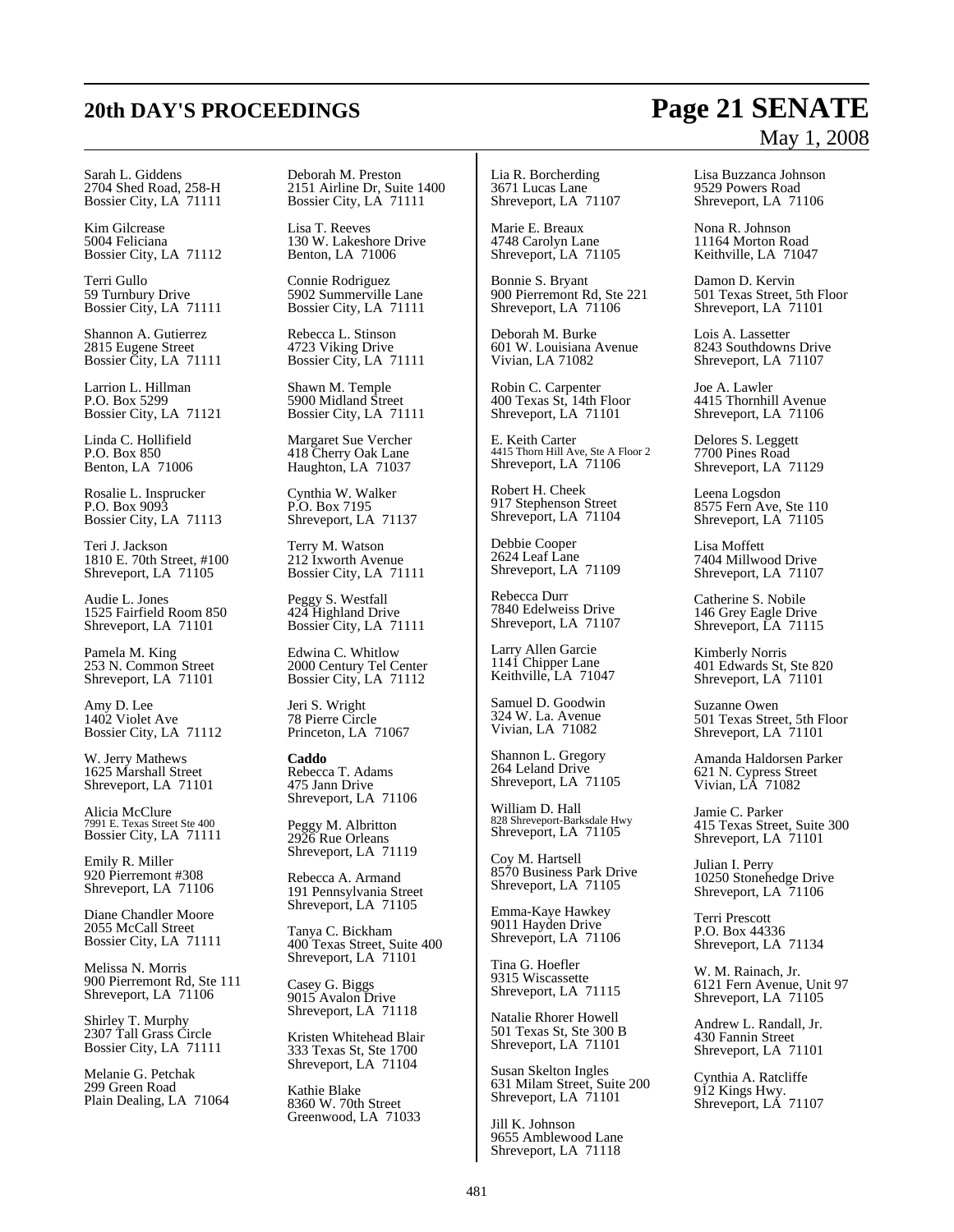Heather R. Ray 2790 Fairfield Avenue Shreveport, LA 71104

Erica S. Remy P.O. Drawer 1126 Shreveport, LA 71163

Sarah Richardson 270 Settlers Park Drive Shreveport, LA 71115

Jacqueline D. Ring 2750 Shed Road, #F Bossier City, LA 71111

Chavonyduia Robinson 1000 S. Spruce Street Vivian, LA 71082

Matthew J. Robinson 830 Kimbrough Street Shreveport, LA 71104

Mary Lou Salley 2790 Fairfield Avenue Shreveport, LA 71104

Andrea Sanchez Sangster 515 Amethyst Circle Shreveport, LA 71115

Carolyn Jackson Sartin P.O. Box 854 Shreveport, LA 71163

Linn A. Schott 3206 East Wood Drive Shreveport, LA 71105

Jackie L. Schulz 920 Pierremont Rd, Ste 312 Shreveport, LA 71106

Vikki Seavy 363 Leland Avenue Shreveport, LA 71105

Chad E. Sepulvado P.O. Box 59 Shreveport, LA 71161

Bernadine H. Shillow 10915 Springridge Texas Line Rd Keithville, LA 71047

Amanda E. Waddell P.O. Box 21990 Shreveport, LA 71120

Jill Ruddick Walker 1550 Creswell Shreveport, LA 71101

Renee B. Walls 6106 Burgundy Drive Shreveport, LA 71105

Rendi B. Wiggins 400 Texas Street, Suite 400 Shreveport, LA  $71101$ 

Sarah B. Wilkerson 513 Rock Hollow Drive Shreveport, LA 71115

Tia J. Young 8700 Millicent Way,Apt.1901 Shreveport, LA 71115

**Calcasieu** Melissa R. Allain 145 East Street Lake Charles, LA 70601

Latisha Beaugh 826 N. Tamela Drive Lake Charles, LA 70605

Jason Ryan Bell 723 Broad Street Lake Charles, LA 70601

Jonathan Dewayne Blake 1020 Ryan Street Lake Charles, LA 70601

Wanda R. Bonilla 4941 Country Club Ct. Lake Charles, LA 70605

Margo Renee Broussard 83 E. End Avenue Sulphur, LA 70663

Cathy M. Brumwell 827 S. Kade Lane Lake Charles, LA 70605

Robert S. Cameron 226 W.Prien Lake Rd, Ste 2 Lake Charles, LA 70601

Douglas Como 4440 Nelson Road Lake Charles, LA 70605

Connie Davis 1848 1st Street Lake Charles, LA 70601

Claude Devall 1111 Ryan Street Lake Charles, LA 70601

Elizabeth H. Doucet 1462 Tan Tara Cir. Lake Charles, LA 70611

Katharine M. Dugal 120 W. Pujo St, Ste 201 Lake Charles, LA 70601

Erik N. Fain P.O. Drawer 1607 Lake Charles, LA 70602

Dana E. Gauthier 410 Hickok Street Sulphur, LA 70663

Christopher James Guillory One Lakeshore Dr. Ste 1700 Lake Charles, LA 70629

Leslie L. Hebert 4902 Ihles Road Lake Charles, LA 70605

Jonathan L. Johnson P.O. Box 849 Lake Charles, LA 70602

Lynsay Marie Jones One Lakeside Plaza, 4th Floor Lake Charles, LA 70601

Nada Jordan One Lakeside Plaza, 4th Floor Lake Charles, LA 70601

Matthew P. Keating 1123 Pithon Street Lake Charles, LA 70601

Christi Kingham P.O. Box 4715 Lake Charles, LA 70606

Kala Kuhlthau 372 Sam Houston Jones Pkwy Lake Charles, LA 70611

Toni Lee Leblanc 301-D W. Sallier Street Lake Charles, LA 70601

Dean J. Manning 940 Ryan Street Lake Charles, LA 70601

Paul P. Marks P.O. Box 2900 Lake Charles, LA 70602

Deborah C. Martin 1016 Mobile Street Lake Charles, LA 70605

Vanessa McElroy 407 Sid Lane Lake Charles, LA 70611

Richard Dale Moreno One Lakeshore Dr. Ste 1135 Lake Charles, LA 70629

Melissa J. Omlor 6290 White Oak Drive Lake Charles, LA 70615

John T. Onellion 1302 13th St. Lake Charles, La. 70601

Lucinda H. O'Quinn 414 Pujo Street Lake Charles, LA 70601

R. Inez Powell 513 W. Houston River Rd. Sulphur, LA 70663

Oliver G. Richard III 1301 Shell Beach Drive Lake Charles, LA 70601

Theresa Schexnider 1600 VCM Plant Road Westlake, LA 70669

Melissa K. Sonnier 7997 Nelson Road Lake Charles, LA 70605

Tara Viator 725 Hwy 171 N Lake Charles, LA 70611

Courtney L. Vice 4440 Nelson Road Lake Charles, LA 70605

Michael Williamson 1123 Pithon Street Lake Charles, LA 70601

Heather D. Wyatt 333 April Drive Lake Charles, LA 70611

**Caldwell** Tonya Guyton P.O. Box 1029 Columbia, LA 71418

**Cameron** Misty Welch P.O. Box 162 Hackberry, LA 70645

**Claiborne** Cynthia Lee Robinson 3160 Hwy 518 Homer, LA 71040

**DeSoto** Mindy Burford Brown 260 Frank Burford Road Keatchie, LA 71046

M. Amy Burford 333 Texas St, Suite 1325 Shreveport, LA 71101

Marilyn Payne Davis 135 Darren Street Stonewall, LA 71078

Amanda Harrell 243 Springs Road Frierson, LA 71027

Kristen L. Jackson 499 Woodsprings Road Logansport, LA 71049

Anna R. McLain 699 Hall Rd. Stonewall, LA 71078

Jerry W. Metcalf, Jr. 109 Joe Mac Put Drive Stonewall, LA 71078

Pamela B. Rodgers 173 Lee Lane Stonewall, LA 71078

Miranda Henderson Stoma 210 Hope Street Mansfield, LA 71052

# **Page 22 SENATE 20th DAY'S PROCEEDINGS**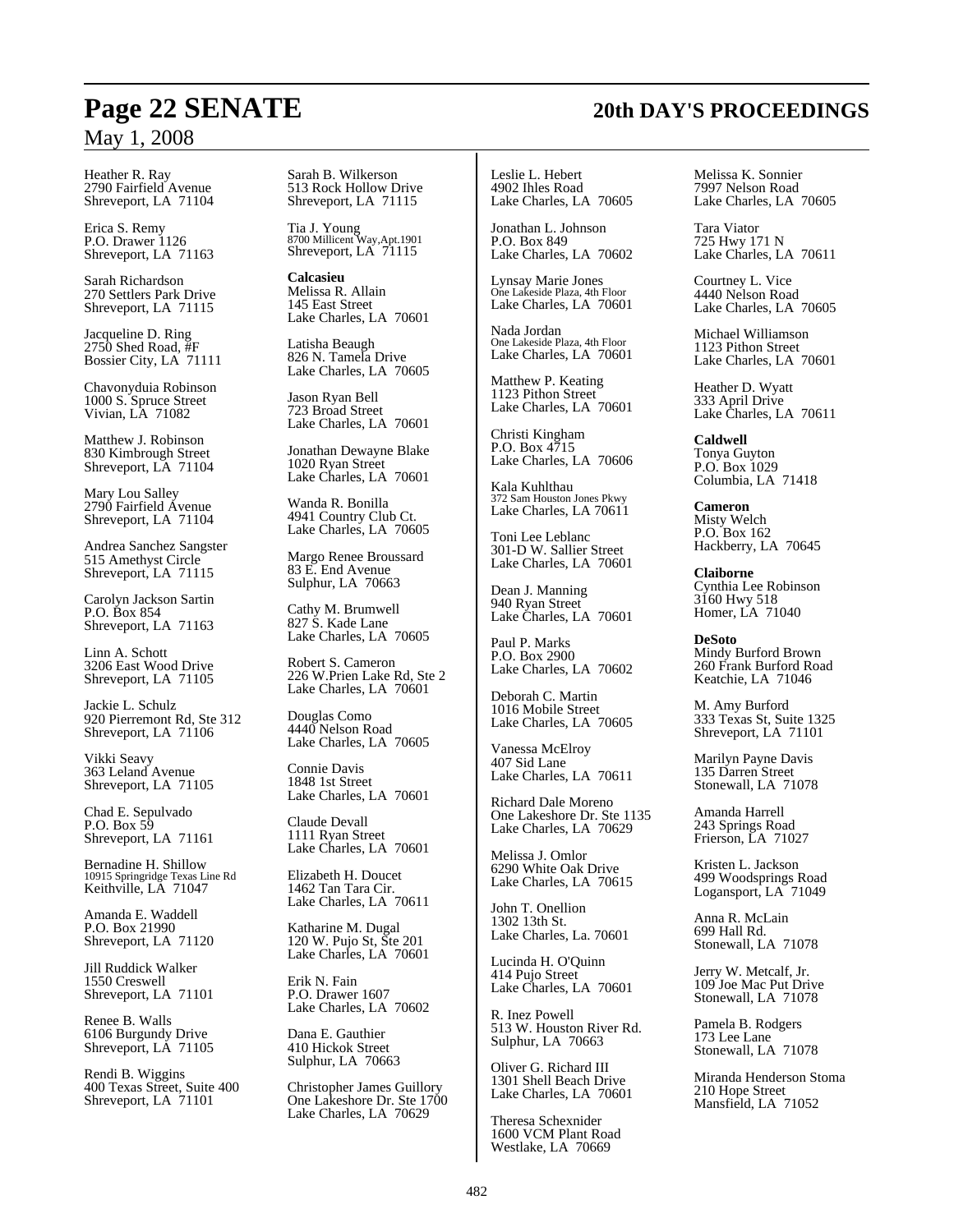# **20th DAY'S PROCEEDINGS Page 23 SENATE**

#### Kelle L. Walker 154 Clinton Drive Stonewall, LA 71078

Diane C. Ward 214 Douglas Drive Stonewall, LA 71078

Deborah D. Wilkinson 306 Pierce Road Logansport, LA 71049

**East Baton Rouge** Christopher Adcock P.O. Box 87321 Baton Rouge, LA 70879

Elzie Alford, Jr. 222 St. Louis St. Ste 948 Baton Rouge, LA 70802

Nicole Marie-David Amstutz 200 Derbigny St. Ste. 5200 Gretna, LA 70053

Susan Andermann 13862 Perkins Road Baton Rouge, LA 70810

Monica J. Anderson P.O. Box 614 Baton Rouge, LA 70821

Emily Andrews 8658 Quarters Lake Road Baton Rouge, LA 70809

Kenesha Antoine 8225 Florida Blvd. Suite A Baton Rouge, LA 70806

Carla T. Ashley 8555 United Plaza Blvd 5th Floor Baton Rouge, LA 70809

Brandon J. Babineaux 270 S. Sharp Road Baton Rouge, LA 70815

Vickie J. Bailey 1943 Wisteria Street Baton Rouge, LA 70806

Mary Barrios P.O. Box 880 Denham Springs, LA 70727

Matthew Belser 561 E. State Street, Apt 1 Baton Rouge, LA 70802

Kari A. Bergeron P.O. Box 2471 Baton Rouge, LA 70821

Antonio Birotte 302 Dulles Drive, Suite D-8 Lafayette, LA 70506

Rhonda S. Blacknell 8333 Veterans Memorial Blvd. Baton Rouge, LA 70807 Bradley Blanchard P.O. Box 44098 Baton Rouge, LA 70804

Eileen C. Bonin 6201 Florida Blvd. Baton Rouge, LA 70806

Bernard E. Boudreaux, Jr. P.O. Box 3197 Baton Rouge, LA 70821

Calli Boudreaux P.O. Box 2995 Baton Rouge, LA 70821

Tam Catherine Bourgeois 451 Florida St, 8th Floor Baton Rouge, LA 70801

Laura N. Bourgoyne 5423 S Sherwood Forest Blvd Baton Rouge, LA 70816

Emalie Boyce P.O. Box 94005, Dept. Of Justice Baton Rouge, LA 70804

Elena P. Branzaru 13521 Marinwood Ave Baton Rouge, LA 70810

Kyle Braud 622 Shadows Lane, Suite A Baton Rouge, LA 70806

Brad J. Brumfield 8235 Ymca Plaza, Suite 200 Baton Rouge, LA 70810

Patrick A. Bruno 15961 Airline Hwy. Baton Rouge, LA 70817

Gregory Burrell 5550 N. Foster Drive Baton Rouge, LA 70805

Stephen B. Caillouet 3538 Cole Drive Baton Rouge, LA 70806

Garrett Sanders Callaway 222 St. Louis St, Ste 864 Baton Rouge, LA 70802

Gaston C. Carby 8810 Bluebonnet Blvd. Baton Rouge, LA 70810

Bendel Lee Carr, Jr. 140 Essen Cntr, 5353 Essen Ln Baton Rouge, LA 70809

Melissa B. Caruso 102 Versailles Blvd., Ste 400 Lafayette, LA 70509

Charles L. Chassaignac IV 343 Third Street, Suite 202 Baton Rouge, LA 70801

Lawanda R. Clay 155 Marilyn Dr, Apt #43B Baton Rouge, LA 70815

Jessica L. Coco 445 North Blvd., Suite 701 Baton Rouge, LA 70821

Judy Courtney 8008 Airline Hwy Baton Rouge, LA 70815

Harry L. Daniels III 2900 Westfork Dr. Ste 200 Baton Rouge, LA 70827

Barbara G. Danos 9007 Highland Road Apt 17 Baton Rouge, LA 70810

Daniel B. Davis 4 United Plaza, 8555United Plaza Baton Rouge, LA 70809

Lyla Neelis Deblieux 604 St. Ferdinand Baton Rouge, LA 70808

Katie L. Deranger P.O. Box 3513 Baton Rouge, LA 70821

Carroll Devillier, Jr. P.O. Box 3197 Baton Rouge, LA 70821

Ashton Dewey 9247 Bluebonnet Blvd., Ste C Baton Rouge, LA 70810

Stephen R. Doody 2355 Drusilla Lane Baton Rouge, LA 70809

Michael T. Durham 450 Laurel St., Suite 1600 Baton Rouge, LA 70821

Shannon O. Duroncelet P.O. Box 74188 Baton Rouge, LA 70874

Jennifer C. Dyess P.O. Box 3197 Baton Rouge, LA 70821

Shannon Eastman-Stuart 5555 Hilton Ave, Ste 555 Baton Rouge, LA 70810

Helen M. Fisher 402 N. Fourth Street Baton Rouge, LA 70802

Adele R. Fletcher 8585 Picardy Ave, Admin. Baton Rouge, LA 70809

Charles R. Fornea 7039 Lake Comite Drive Baton Rouge, LA 70818

Philip J. Gallagher 337 Bellewood Drive Baton Rouge, LA 70806

Donna W. Gardner 6112 Landmor Dr. Greenwell Springs, LA 70739

# May 1, 2008

Thomas D. Gardner P.O. Drawer 2995 Baton Rouge, LA 70821

Emily F. Gauthier P.O. Box 2471 Baton Rouge, LA 70821

Joan Granata P.O. Box 104 Baton Rouge, LA 70821

Consuella L. Green 18423 Shadow Creek Ave Baton Rouge, LA 70816

Katherine K. Green P.O. Box 3513 Baton Rouge, LA 70821

Jamie J. Griffin 301 Main Street, Suite 700 Baton Rouge, LA 70801

Ronald Haley, Jr. 5353 Florida Blvd. Baton Rouge, LA 70806

Holly C. Hargrove 701 Main Street Baton Rouge, LA 70802

John A. Harper 134 W. Mabel Street Gonzales, LA 70707

Jane L. Hartdegen 4000 S. Sherwood Forest, Ste 301 Baton Rouge, LA 70816

Mary E. Hebert 3621 Westervelt Drive Baton Rouge, LA 70820

Elizabeth A. Hunt 1575 Church Street Zachary, LA 70791

Lindsey Hunter P.O. Box 94005 Baton Rouge, LA 70804

Roshawn Husband 421 Loyola Ave Rm 200B New Orleans, LA 70112

Lucie R. Kantrow 445 North Blvd., Suite 701 Baton Rouge, LA 70821

Raynique Keelen-Williams 220 Gause Blvd. Slidell, LA 70459

Shirley G. Kinlaw P.O. Box 41071 Baton Rouge, LA 70835

Kristopher S. Kirkpatrick 251 Florida St, Ste 210 Baton Rouge, LA 70801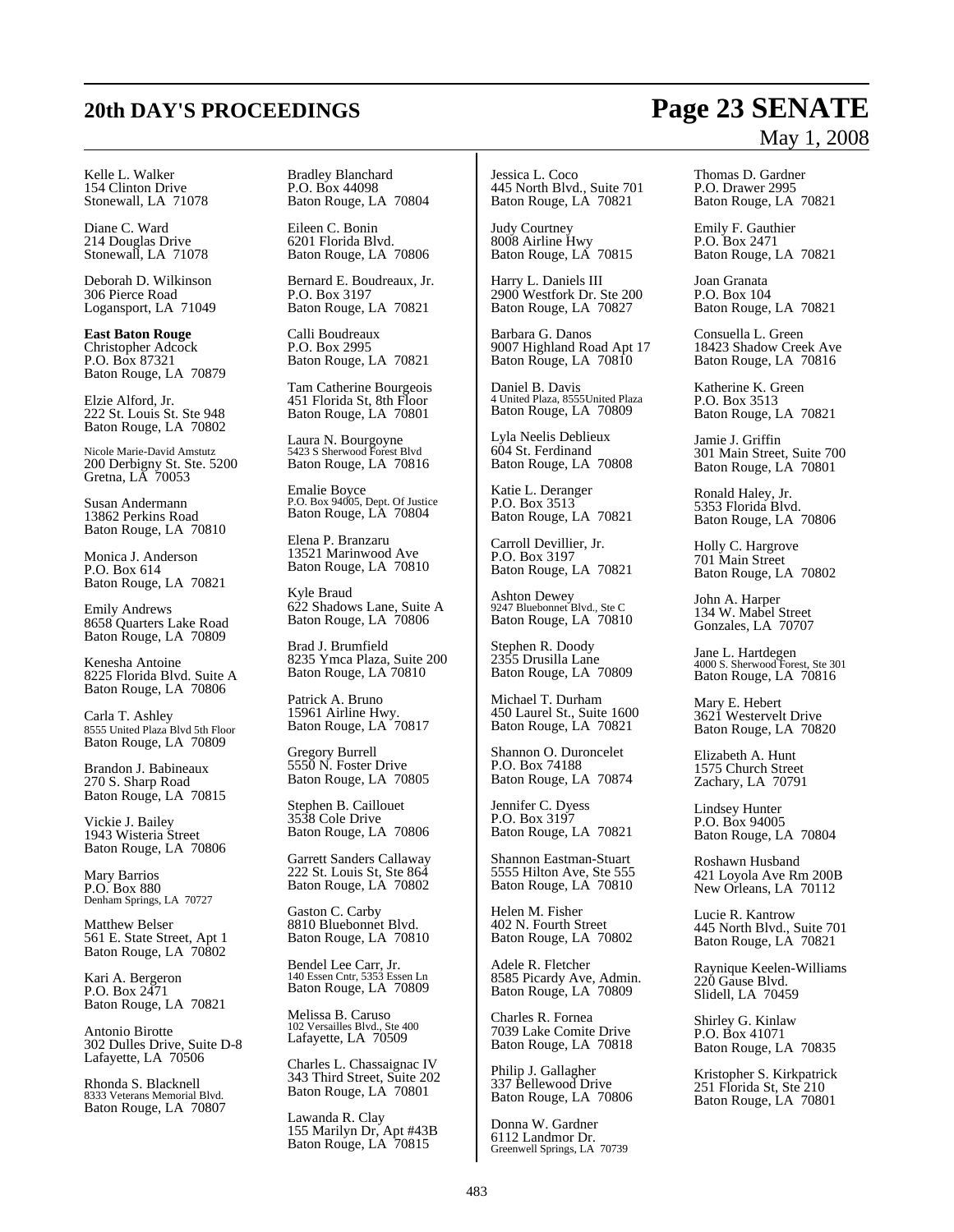Rebecca Hall Klar 701 Main Street Baton Rouge, LA 70802

Terri Russo Lacy 1885 N. 3rd Street Baton Rouge, LA 70804

Van T. Lam 5150 Florida Blvd. Baton Rouge, LA 70806

William D. Lampton 8555 United Plaza Blvd. Baton Rouge, LA 70809

Wendy L. Leblanc 18332 Green Lakes Court Baton Rouge, LA 70810

Darryl P. Lejeune 7737 Canosa Court Baton Rouge, LA 70817

Hayley Little P.O. Box 14204 Baton Rouge, LA 70898

J. (James) Eric Lockridge P.O. Box 3513 Baton Rouge, LA 70821

Victor Loraso, III 430 Europe Street Baton Rouge, LA 70802

Nicole M. Loup 4848Windsor Village Dr. Unit #54 Baton Rouge, LA 70817

Jon Loupe 451Florida,Chase Bank Bldg Fl 8 Baton Rouge, LA 70801

Alicia Lumpkins 200 Third Street Baton Rouge, LA 70801

John M. Madison III 5149 Bluebonnet Blvd. Baton Rouge, LA 70809

Misty H. Marshall 422 Longwood Court, #F Baton Rouge, LA 70806

Gwenevere R. Martin P.O. Box 2072 Crowley, LA 70527-2072

Shawn Martin-Scott 627 N. 4th Street Baton Rouge, LA 70802

Angela P. Mason 1333 Shadybrook Drive Baton Rouge, LA 70816

Chrystal M. Matthews 4705 Bluebonnet Blvd Ste A Baton Rouge, LA 70809

Wanda Renee Mayeux 3213 Monterrey Dr Ste A Baton Rouge, LA 70814

Leda McIntyre 15089 Airline Highway Prairieville, LA 70769

Roxanne M. McKenzie 6955 Perkins Rd, Ste 100 Baton Rouge, LA 70808

Anita P. McNeal 16262 Wax Road Greenwell Springs, LA 70739

Alexander J. Mijalis 445 North Blvd., Suite 701 Baton Rouge, LA 70802

David L. Mills P.O. Box 3836 Baton Rouge, LA 70821

Laranda L. Moffett 445 North Blvd., Suite 701 Baton Rouge, LA 70802

Wendra Moran 1276 Carolyn Sue Drive Baton Rouge, LA 70815

Gregory Kent Moroux, Jr. 850 North Boulevard Baton Rouge, LA 70802

Michele Naquin 5145 Sleep Hollow Drive Baton Rouge, LA 70817

Howard E. Nobles, Jr. 17630 Perkins Road Baton Rouge, LA 70810

Renee' G. Nugent 5630 Bankers Avenue Baton Rouge, LA 70808

Wendy E. Ogden 10537 Kentshire Crt, Ste A Baton Rouge, LA 70810

Jenny N. Phillips P.O. Box 3513 Baton Rouge, LA 70021

Dana Prejean 510 O'Neal Lane Baton Rouge, LA 70819

Jane Golsan Ray 4660 O'Neal Lane, Suite A Baton Rouge, LA 70817

Frank Reda 1044 O'Neal Lane Baton Rouge, LA 70816

Ryan J. Richmond 301 Main Street, Suite 1600 Baton Rouge, LA 70801

A. Gregory Riley P.O. Box 44486 Baton Rouge, LA 70804 Vergie L. Riley 12074 New Castle Ave. # 2609 Baton Rouge, LA 70816

Melissa St. Mary 222St.Louis St, 7th Floor Rm 780 Baton Rouge, LA 70802

Adam Sanderson 222 St. Louis St, Ste 776 Baton Rouge, LA 70802

Lawrencia Chenell Scott 632 St. Ferdinand Street Baton Rouge, LA 70802

Melissa Scott 2133 Silverside Dr, Ste M Baton Rouge, LA 70808

Tarek Shahla 918 Government Street Baton Rouge, LA 70802

Brett M. Sides 445 North Blvd., Suite 701 Baton Rouge, LA 70821

Richard Sobers 5601-B Macbeth Drive Baton Rouge, LA 70817

Bradley Stidham 10114 Jefferson Hwy Baton Rouge, LA 70809

Erika L. Strawbridge 5963 Plank Road Baton Rouge, LA 70805

James A. Taylor 8122 Royalwood Drive Baton Rouge, LA 70806

Matt N. Terrell 8550 United Plaza Blvd, Ste 202 Baton Rouge, LA 70809

Carol J. Thibodeaux 6800 Airline Hwy. Baton Rouge, LA 70805

Patrice Thomas 1614 LA Annie Dr, Unit C Baton Rouge, LA 70815

Christine Thomason 11090 Royal Ascot Baton Rouge, LA 70816

Traci S. Thompson P.O. Box 3197 Baton Rouge, LA 70821

Tiffany N. Thornton 701 Main Street Baton Rouge, LA 70802

Sandy C. Trahan 2000 Quail Drive Baton Rouge, LA 70808

Meridith Trahant 9311Bluebonnet Blvd. Ste B Baton Rouge, LA 70810

Betty Burke Uzee P.O. Box 4412 Baton Rouge, LA 70821

Tina Vanichchagorn 758 Royal Street Baton Rouge, LA 70802

Claude David Vasser, Jr. 516 Myrtle Hill Drive Baton Rouge, LA 70810

Jama R. Vicknair 1100 Poydras St, Ste 1460 New Orleans, LA 70163

James Vilas 6230 Perkins Road, Suite A Baton Rouge, LA 70808

Jonathan R. Vining P.O. Box 94304 Baton Rouge, LA 70804

Christopher Washington 2900 Westfork Dr, Ste 200 Baton Rouge, LA 70827

Ronald J. White 701 Poydras St, Ste 400 New Orleans, LA 70139

Don Williams 263 Third Street, Suite 309 Baton Rouge, LA 70801

Jacqueline B. Wilson P.O. Box 2717 Lafayette, LA 70501

**East Carroll** Tommy E. Morant P.O. Box 734 Lake Providence, LA 71254

**Evangeline** Gwen Alsburry 912 Holiday Street Oakdale, LA 71463

Deidra L. Godfrey P.O. Box 6118 Alexandria, LA 71307

Jerry P. Hebert 101 Jean Vidrine Drive Ville Platte, LA 70586

Medha U. Kulkarni 805 Cherry Street, Suite B Mamou, LA 70554

Stephen Alan Lafleur P.O. Box 6118 Alexandria, LA 71307

Alicia A. Phillips 510 W. Magnolia Street Ville Platte, LA 70586

# **Page 24 SENATE 20th DAY'S PROCEEDINGS**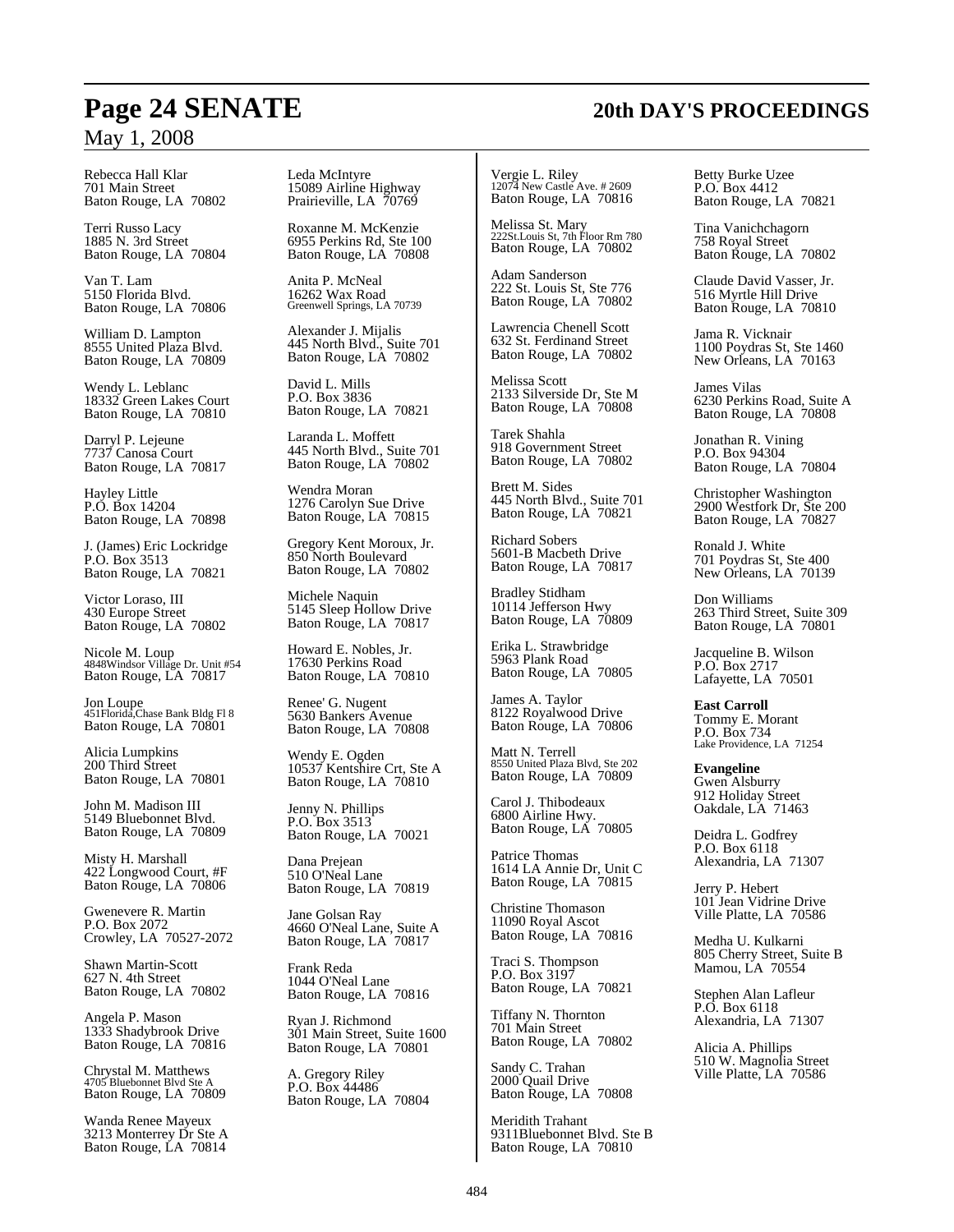#### **Franklin**

Cheryl Daniels P.O. Box 776 Gilbert, LA 71336

C. Arnold Lain 702 Jackson Street Monroe, LA 71201

**Grant** Craig W. George 665 Pardee Road Campti, LA 71411

Kathryn Knight 144 J.K. Simmons Road Pollock, LA 71467

Chris A. Lemoine 190 Hall Drive Montgomery, LA 71454

Kimberly K. Vinzant 135 Durham Road Pollock, LA 71467

**Iberia** Tina M. Blanchard 1514 Mouret Street Jeanerette, LA 70544

Glen D. Boatright 1112 Captain Cade Road New Iberia, LA 70560

Kim Savoy Boudreaux 5015 Old LA 25 New Iberia, LA 70560

Marcus A. Bryant 230 W. Main Street New Iberia, LA 70560

Elaine W. Conrad 2804 East Hwy 90 New Iberia, LA 70560

Carolyn D. Deal 718 S. Buchanan, Suite A Lafayette, LA 70501

Judy M. Douet 250 Woodlawn Circle New Iberia, LA 70563

Veronica Ferry 6110 Loreauville Road New Iberia, LA 70563

Pamella Gautreaux 926 B Parkview Drive New Iberia, LA 70563

Cindy Guidry 3801 King Street New Iberia, LA 70560

Alan Patrick Haney 2103 Warwick Drive New Iberia, LA 70563

Michelle M. Mendoza 400 Allen Street New Iberia, LA 70563 Pamela B. Richard 3709 S. Lewis Street New Iberia, LA 70560

Kathy Rito 102Versailles Blvd. Ste. 400 Lafayette, LA 70509

Erica J. Rose P.O. Box 626 St. Martinville, LA 70582

Elaine Stansbury P.O. Box 441 Jeanerette, LA 70544

Berryl E. Thomas 502 Malain Street New Iberia, LA 70560

Richard P. Voorhies III 601 Poydras St,21st Floor New Orleans, LA 70130

John C. West 101 Taylor Street New Iberia, LA 70560

Nelson A. Zeringue, Jr. P.O. Box 13704 New Iberia, LA 70562

**Iberville** Dawn Marie Abner 58024 Fort Street Plaquemine, LA 70764

Annie G. Boudreaux 58065 Meriam Street Plaquemine, LA 70764

Gail T. Bradford 36405 Fiftyfoot Road White Castle, LA 70788

Sharah Harris-Wallace 60375-A Bayou Rd, Ste A Plaquemine, LA 70764

**Jackson** Wilfred L. Foster 210 Jans Circle Jonesboro, LA 71251

**Jefferson** Kay S. Addison 1037 Focis Street Metairie, LA 70005

Sheri Almanza 556 E. Marlin Court Terrytown, LA 70056

Dean M. Arruebarrena 1100 Poydras St, Ste 1700 New Orleans, LA 70163

Amanda Huling Aucoin 3409 16th Street Metairie, LA 70002

Ralph J. Aucoin, Jr. 704 Carondolet Street New Orleans, LA 70130

Teena B. Ayo 225 Antibes Street, W #3 Mandeville, LA 70448

Carolyn Lalla Bailey 3127 Metairie Heights Ave Metairie, LA 70002

Ian Charles Barras 1100 Poydras St, Ste 2700 New Orleans, LA 70163

Rebecca L. Barrilleaux 401 Whitney Ave, Ste 500 Gretna, LA 70056

Herman L. Bastian, Jr. 909 Poydras St, Ste 3000 New Orleans, LA 70112

Jesse T. Beasley 631 St. Charles Avenue New Orleans, LA 70130

Kerrie T. Belsome 755 Magazine Street New Orleans, LA 70130

Allan Berger 4173 Canal Street New Orleans, LA 70119

Susan W. Bergeron 10121 Jane Court River Ridge, LA 70123

Jacob Best 145 Robert E. Lee Blvd Ste 408 New Orleans, LA 70124

Bari Giordano Blanks 100 Plantation Road New Orleans, LA 70123

Louis P. Bonnaffons 1100 Poydras St, Ste 1700 New Orleans, LA 70163

Erin O'Brien Braud 3850 N. Causeway Blvd Ste 750 Metairie, LA 70002

Jane S. Broussard 300 West Judge Perez Drive Chalmette, LA 70043

Melinda Benge Brown 206 Decatur Street New Orleans, LA 70130

R. Scott Buhrer 3017 21st Street, Suite 110 Metairie, LA 70002

Elizabeth P. Burke 601 Poydras St, Ste 2490 New Orleans, LA 70130

Robert J. Caluda 3232 Edenborn Avenue Metairie, LA 70002

Frank J. Catalano 3445 N.Causeway, Suite 800 Metairie, LA 70002 Robin B. Cheatham 701 Poydras St, Ste 4500 New Orleans, LA 70139

Melissa D. Clark 4404 Saint Peter Street New Orleans, LA 70119

Monica E. S. Clarke 113 Lapalco Blvd., Ste 104 Gretna, LA 70056

Max J. Cohen 701 Poydras St, Ste 3600 New Orleans, LA 70139

Michael Leon Cohen 3850 N.Causeway Blvd, Ste 900 Metairie, LA 70002

Read Coleman 530 Woodvine Avenue Metairie, LA 70005

Kati M. Cox 400 Poydras St, 30th Floor New Orleans, LA 70130

Elizabeth T. Crochet 200 Derbigny St, Ste 3400 Gretna, LA 70053

Quincy Crochet 195 Greenbriar Blvd., Ste 200 Covington, LA 70433

Lucas Jason Cuccia 570 Resor Avenue Harahan, LA 70123

Patrick J. Dembrun 4401 N I-10 Service Rd, #102 Metairie, LA 70006

Larry E. Demmons 1100 Poydras St, Ste 2100 New Orleans, LA 70163

Dora Fairchild 817 Hickory Avenue Harahan, LA 70123

John E. Fitzpatrick III 650 Poydras St, Ste 2020 New Orleans, LA 70130

Jason P. Franco OneShellSq 701Poydras Ste 4500 New Orleans, LA 70139

Stephenie L. Freeswick 3510 N. Causeway Blvd Ste 600 Metairie, LA 70002

Michael W. Gahagan 106 W. Seventh Street Reserve, LA 70084

Carol Gaston 143 B Lapalco Blvd. Gretna, LA 70053

Nathan M. Gaudet 909 Poydras St, Ste 2600 New Orleans, LA 70112

# **20th DAY'S PROCEEDINGS Page 25 SENATE** May 1, 2008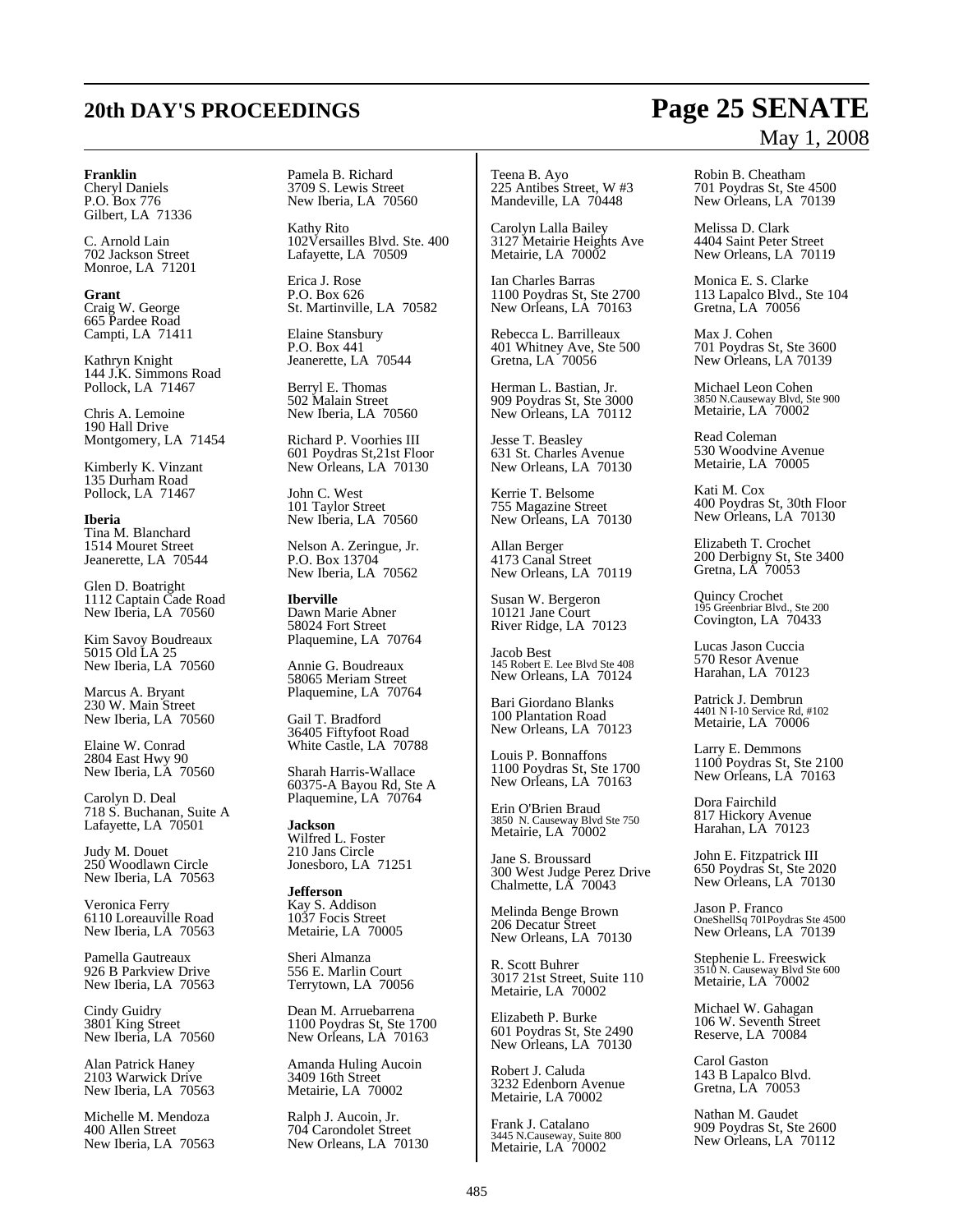John Jerry Glas 755 Magazine Street New Orleans, LA 70130

Megan L. Gorman JPDA, 200 Derbigny Street Gretna, LA 70053

Jeffrey Todd Greenberg 421 Frenchmen St #200 New Orleans, LA 70116

Wendy Gaudin Gremillion 343 Carolyn Drive Harahan, LA 70123

Gretchen A. Grisbaum 21449 Marion Lane, Suite 6 Mandeville, LA 70471

Hope M. Guidry 65 Colony Trail Drive Mandeville, LA 70448

F. Victor Hastings 400 Poydras St, Ste 2500 New Orleans, LA 70130

Bobby G. Hawkins 701 Poydras St, Ste 4040 New Orleans, LA 70139

Laurie E. Heinrich 2305 Wld. Trade Cnt. 2 Canal St New Orleans, LA 70130

Lischa Henderson-Eaglin 623 Franklin Avenue Gretna, LA 70053

Carolyn B. Hennesy 1100 Poydras St, Ste 3200 New Orleans, LA 70163

Arthur F. Hickham, Jr. 4500 One Shell Square New Orleans, LA 70139

Mitchell J. Hoffman 701 Poydras St. Ste 3600 New Orleans, LA 70139

Elizabeth S. Hoffmann 201 Eden Isles Drive Slidell, LA 70458

R. Scott Hogan 909 Poydras St, 28th Floor New Orleans, LA 70112

Charles H. Hollis 1100 Poydras St, Ste 1600 New Orleans, LA 70160

Stephen M. Huber 3500 N. Hullen Metairie, LA 70002

Jordan D. Huck 2800 Veterans Mem. Blvd Ste 310 Metairie, LA 70002

Khalid Iqbal 84 Normandy Drive Kenner, LA 70065

Usman Javaid 4111 Williams Blvd. Kenner, LA 70065

Robert M. Johnston 601 Poydras St, Ste 2490 New Orleans, LA 70130

Jennifer S. Kilpatrick 755 Magazine New Orleans, LA 70130

Christina M. Kocke 3838 N. Causeway Blvd, #2900 Metairie, LA 70002

Jennifer F. Kogos 201 St. Charles Ave, 47th Floor New Orleans, LA 70170

Julie D. Kuchta 1100 Poydras St, Ste 1250 New Orleans, LA 70163

Lesley M. Lally 4323 Division Street, #110 Metairie, LA 70002

Kimberly B. Lanosga 5110 Jefferson Hwy Jefferson, LA 70123

Jennifer Dowty Le Carpentier 2551 Metairie Road Metairie, LA 70001

James Paul Leydecker P.O. Box 850 Covington, LA 70434

David N. Loria 701 Poydras St, 40th Floor New Orleans, LA 70139

Jamie Haydel Mancuso 7B Storehouse Lane Destrehan, LA 70047

Kevin R. Mason 2540 Severn Ave, Ste 400 Metairie, LA 70002

Amanda B. Massey 3928 Uri Street Metairie, LA 70002

Stanley McDermott, Jr. 3300 Energy Center New Orleans, LA 70163

Celedonia L. McPherson 601 N. Wilson Street Metairie, LA 70003

Dominique Matulich Meyer 601 Poydras St, Ste 2500 New Orleans, LA 70130

Kristin J. Milano 3000 18th Street Metairie, LA 70002

Seyli Molina 3629 E. Louisiana State Dr Kenner, LA 70065

Cynthia D. Morvant 656 Time Saver Avenue Harahan, LA 70123

Tina Motwani 7608 St. Charles, Apt H New Orleans, LA 70118

Randall C. Mulcahy 909 Poydras St, Ste 1800 New Orleans, LA 70112

Bryce G. Murray 601 Poydras St, 21st Floor New Orleans, LA 70130

Kristen R. Nicholson 56 Driftwood Blvd. Kenner, LA 70065

Taylor M. Norton 201 St. Charles Ave, 45th Floor New Orleans, LA 70170

Gina C. Noto 3501 N. Causeway, Ste 300 Metairie, LA 70002

Charles J. Nunez 3537 Tolmas Drive Metairie, LA 70002

Brian D. Page 6305 Elysian Fields Ave, Ste 304 New Orleans, LA 70122

Paul Darren Palermo 3838 N. Causeway Blvd Ste 3010 Metairie, LA 70002

Kristen Pickwoad 2909 Pascal Drive Marrero, LA 70072

Charles Michael Pisano 1515 Poydras St, Ste 2350 New Orleans, LA 70112

Alexis A. Polk 365 Canal St, Ste 2000 New Orleans, LA 70130

Matthew F. Popp 650 Poydras St. Ste 2200 New Orleans, LA 70130

Brandi M. Powell 671A Whitney Avenue Gretna, LA 70056

Stephanie M. Quigley 2901 Ridgelake Dr, Ste 110 Metairie, LA 70002

Ralph T. Rabalais 1515 Poydras St, Ste 1900 New Orleans, LA 70112

Jessica Raines 924 David Drive Metairie, LA 70003

Steven J. Rando 3530 Canal Street New Orleans, LA 70119 Sean E. Rastanis 909 Poydras St, Ste 1800 New Orleans, LA 70112

Marielou T. Ray 3110 Magazine Street New Orleans, LA 70115

M. Davis Ready 1100 Poydras St, 30th Floor New Orleans, LA 70163

Edward J. Rice, Jr. 4500 One Shell Square New Orleans, LA 70139

Carolyn Rodick 3421 N. Causeway Blvd., #601 Metairie, LA 70002

Maria D. Serio 650 Poydras St, Ste 2830 New Orleans, LA 70130

Mark Powell Seyler 1515 Poydras St, Ste 2350 New Orleans, LA 70112

Jawad R. Shakir 2053 Carver Drive Marrero, LA 70072

Hollis Shepherd 201 St. Charles Ave, Ste 2538 New Orleans, LA 70170

Staci Shinogle 2325 Manhattan Blvd. Harvey, LA 70058

Rachel Amy Smith 2121 Ridgelake Dr, Ste 200 Metairie, LA 70001

Michael E. Soileau, Jr. 3029 Kentucky Ave. Kenner, LA 70065

William T. Steen 3204 Metairie Heights Ave Metairie, LA 70002

Jason M. Stein 909 Poydras St, Ste 1100 New Orleans, LA 70112

Jo Ann Thompson 4845 Wabash Street, #13 Metairie, LA 70001

Walter C. Thompson, Jr. 1515 Poydras St, Ste 2350 New Orleans, LA 70112

Kevin Truxillo 909 Poydras St, Ste 1800 New Orleans, LA 70112

Terri Uzee 2177 Diana Street Gretna, LA 70056

Frederick W. Veters, Jr. 500 Poydras St, Ste 210-B New Orleans, LA 70130

# **Page 26 SENATE 20th DAY'S PROCEEDINGS**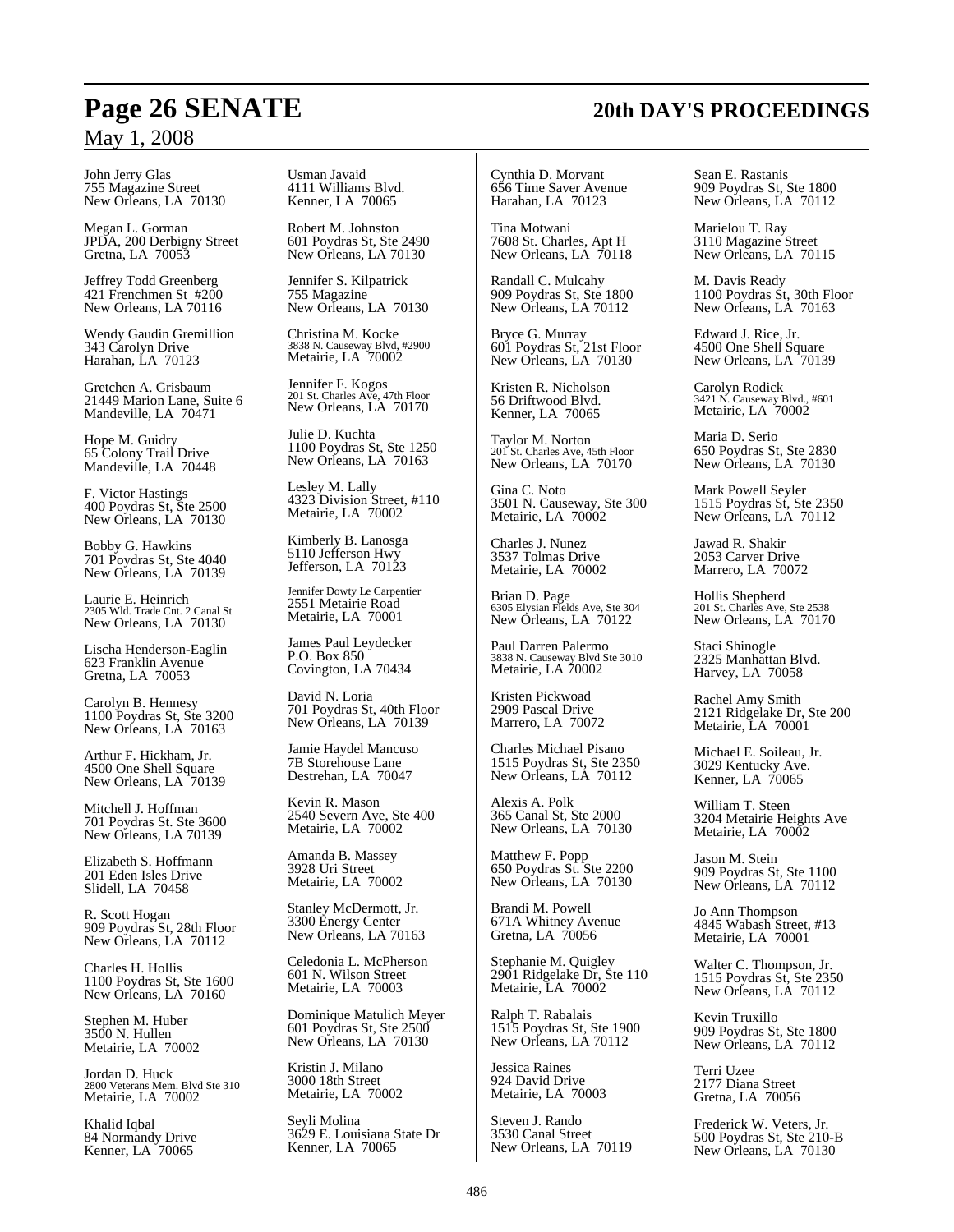# **20th DAY'S PROCEEDINGS Page 27 SENATE**

George Louis Wax 3228 6th Street, Suite 100 Metairie, LA 70002

A. Rebecca Wilmore 145 Robert E. Lee Blvd, Ste 408 New Orleans, LA 70124

Charles B. Wilmore 701 Poydras St, Ste 5000 New Orleans, LA 70139

Brian Anthony Woods, Jr. 3267 Chateau Blvd. Kenner, LA 70065

Kathy P. York 3421 N. Causeway Blvd, Ste 102 Metairie, LA 70002

Geoffrey J. Zimmer 4901 Jeannette Drive Metairie, LA 70003

**Jefferson Davis** Marilyn F. Bachelot 12138 Hwy 1131 Welsh, LA 70591

Brandi Bell 11350 Simons Road Welsh, LA 70591

Susette M. Coker P.O. Box 976 Jennings, LA 70546

Terra Hayes P.O. Box 745 Welsh, LA 70591

Karen Kenvyn P.O. Box 1111 Jennings, LA 70546

Stacey Cassidy Naquin P.O. Box 1388 Jennings, LA 70546

Joyce G. Richard 16024 Junius Road Kaplan, LA 70548

Binnie B. Stevison 2153 N. Jeff Davis Ward Line Rd Iowa, LA 70647

Barbara S. Vincent 422 St. Pierre Blvd. Carencro, LA 70520

Sandra S. West P.O. Box 1234 Jennings, LA 70546

**Lafayette** Carrie Shane Ace 110 Hunters Lane Lafayette, LA 70507

Christopher D. Adams P.O. Box 1116 Opelousas, LA 70571

Melody A. Allen 212 Digby Ave. Lafayette, LA 70508

Amy E. Allums 200 W. Congress St. Ste 900 Lafayette, LA 70501

Nancy A. Babineaux 309 Acorn Drive Lafayette, LA 70507

Tiffany C. Babineaux 220 Heymann Blvd. Lafayette, LA 70503

Michael L. Barras 601 St. Frances Lafayette, LA 70506

Jeanne Benitez 3501 Golden Grain Road Rayne, LA 70578

Kenneth Wayne Bernhard, Jr 213 Greenwood Lane Lafayette, LA 70506

Alysson Foti Bourque 556 Jefferson St, 4th Floor Lafayette, LA 70501

James W. Brodtmann 201 Tours Street Lafayette, LA 70506

Darlene M. Broussard 325 Hardware Road Broussard, LA 70518

Rhonda B. Broussard P.O. Box 51893 Lafayette, LA 70505

Maurice S. Cazaubon, Jr. 203 Notting Hill Way Lafayette, LA 70508

Danielle D. Cromwell 324 Dulles Drive Lafayette, LA 70506

Laura Davenport 200 W. Congress St Ste 650 Lafayette, LA 70501

L'Reece David 1001 W. Pinhood Rd Ste 200 Lafayette, LA 70505

Elisa D. Davis 714 E. Kaliste Saloom Rd. Ste D1 Lafayette, LA 70508

Jonathan R. Davis 300 Stewart Street Lafayette, LA 70501

Barbara E. Demarcy 3500 E. Simcoe St, Unit #38 Lafayette, LA 70501

Julie Elizabeth Deshotels 303 Lockhart Drive Lafayette, LA 70508

Francine Elliot 209 Beaconwood Drive Lafayette, LA 70507

Tara Elwell 120 Clipper Cove Lafayette, LA 70508

Eden C. Ezell 420 W. Pinhook Road Lafayette, LA 70503

John T. Fonseca 106 Pomerol Place Lafayette, LA 70503

Kent Anthony Forestier 117 Breeman Circle Lafayette, LA 70508

Jessica Turner Gachassin P.O. Box 51165 Lafayette, LA 70505

Mark T. Garber 113 Bonner Drive Lafayette, LA 70508

Margaret P. Giglio 800 Lafayette St, Ste 4200 Lafayette, LA 70501

Rachel Broussard Godley 104 Copeland Drive Broussard, LA 70518

Cole J. Griffin 200 West Congress St, Ste 650 Lafayette, LA 70501

Janet T. Grisiaffi 201 Langley Drive Lafayette, LA 70508

Andrew J. Halverson 101 LA Rue France, Ste 200 Lafayette, LA 70508

Christi R. Hemphill P.O. Box 3265 Lafayette, LA 70502

Johnny Hollier 104 Southlake Cir. Youngsville, LA 70592

Benjamin A. Huxen II P.O. Box 51108 Lafayette, LA 70505

Susan A. Jenkins 1400 Surrey Street Lafayette, LA 70501

Sonny Boy Joseph 610 Dorset Street Breaux Bridge, LA 70517

Constance O. Kraus 556 Jefferson St, 4th Floor Lafayette, LA 70501

Stephanie Lamar 103 Claire Street Lafayette, LA 70501

# May 1, 2008

Keith J. Landry 413 Kim Drive Lafayette, LA 70503

Emily R. Luna 516 1/2 Roosevelt Street Lafayette, LA 70503

Peter John Marshall 1000 Robley Dr, Apt 414 Lafayette, LA 70503

Diana Martin 110 Exploration Broussard, LA 70518

Meredith Guthrie Maxwell 500 Dover Blvd., Suite 120 Lafayette, LA 70503

Suzanne Joubert McManus 405 Goodwood Circle Lafayette, LA 70508

Karen Monroe 214 Irene Circle Lafayette, LA 70503

Annik L. Morgan 140 Rabbit Road Scott, LA 70583

Robert J. Musso 100 Habersham Drive Youngsville, LA 70592

Nancy Jean Naomi P.O. Box 53488 Lafayette, LA 70505

Andrea H. Otterstatter P.O. Box 3162 Lafayette, LA 70502

Emily C. Palmer 247 Antigua Drive Lafayette, LA 70503

Natalie E. Perry 303 Genevieve Drive Lafayette, LA 70503

Frances M. Prados 1155-B Russo-Milazzo Rd St. Martinville, LA 70582

Matthew J. Randazzo III P.O. Box 81829 Lafayette, LA 70598

Olivia S. Regard 500 Dover, Suite 120 Lafayette, LA 70503

James W. Rourk 701 Robley, Suite 120-O Lafayette, LA 70503

Keith Saltzman 201 Settlers Trace Blvd. Apt 4213 Lafayette, LA 70508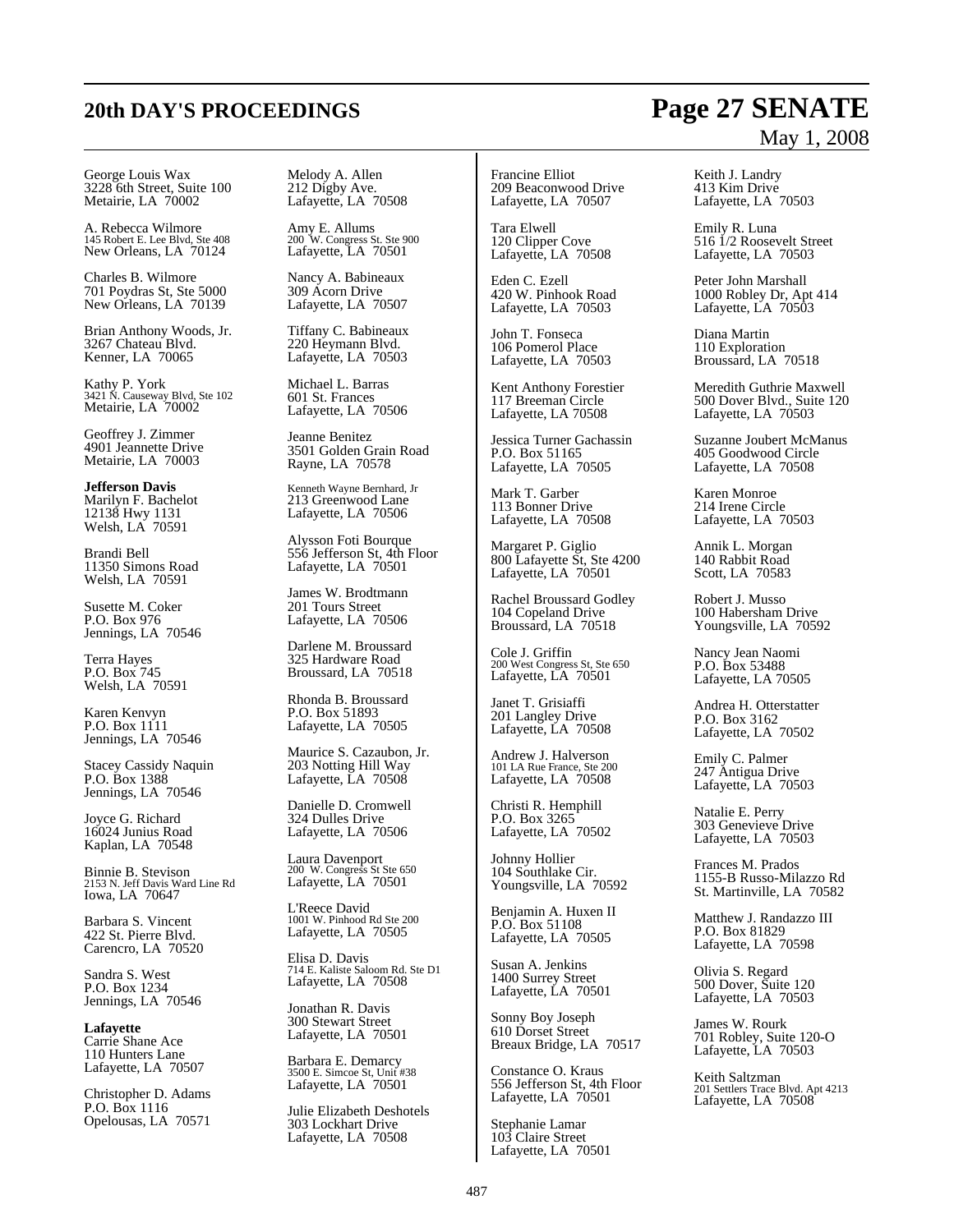Leah Simmons P.O. Box 53829 Lafayette, LA 70505

Tammy M. Simoneaux 226 Ursuline Street Lafayette, LA 70506

Jacques P. Soileau 100 Teal Lane Apt. #3 Lafayette, LA 70507

J. Shelton Spell 821 Rosedown Lane Lafayette, LA 70503

Joshua K. Trahan 426 Bellevue Street Lafayette, LA 70506

Susan M. Underwood 122 Boone Road Scott, LA 70583

Laura L. Vance 114 Shadowbrook Lane Youngsville, LA 70592

Brandi M. White 114 Maple Ridge Drive Lafayette, LA 70507

Desiree C. Williams 1015 St. John Street Lafayette, LA 70501

**Lafourche** David G. Arceneaux 201 Green Street, Suite 1 Thibodaux, LA 70301

Trinity M. Bergeron 145 Cypress Drive Des Allemands, LA 70030

Shantell E. Daggs P.O. Box 3 Schriever, LA 70395

Julie Elizabeth Hebert Danos 400 Royal Street New Orleans, LA 70130

Christy L. Parfait 109 Lunenburg Street Houma, LA 70364

Cassie M. Rodrigue P.O. Box 1122 Thibodaux, LA 70302

Sara Scurlock 3500 N. Causeway Blvd, Ste 820 Metairie, LA 70002

**LaSalle** Mary Brewer P.O. Box 90 Jena, LA 71342

Gayla Warren 162 Cole Warren Lane Jena, LA 71342

**Lincoln** Benjamin J. Bleich P.O. Box 947 Ruston, LA 71273-0947

Lindy J. Brown 1306 Davis Blvd. Ruston, LA 71270

Fannie H. Gates 109 Jimmie Davis Blvd. Jonesboro, LA 71251

Floyd A. Knox P.O. Box 1935 Ruston, LA 71273

Rebecca Lee Tubbs P.O. Box 580 Ruston, LA 71273

**Livingston** Sandra Brandt 4000 S.Sherwood Forest, Ste 150 Baton Rouge, LA 70816

Leslie A. Burns 8375 Rushing Road E. Denham Springs, LA 70726

William H. Burris 8550 United Plaza Blvd, Ste 200 Baton Rouge, LA 70809

Anthony C. Caruso P.O. Box 2352 Denham Springs, LA 70727

Belinda Cason Denicola 527 North Blvd. Baton Rouge, LA 70802

Rosemarie Dozier 33537 Weiss Road Walker, LA 70785

Ernest M. Forbes, Jr. 170 Veterans Blvd. Denham Springs, LA 70726

Courtney Rae Friedman 7696 Vincent Road Denham Springs,LA 70726

Mark C. Garrison 1930 Florida Avenue, S.W. Denham Springs, LA 70726

Amy Lawler Gonzales P.O. Drawer 699 Hammond, LA 70454

Regina J. Hopper 33613 Nancy Drive Walker, LA 70785

Mollie P. Jordan 27297 S. Red Oak Road Livingston, LA 70754

Joan K. Kimbrough 419 S. Airline Hwy Gonzales, LA 70737 Jackie Marcec 609 N. Range Avenue Denham Springs, LA 70726

Stacy R. Moore 33510 Walker North Road Walker, LA 70785

Kellie Morse P.O. Box 910 Ponchatoula, LA 70454

Marcella S. Ortego 130 Lakeland Blvd. Denham Springs, LA 70726

Burton J. Ory 29765 Mary Kinchen Albany, LA 70711

Lowell D. Paradelas 1075 Government Street Baton Rouge, LA 70802

Sandra F. Paradelas P.O. Box 1509 Hammond, LA 70404

Billie Jo Peart 769 Bret Drive Denham Springs, LA 70726

Sheila M. Pontiff 12241 Homeport Drive Maurepas, LA 70449

Anita Walker 11175 Hummingbird Lane Denham Springs, LA 70726

**Madison** Pamela Kay Essex 500 East Askew Street Tallulah, LA 71282

**Morehouse** Lewis A. Ducros 100 Centurytel Drive Monroe, LA 71203

Brian L. Evans 343 N. Washington Street Bastrop, LA 71220

Carol B. Rodgers 7411 Westlake Road Sterlington, LA 71280

**Natchitoches** W. Sue J. Davis P.O. Box 309 Clarence, LA 71414

Jared Dunahoe P.O. Box 607 Natchitoches, LA 71457

Penelope L. Ivey 1014 Harling Lane Natchitoches, LA 71457

Michael S. Newton P.O. Box 446 Natchitoches, LA 71458 Catherine B. Politz P.O. Drawer 1189 Natchitoches, LA 71458

Samantha Ward P.O. Box 1189 Natchitoches, LA 71458

**Orleans** David Aden 8200 Hampson St, Ste 400 New Orleans, LA 70118

Ralph R. Alexis, Iv 1546 Gretna Blvd. Harvey, LA 70058

Ellen Howard Attar 1124 Jackson Avenue New Orleans, LA 70130

Kyle D. Augillard 3200 Rue Parc Fontaine #3407 New Orleans, LA 70131

Danielle C. Babashoff 201 St.Charles Ave, Ste 3201 New Orleans, LA 70170

Morris Bart III 909 Poydras St, 20th Floor New Orleans, LA 70112

Erica N. Beck 201 St. Charles Ave, 49th Floor New Orleans, LA 70170

Danica C. Benbow 1100 Poydras, 3600 Energy New Orleans, LA 70163

Jon G. Bethune 3850 N. Causeway Blvd, Ste 1130 Meteirie, LA 70002

Andrew D. Bizer 757 St. Charles Ave, #304 New Orleans, LA 70130

Robert W. Booksh, Jr. 8200 Hampson St, Ste 400 New Orleans, LA 70118

Travis L. Bourgeois 400 Poydras St, Ste 2600 New Orleans, LA 70130

Jeanne Marie Bourque 1515 Poydras St, Ste 1900 New Orleans, LA 70112

Nicole M. Boyer 3838 N. Causeway Blvd, Ste 2900 Metairie, LA 70002

Sean Patrick Brady 701 Poydras St, Ste 5000 New Orleans, LA 70139

P. Michael Breeden One Galleria Blvd, Ste 1400 Metairie, LA 70001

# **Page 28 SENATE 20th DAY'S PROCEEDINGS**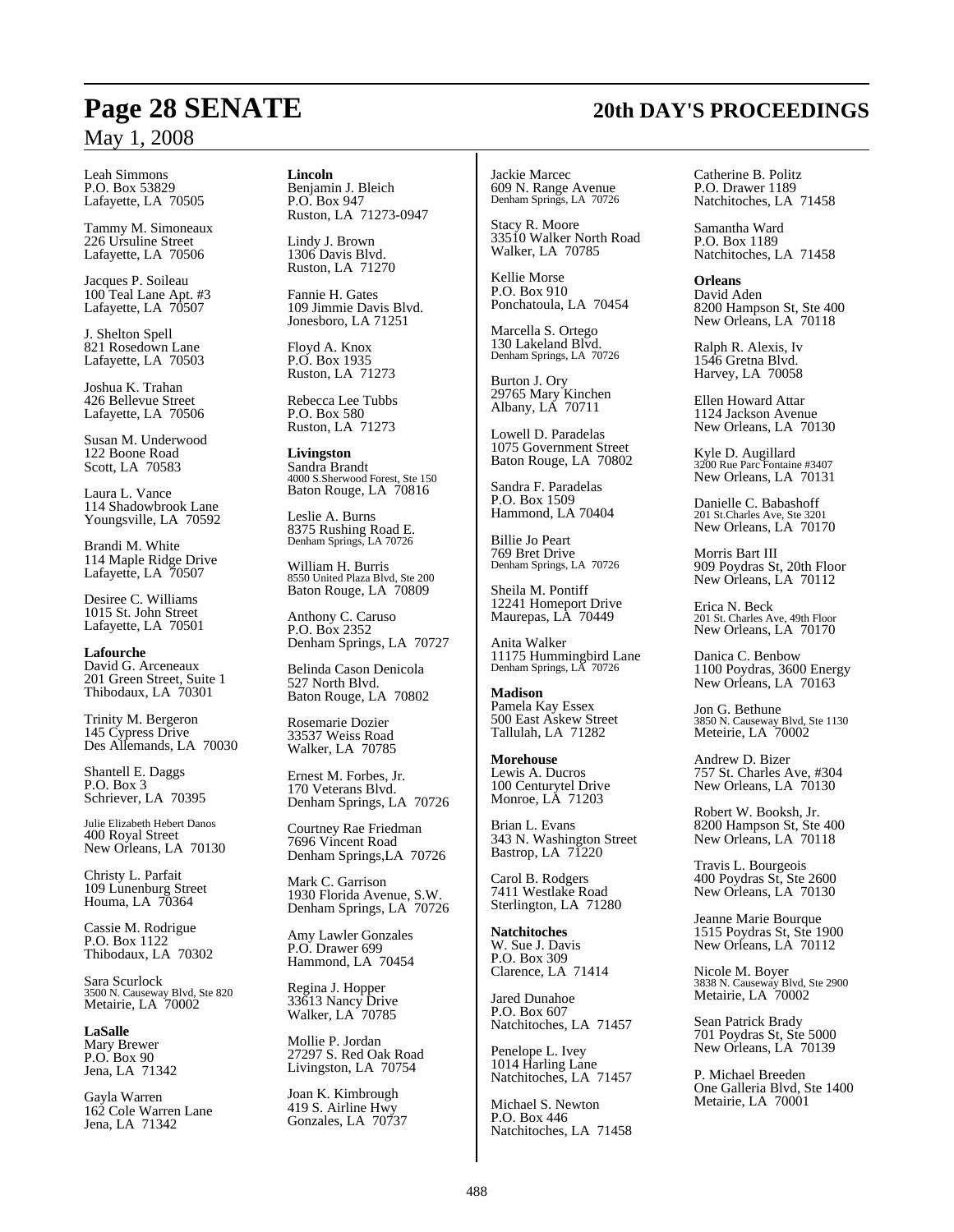#### Benjamin Brown 909 Poydras St, 20th Floor New Orleans, LA 70112

Bruce Lane Brown 321 St. Charles Ave, Floor 10 New Orleans, LA 70130

Paula Martin Bruner 1116 Felicity Street New Orleans, LA 70130

Allison Parker Burbank 6008 Orleans Avenue New Orleans, LA 70124

Jason W. Burge 201 St. Charles Ave, 46th Floor New Orleans, LA 70170

Carl D. Campbell III 902 Julia Street New Orleans, LA 70113

Jennifer Canales 228 St. Charles Ave, Ste 626 New Orleans, LA 70130

Kathryn M. Caraway 612 Gravier Street New Orleans, LA 70130

Elizabeth R. Carter 601 Poydras St, Ste 2775 New Orleans, LA 70130

Daniel J. Caruso 1100 Poydras St, 30th Floor New Orleans, LA 70163

Susan M. Caruso 1100 Poydras St, 30th Floor New Orleans, LA 70163

Gavin G. Chachere II 316 Crystal Street New Orleans, LA 70129

Yvonne Chalker 201 St. Charles Ave, Ste 4400 New Orleans, LA 70170

Stephen D. Collins 1010 Common St, Ste 3100 New Orleans, LA 70112

Paul K. Colomb, Jr. 201 St. Charles Ave, Ste 3600 New Orleans, LA 70170

Aimee Lonergan Coolidge 2033 Audubon Street New Orleans, LA 70118

Jauna A. Crear 1010 Common St, Ste1400A New Orleans, LA 70112

Catherine L. Davidson 1100 Poydras St, Ste 1700 New Orleans, LA 70163

Ariel K. Digiulio 201 St. Charles Ave, Ste 3702 New Orleans, LA 70170 J. Gerard Discon III 131 Airline Dr, Ste 201 Metairie, LA 70001

Nancy A. Donaldson 5301 S. Rocheblave Street New Orleans, LA 70125

Kelly A. Dugas 5100 Village Walk, Ste 300 Covington, LA 70433

Emily E. Eagan 201 St. Charles Ave, 49th Floor New Orleans, LA 70170

Robert J. Ellis, Jr. 8006 Nelson Street New Orleans, LA 70125

Heather A. England 408 N. Columbia Street Covington, LA 70433

Hilliard C. Fazande III 528 Elmira Avenue New Orleans, LA 70114

Gissel Ferriol 3838 N. Causeway Blvd 29th Floor Metairie, LA 70002

Everett Fineran 2300 Energy Cnt, 1100 Poydras New Orleans, LA 70163

Davida Finger 7214 St. Charles Avenue New Orleans, LA 70118

Karen M. Fontana 909 Poydras St, Ste 3500 New Orleans, LA 70112

Susan D. Gainey 4822 Tchoupitoulas Street New Orleans, LA 70115

Clay Garside 3715 Westbank Expway, Ste 13 Harvey, LA 70058

Geoffrey L. Gates 107 Brunswick Court New Orleans, LA 70131

Marsha M. Green 7900 Edward Street New Orleans, LA 70126

Louis M. Grossman 1100 Poydras, 3600 Energy Cnt New Orleans, LA 70163

Benjamin A. Guider III 400 Poydras St, Ste 1440 New Orleans, LA 70130

Taetrece Harrison 3403 Leonidas Street New Orleans, LA 70118

Michael P. Higgins 909 Poydras St, Ste2000 New Orleans, LA 70112 Douglas R. Holmes 2300 Energy Cnt, 1000 Poydras New Orleans, LA 70163

Loretta O. Hoskins 6125 Constance Street New Orleans, LA 70118

Daniel Hudson 601 Poydras St, Ste 1900 New Orleans, LA 70130

Maureen Hughes 222 S. Olympia Street New Orleans, LA 70119

Petrina R. Johns P.O. Box 871701 New Orleans, LA 70187

Sara A. Johnson 650 Poydras St, Ste 2105 New Orleans, LA 70130

Nannette V. Jolivette 2300 Energy Centre New Orleans, LA 70163

Rachel Jones 636 Baronne Street New Orleans, LA 70113

Joshua G. Keller 755 Magazine Street New Orleans, LA 70130

Shalita Kelly 4655 Michoud Blvd., Ste 19 New Orleans, LA 70129

Provanda R. Kennedy 1551 Maura Place New Orleans, LA 70131

Ayesha Korejo 909 Poydras St, 20th Floor New Orleans, LA 70112

Brad Lacomb 2414 Magaizine Street, #B New Orleans, LA 70130

Stacey E. Lafleur-Spawn 2601 Tulane Ave, 5th Floor New Orleans, LA 70119

Justin P. Lemaire 546 Carondelet Street New Orleans, LA 70130

Eric Michael Liddick 201 St. Charles Ave, Floor 49 New Orleans, LA 70170

Melanie Lockett 701 Poydras St, Ste 3600 New Orleans, LA 70139

Shelley A. Martin 400 Poydras St, Ste 2050 New Orleans, LA 70130

Jennifer S. Martinez 701 Poydras St, 40th Floor New Orleans, LA 70139

Janelle R. Massey 4010 Virgil Blvd. New Orleans, LA 70122

Steven M. Mauterer 210 Huey P Long Ave Gretna, LA 70053

Heather Begneaud McGowan 546 Carondelet St. New Orleans, LA 70130

Donald J. Melancon 3108 Canal Street New Orleans, LA 70119

Shelley R. Miller 400 Poydras St, 30th Floor New Orleans, LA 70130

Edward C. Milner III 909 Poydras St. Ste 1800 New Orleans, LA 70112

Daya Jennifer Naef 8006 Nelson St. New Orleans, LA 70125

Korey Arthur Nelson 650 Poydras St, Ste 1100 New Orleans, LA 70130

Daniel J. Newchurch 3741 Plymouth Place New Orleans, LA 70131

Stewart E. Niles, Jr. 909 Poydras St, Ste 3500 New Orleans, LA 70112

J. Geoffrey Ormsby 201 St. Charles Ave, Ste 3702 New Orleans, LA 70170

Angelena S. Ortego 6631 Wales Street New Orleans, LA 70126

Concepcion Otero 1010 Common St, Ste 2600 New Orleans, LA 70114

Christopher D. Otillio 601 Poydras St, Ste 2500 New Orleans, LA 70130

Judy A. Pace 700 Camp Street New Orleans, LA 70130

Mitchell A. Palmer 1308 9th Street Slidell, LA 70458

Lisa Parker Po. Box 56484 New Orleans, LA 70156

George V. Perez, Jr. 7113 Mayo Blvd. New Orleans, LA 70126

Katherine Phelan 2709 Robert Street New Orleans, LA 70115

# **20th DAY'S PROCEEDINGS Page 29 SENATE** May 1, 2008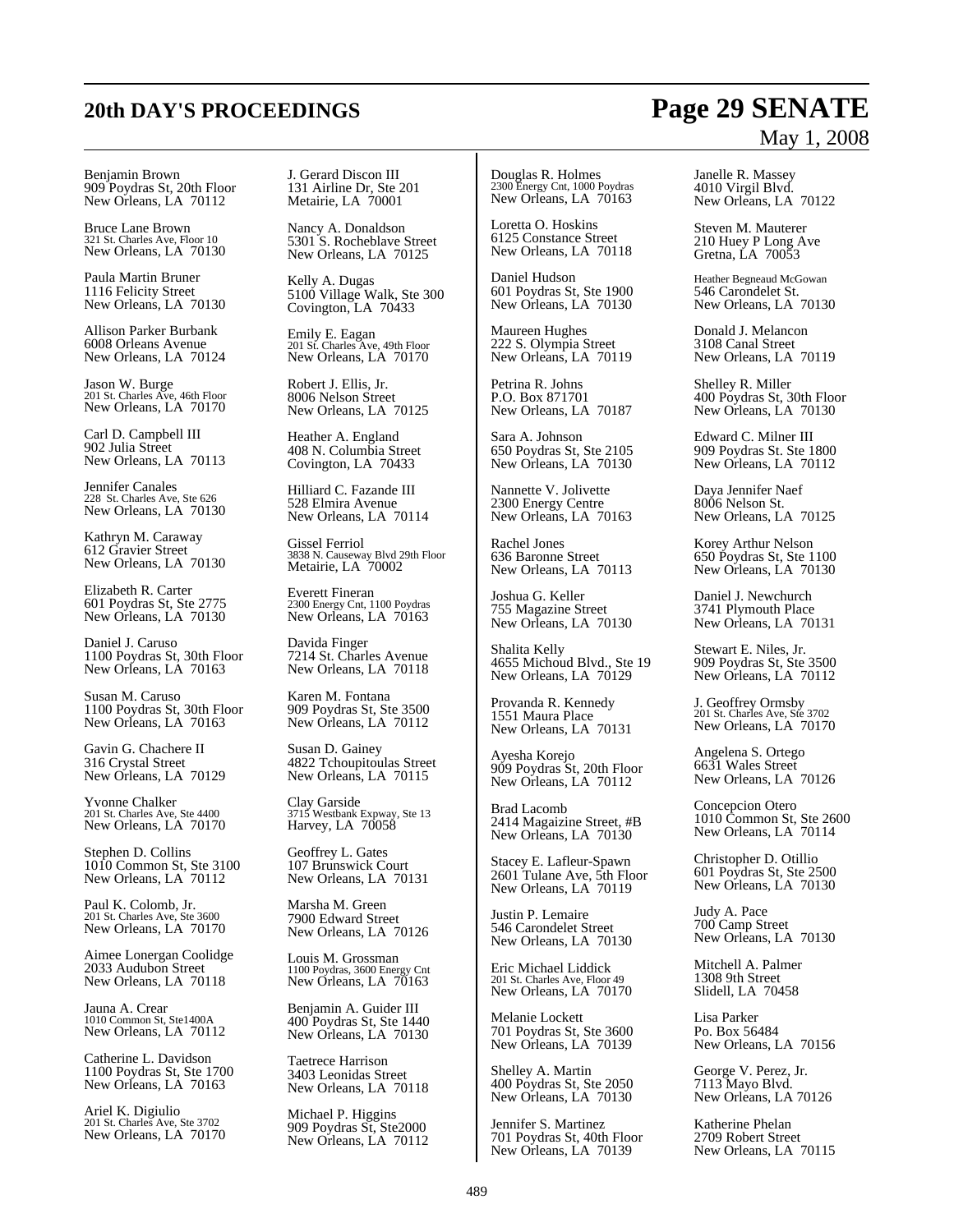Wesley M. Plaisance 601 Poydras St, 21st Floor New Orleans, LA 70130

Stacy L. Porter 3500 N. Hullen Street Metairie, LA 70002

Daniel M. Redmann One Galleria Blvd, Ste 1400 Metairie, LA 70001

Heidi K. Redmond 528 Franklin Avenue New Orleans, LA 70117

Angela M. Reilly 3336 Edenborn Ave, Apt 7 Metairie, LA 70002

Christine Reitano 610 Baronne Street New Orleans, LA 70113

Shawn J. Richard 201 St. Charles Ave Ste 4400 New Orleans, LA 70170

Marco Rosamano 7400 Leake Avenue New Orleans, LA 70118

Degan Skylar Rosenbloom 365 Canal St, Ste 2000 New Orleans, LA 70130

Lance M. Sannino 201 St. Charles Ave, 48th Floor New Orleans, LA 70170

Sarah Shannahan 201 St. Charles Ave, 45th Floor New Orleans, LA 70170

Jonathan D. Shaver 650 Poydras St, Ste 2660 New Orleans, LA 70130

Ashley Ian Smith 1033 1/2 Jena Street New Orleans, LA 70115

Elise M. Snoeren 25511 Chef Menteur Hwy New Orleans, LA 70129

Bradley J. Spedale 3301 North Blvd. Baton Rouge, LA 70806

Meredith Spivey 1000 Bartholomew Street New Orleans, LA 70117

Michele Stiebing P.O. Box 60267 New Orleans, LA 70160

Shelby C. Stone 201 St. Charles Ave, 50th Floor New Orleans, LA 70170

Alberto Struck 400 Poydras St, 30th Floor New Orleans, LA 70130

Shelley M. Sullivan 1514 Jefferson Hwy. New Orleans, LA 70121

Margaret F. Swetman 1100 Poydras St, Ste 1700 New Orleans, LA 70163

Kelly E. Tanner 401 Weyer St, P.O.Box 461 Gretna, LA 70054

Kelly E. Theard 755 Magazine Street New Orleans, LA 70130

Ann E. Theriot 1227 Royal Street, #4 New Orleans, LA 70116

Tracy L. Tyler 900 Airline Drive Kenner, LA 70062

Reid Uzee 4405 N.I-10 Service Rd, Ste 200 Metairie, LA 70006

Sara C. Valentine 201 St. Charles Ave, 46th Floor New Orleans, LA 70170

Jonathan M. Walsh 755 Magazine Street New Orleans, LA 70130

Elizabeth F. Waterman 46 Dunleith Drive Destrehan, LA 70047

Lori Allen Waters 837 Gravier St, Ste 1102 New Orleans, LA 70112

Bonita Y. Watson 909 Poydras St, Ste 2400 New Orleans, LA 70112

Philip Watson 3838 N.Causeway Blvd, Ste 2900 Metairie, LA 70002

Michael T. Wawrzycki 909 Poydras St, 20th Floor New Orleans, LA 70112

Judith A. Wenger 909 Poydras 24th Floor New Orleans, LA 70112

Frances M. Wild 7 McAlister Drive New Orleans, LA 70118

Anthony P. Wilmore 3271 Behrman Hwy. New Orleans, LA 70114

Christopher D. Wilson 2121 Ridgelake Dr Ste 200 Metairie, LA 70001

Robert R. Wood, Jr. 365 Canal St, Ste 2000 New Orleans, LA 70130 Jessica K. Woodruff 2300 Energy Cnt, 1000 Poydras New Orleans, LA 70163

**Ouachita** Patricia Ardis 3583 Hwy 151 North Downsville, LA 71234

Judy M. Bradford 202 Blue Heron Drive

Brandon B. Brown 702 Jackson Street Monroe, LA 71201

Monroe, LA 71203

Amanda Browning 897 East Puckett Lake Road West Monroe, LA 71292

Ruth E. Buckley 2253 Stubbs Vision Road Monroe, LA 71203

Willie E. Crain, Jr. 209 Shirley Drive Monroe, LA 71203

Kelly G. Glennon 285 Abercrombie Road Eros, LA 71238

Ron D. Gordon 601 Tarver Street Monroe, LA 71201

Gena C. Hanna 2304 Marie Place Monroe, LA 71201

Jeremy Ryan Harrell 111 Eagle Rock Drive West Monroe, LA 71291

Robert E. Harris, Jr. 603 Louisville Avenue Monroe, LA 71201

Shari Harter 307 Briarcliff Drive West Monroe, LA 71291

Dianna L. Huffty 240 Ingram Road West Monroe, LA 71291

Marcus Hunter 900 St. John Street Monroe, LA 71201

Jana N. Johnson 1505 North 19th Street Monroe, LA 71201

Terry W. Johnson 2442 Bayou Darbonne Dr West Monroe, LA 71291

Wesley E. Johnson 2207 Desiard Street Monroe, LA 71201 Frederick Jones 141 Desiard St, Ste 315 Monroe, LA 71202

Catherine Larue Layfield P.O. Box 190 Jonesboro, LA 71251

Karen Little 1961 New Natchitoches Rd West Monroe, LA 71292

Philip E. McQueen 1216 Stubbs Avenue Monroe, LA 71201

Lacy W. Miletello 1500 North 19th St. Monroe, LA 71201

Gail Morris 105B North Grand Street Monroe, LA 71201

Emily M. Nunnelee 3401 Forsythe Avenue Monroe, LA 71201

Kay S. Rector 1600 Lamy Lane Monroe, LA 71201

Michelle Lyn Rivers 1400 Erin Monroe, LA 71201

Lindia S. Robinson 102 Cross Vine Dr, Apt. 32 West Monroe, LA 71291

David Lane Rogers 817 Wilkinson Street Shreveport, LA 71104

Misty R. Smith 108 Oak Drive West Monroe, LA 71291

Tracy L. Spears 241 S. Martin Lane West Monroe, LA 71292

Melissa L. Spencer 121 Clearwater Circle West Monroe, LA 71291

Cherry Kay Spillers 590 Randy Road West Monroe, LA 71292

Brandi N. Traylor 1507 Royal Avenue Monroe, LA 71201

Kermit Lamar Walters III 407 Speed Avenue Monroe, LA 71201

**Plaquemines** Michael D. Clement P.O. Box 478 Belle Chasse, LA 70037

# **Page 30 SENATE 20th DAY'S PROCEEDINGS**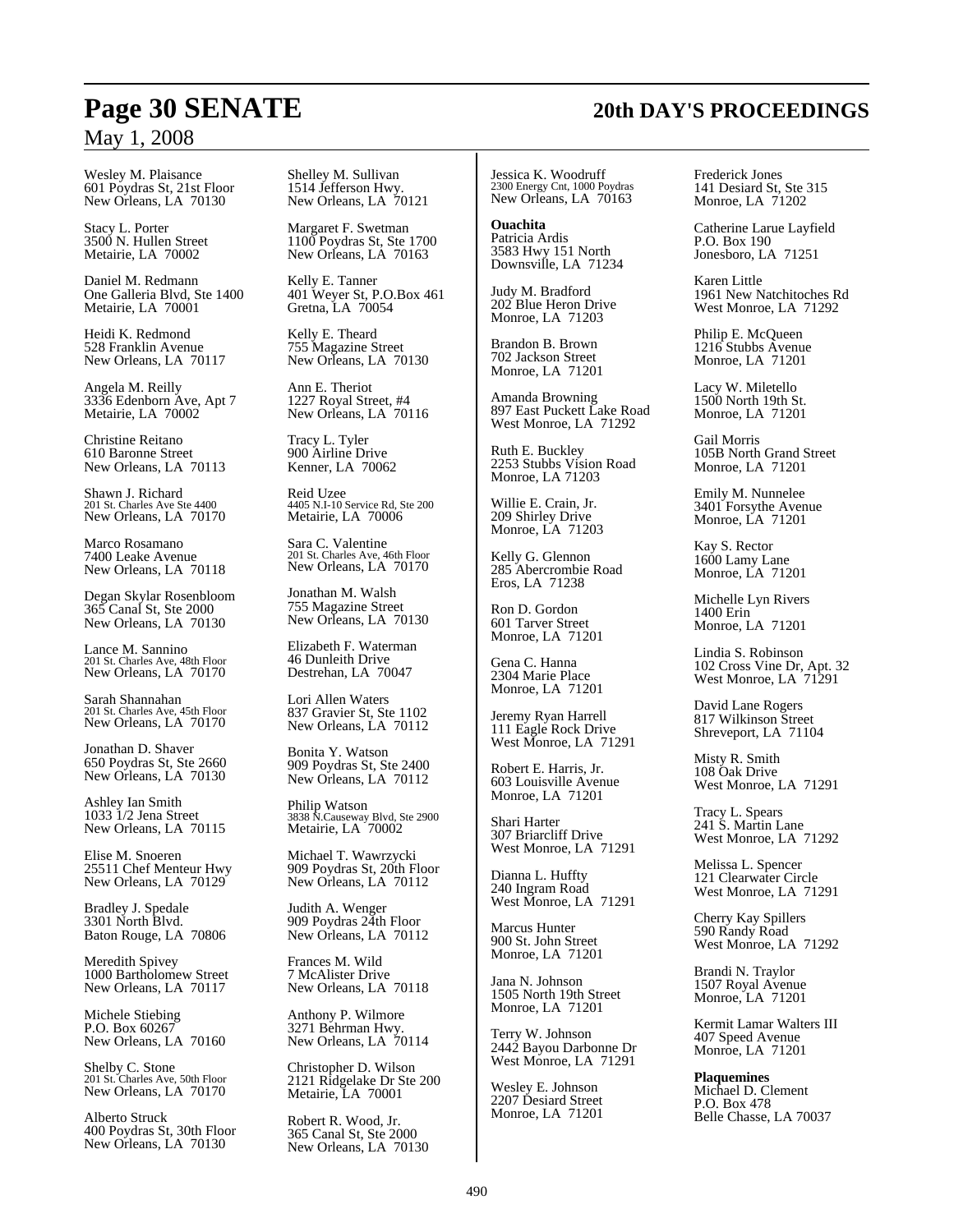# **20th DAY'S PROCEEDINGS Page 31 SENATE**

Donna Ann Kraus 1820 Belle Chasse Hwy, #205 Gretna, LA 70056

Kathlyn Gloria Perez 201 St. Charles Ave, Ste 3600 New Orleans, LA 70170

Margaret B. Strickland 701 Poydras St, Ste 5000 New Orleans, LA 70139

**Pointe Coupee** Amie B. Buriege 4084 Buriege Road Maringouin, LA 70757

Temica R. Dukes P.O. Box 380 New Roads, LA 70760

**Rapides** Elizabeth A. Armstrong P.O. Box 73 Georgetown, LA 71432

Tamara S. Battles P.O. Box 265 Alexandria, LA 71309

Melissa Legrand Benoit 2820 Jackson Street Alexandria, LA 71301

Marilyn Monsour Blalock 4246 Aspen Court Pineville, LA 71360

Sherry E. Blount 701 Murray St, 5th Floor Alexandria, LA 71309

Janet L. Coleman 125 C Beaubouef Loop Deville, LA 71328

Tammy Dunn 33 Johnson Road Glenmora, LA 71433

George I. Fine P.O. Box 1791 Alexandria, LA 71309

Linda A. Gunter 57 Joe Gunter Road Forest Hill, LA 71430

Debra Hamilton 714 Westwind Drive Alexandria, LA 71303

Lauren Saucier Hill 2220 Shreveport Hwy Pineville, LA 71360

Howell D. Jones IV 5402 Downing Street Alexandria, LA 71301

Erin Richelle Leger 720 Murray Street Alexandria, LA 71301 Sylvia A. Lofton 3125 Hwy. 28 East Pineville, LA 71361

Candace Wells Losavio P.O. Box 12420 Alexandria, LA 71315

Delana Kay Martin 3302 Industrial Street Alexandria, LA 71302

Abigail M. Miller 5213 Jackson Street Ext. Alexandria, LA 71303

Ryan C. Robison 2312 S. Macarthur Drive Alexandria, LA 71301

Karla W. Terral P.O. Box 11623 Alexandria, LA 71315

Tina M. Trammell P.O. Box 543 Alexandria, LA 71309

Rena Vaughn P.O. Box 89 Alexandria, LA 71309

Mahogany M. Watkins 5003 Masonic Dr, Ste 119-122 Alexandria, LA 71301

Brenda S. Wilks 3600 Jackson St, Ste 106A Alexandria, LA 71303

Annette A. Williams 727 Fendler Pkwy. Pineville, LA 71360

Susan R. Wyatt 1412 Centre Ct, Suite 202 Alexandria, LA 71301

**Richland** Suzonia A. Allen P.O. Box 719 Rayville, LA 71269

Larry Arbour 129 Julia Street West Monroe, LA 71291

Will Rhymes Barham 809 Julia Street, SuiteB Rayville, LA 71269

Christie Stover Bryan 47 Lee Ann Street Rayville, LA 71269

Melissa Ann Davis P.O. Box 817 Rayville, LA 71269

Billie D. Holland P.O. Box 345 West Monroe, LA 71294

#### Mary Ellen Holland 123 Horn Road Rayville, LA 71269

Michael Wilson 126 Cypress Lane Delhi, LA 71232

**Sabine** Kathy L. Brunkhardt 1712 Pilcher Road Many, LA 71449

K. Jacob Ruppert 400 S. Capitol St, Rm 204 Many, LA 71449

Michelle D. Williams 883 Jones Road Florien, LA 71429

**St. Bernard** Mary H. Bergeron 300 W. Judge Perez Drive Chalmette, LA 70043

Alfonse S. Monteferrante 2006 Pakenham Drive Chalmette, LA 70043

Sarah B. Mumphrey 2006 Pakenham Chalmette, LA 70043

Wendy K. Quillin 4500 One Shell Square New Orleans, LA 70139

**St. Charles** Charles Chauvin 3616 S. I-10 Service Rd W #109 Metairie, LA 70001

Rebecca C. Guglielmo 304 Santa Cruz Court Luling, LA 70070

Myrna S. Guidry P.O. Box 790 Des Allemands, LA 70030

Brenda L. Murla 612 Willowridge Drive Luling, LA 70070

Liliana Stephens 2001 Veterans Blvd, Ste 102 Kenner, LA 70062

**St. John The Baptist** Lauren R. Clement 1714 Cannes Drive Laplace, LA 70068

Bridget A. Dinvaut 601 Poydras St, 21st Floor New Orleans, LA 70130

Nghana Lewis Gauff 670 W. 2nd Street Laplace, LA 70068

Nicole Jouty 168 Hickory Street Reserve, LA 70084

# May 1, 2008

**St. Landry** Melina V. Aguillard 910 West Ash Ave. Eunice, LA 70535

Denise Bundick 223 Superintendents Road Eunice, LA 70535

Priscilla D. Chachere 1538 W. Pinhook Lafayette, LA 70503

Delia Marie Charles P.O. Box 10 Leonville, LA 70551

Kimberly F. Clavier 1350 W. Park Avenue Eunice, LA 70535

Charles T. Cravins 231 S. Union Street Opelousas, LA 70570

Stephanie Keys 318 Annointing Drive Opelousas, LA 70570

Yvonne Marks 100 West Bellevue Street Opelousas, LA 70570

Nanette Miller 901 N. 4th Street Eunice, LA 70535

Mary Anne Mumme P.O. Box 1087 Washington, LA 70589

La Donte A. Murphy 231 S. Union Street Opelousas, LA 70570

Vicky Y. Ortego 500 South 13th Street Eunice, LA 70535-7031

Jo Ann Pickens P.O. Box 1872 Opelousas, LA 70571

Alex Prochaska P.O. Box 777 Opelousas, LA 70571

Paula Ward Savoy 1320 Jacob Road Eunice, LA 70535

Kathy L. Smith 346 W. Bellevue Street Opelousas, LA 70570

Roma N. Stewart 2043 Penny Lane Opelousas, LA 70571

Rachael Stonicher 704 Clarence Cormier Road Carencro, LA 70520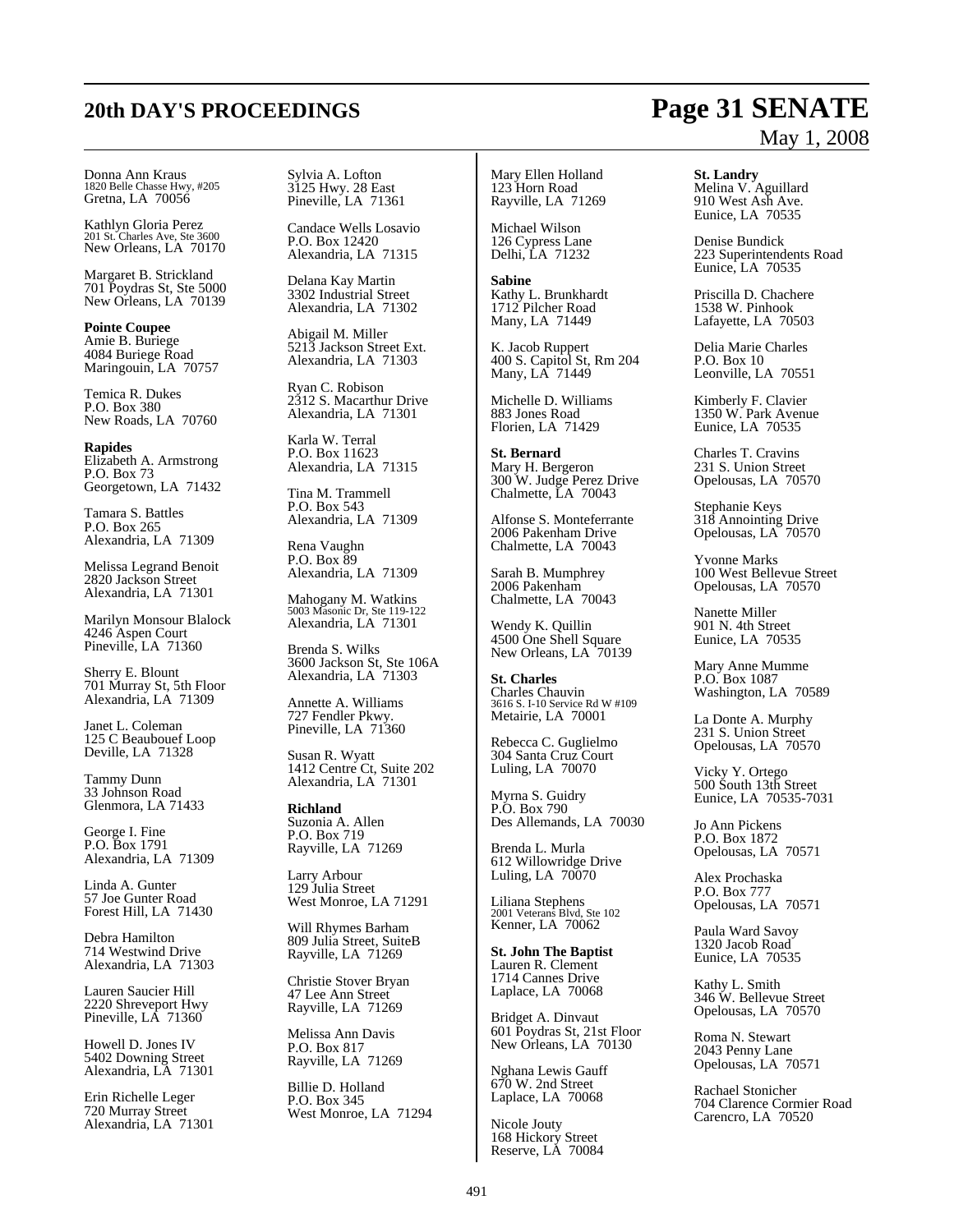**St. Martin** Michelle V. Belaire 6766 Cemetery Hwy St. Martinville, LA 70582

Jason Berard 4555-0 Main Hwy. Breaux Bridge, LA 70517

Renee Zeringue Berard 822 Harding Street Lafayette, LA 70505

Jamie H. Caillier 302 Voorhies Street Breaux Bridge, LA 70517

Vanessa A. Derouen 1035 Jeffery Drive St. Martinville, LA 70582

Jacqueline T. Welsh 1179-D Grand Bois Road Breaux Bridge, LA 70517

**St. Mary** Tanya Escort P.O. Box 1974 Morgan City, LA 70381

Timothy M. Howard P.O. Box 3262 Morgan City, LA 70381

Marcus Ray John 820 Main Street Franklin, LA 70538

Shirley M. Lebreton P.O. Box 61130 Lafayette, LA 70596

James W. Melvin 317 Sixth Street Morgan City, LA 70380

Jennifer S. Reasoner 217 Enterprise Patterson, LA 70392

Nichole T. Romero P. O. Box 1029 Franklin, LA 70538

**St. Tammany** Shandy Arguelles 107 Quail Street, Suite 2 Slidell, LA 70460

Janet Autin Augello 74526 Delta Avenue Covington, LA 70435

Walter M. Babst 694 N. Beau Chene Drive Mandeville, LA 70471

Cecily E. Bateman 126 Acadian Lane Mandeville, LA 70471

Ronald M. Beagle 1050 A. Front Street Slidell, LA 70458

Christine E. Bergeron 7113 Meadowbrook Drive Mandeville, LA 70471

Maria C. Bergeron 13267 Riverlake Drive Covington, LA 70435

George R. Blue, Jr. 829 Baronne Street New Orleans, LA 70113

Jennifer Zoe Bondio 4692A Pontchartrain Drive Slidell, LA 70458

James Lee Breaux 1305 W. Causeway App. Ste 212 Mandeville, LA 70471

Kelly M. Brian 5100 Village Walk, Ste 300 Covington, LA 70433

Jennifer Brisolara 78232 Hwy 1083 Bush, LA 70431

Katherine O. Burkart 321 N. Florida, Suite 104 Covington, LA 70433

Raymond C. Burkart III 19407 Front Street Covington, LA 70433

Louis M. Butler 300 Mariner Plaza, Ste 301 Mandeville, LA 70448

Thomas B. Calvert 3900 N Causeway Blvd, Ste 1045 Metairie, LA 70002

Joseph C. Chautin III 1080 West Causeway App. Mandeville, LA 70471

Emily G. Couvillon 1590 W. Causeway App. Mandeville, LA 70471

Amanda W. Cox 527 E. Boston St, Ste 201 Covington, LA 70433

Benjamin Franklin Davis P.O. Box 55490 Metairie, LA 70055

Scott F. Davis 3900 N. Causeway Blvd Ste 1450 Metairie, LA 70002

Smith L. Day 7602 Gsri Avenue Baton Rouge, LA 70820

Michael L. Deshazo 1250 Poydras St, Ste 2450 New Orleans, LA 70113

E. B. Dittmer II 4565 Lasalle St. Ste 300 Mandeville, LA 70471

Nadine T. Domino 728 N. Theard Street Covington, LA 70433

Mark G. Duncan 3421 N. Causeway Blvd., Ste 601 Metairie, LA 70002

M. Claire Durio 1100 Poydras St, 30th Floor New Orleans, LA 70163

Kenneth V. Faherty 321 North Vermont Street Covington, LA 70433

Jennifer Fandal 107 Cherry Creek Drive Mandeville, LA 70448

Maleah J. Flanagan 1086 St. Tammany Avenue Slidell, LA 70460

Christy D. Fugate 1308 Ninth Street Slidell, LA 70458

Mandy M. Gagliardi 201 St. Charles Ave, Ste 4400 New Orleans, LA 70170

Matthew Michael Goetz 3525 N. Causeway Blvd, Ste 201 Metairie, LA 70002

Jocelyn R. Guidry 4565 Lasalle St, Ste 300 Mandeville, LA 70471

Gary A. Hemphill 365 Canal St, Ste 2000 New Orleans, LA 70130

Ava B. Herbet 2895 Hwy 190 Mandeville, LA 70471

Tiffany Hitdlebaugh 765 Lakeview Lane Covington, LA 70435

Jack Earl Hoffstadt 909 Poydras St. Ste. 2556 New Orleans, LA 70112

Shannon Howard-Eldridge 601 Poydras St, Ste 2490 New Orleans, LA 70130

Elizabeth Harvey Icamina 19370 Hwy. 36 Covington, LA 70433

Inez B. Jenkins 30314 Watts Thomas Road Bush, LA 70431

Angela Renee Johnson 2706 Valley Court Mandeville, LA 70448

Gail M. Keller 19348 North 4th Street Covington, LA 70433

Christine B. Kerry 71539 St. Charles Street Abita Springs, LA 70420

Emily Pittman Labruzzo P.O. Box 2614 Slidell, LA 70459

Frank E. Lamothe III 315 Lee Lane, Suite 104 Covington, LA 70433 Antoine Z. Laurent 3354 Effie Street Slidell, LA 70458

David B. Lawton 365 Canal St, Ste 2000 New Orleans, LA 70130

Nicole S. Loeb 1387 Stillwater Drive Mandeville, LA 70471

Hector R. Lopez P.O. Box 3758 Covington, LA 70434

Jason C. Macfetters 400 Poydras St, Ste 2090 New Orleans, LA 70130

Amye Cazort Martin 330 N. New Hampshire St Covington, LA 70433

Lauren A. McDonald 7 Lurline Drive, Apt 11 Covington, LA 70433

Robert D. McMillin One Canal Pl. 365 Canal Ste 2850 New Orleans, LA 70130

Monique M. Melancon 2615 N. Causeway Blvd Apt. C46 Mandeville, LA 70448

Michael Maurice Meunier 909 Poydras St, Ste 2600 New Orleans, LA 70112

Jennifer Muller 139 N. Theard Street Covington, LA 70433

Stacy R. Palowsky P.O. Box 5429 Abita Springs, LA 70420

Allison H. Penzato 4565 LaSalle St, Ste 300 Mandeville, LA 70471

Richard A. Richardson 14 Poplar Street Covington, LA 70433

Ronald Roy Rieger 632 Huseman Lane Covington, LA 70435

Theresa A. Robertson 113 Longwood Drive Mandeville, LA 70471

Shawn Rogers 450 N. Causeway Blvd, Ste C Mandeville, LA 70448

Wanda F. Rogers 2160 E. Gause Blvd., Ste 101 Slidell, LA 70461

Linda W. Russo 235 Richland Drive East Mandeville, LA 70448

Lisa Saucier-McCaig 3306 Knoll Court Mandeville, LA 70448

# **Page 32 SENATE 20th DAY'S PROCEEDINGS**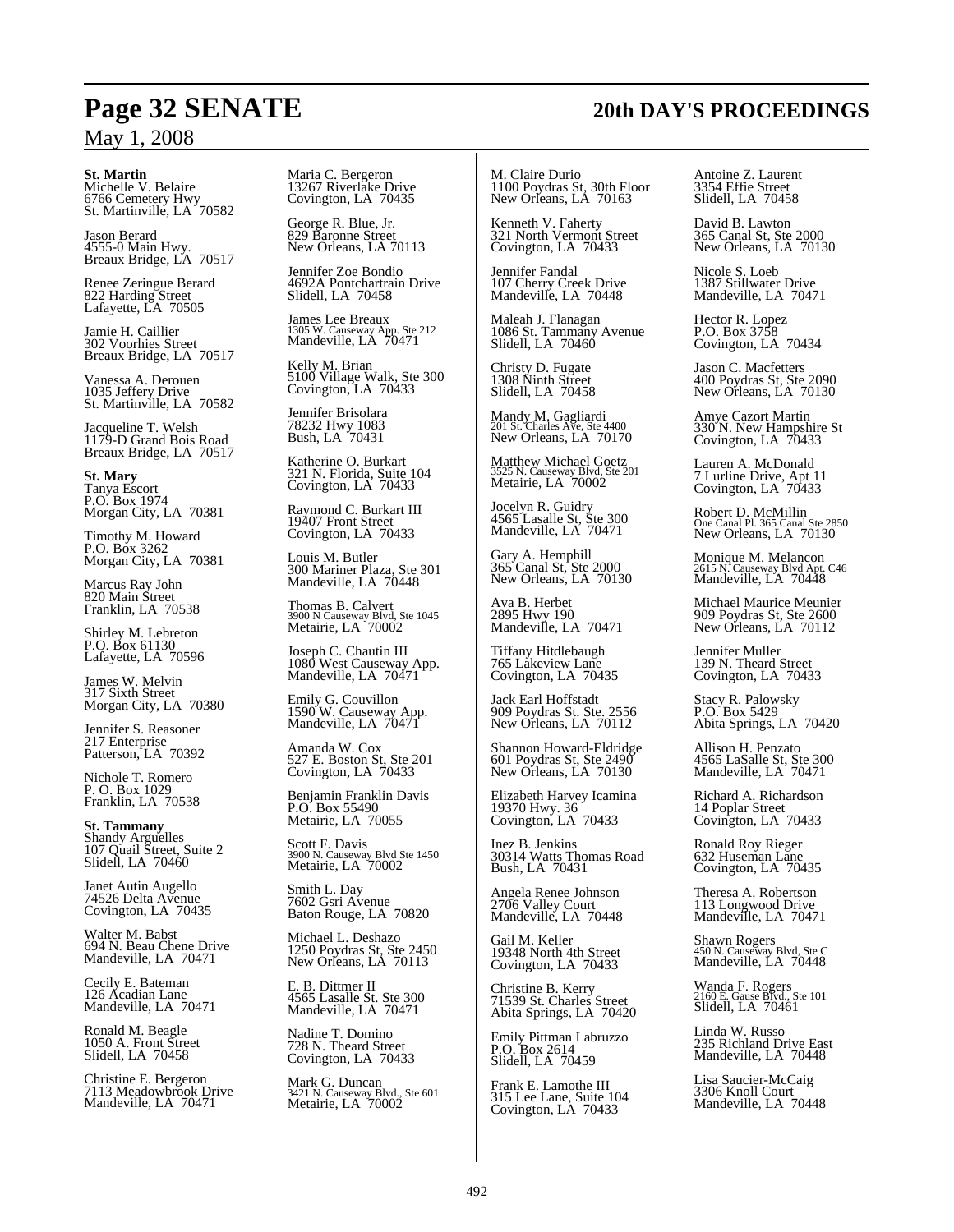# Carla F. Sharp 381 Hwy 21, Suite 205 Madisonville, LA 70447

Martin J. Simone, Jr. 601 Asbury Dr, Ste 1-D Mandeville, LA 70471

Charles A. Snyder 909 Poydras St, Ste 2300 New Orleans, LA 70112

Victoria L. Stephens 735 N. Causeway Blvd, Ste 210 Mandeville, LA 70448

William M. Stephens 70533 Hwy 21, Suite 214 Covington, LA 70433

Michael Lee Stewart 3900 N Causeway Blvd., Ste 1040 Metairie, LA 70002

Wayne T. Stewart 1080 W Causeway App. Mandeville, LA 70471

Cynthia Z. Sutton P.O. Box 309 Mandeville, LA 70470

Richard L. Traina P.O. Box 699 Hammond, LA 70404

Edward J. Villere<br>901 W. 13<sup>th</sup> Ave<br>Covington, LA 70433

Elizabeth L. Voss 29092 Krentel Road Lacombe, LA 70445

Alycia Olano Ward 1011 N. Causeway Blvd, Ste 3 Mandeville, LA 70471

Tonya M. Washington 203 W. 21st Avenue Covington, LA 70433

**Tangipahoa** Tammy Anthony Baker P.O. Box 957 Natalbany, LA 70451

Lesli Sills Bolner 200 N. Cate Street Hammond, LA 70401

Charles E. Brumfield, Jr. 1250 S.W. Railroad Ave, Ste 210 Hammond, LA 70403

Denise L. Calamusa 1011 N. Causeway Blvd., Ste 21 Mandeville, LA 70471

Gary "Ted" Chapman P. O. Box 399 Amite, LA 70422

Rebecca Demahy 3017 21st Street, Suite 100 Metairie, LA 70002

Frank J. Divittorio 200 North Cate St. Hammond, LA 70401 Charlton B. Forgotston, Jr. #6 Longue Leaf Drive Hammond, LA 70401

Betty O. Lard 46457 Milton Road Hammond, LA 70401

Diana C. Lind 29092 Krentel Road Lacombe, LA 70445

Anthony S. Maska 110 Ridgelake Drive Metairie, LA 70001

Debra McKinney P.O. Box 313 Hammond, LA 70404

Lucius L. Morris II 703 Fifth Street Kentwood, LA 70444

Caryn L. Schoeffler 39295 Bay Drive Ponchatoula, LA 70454

Crystal L. Smith 42606 Jefferson Drive Hammond, LA 70403

Roxanne P. Sumrall 56166 Hillcrest School Rd Loranger, LA 70446

**Tensas** Robert C. James 494 Hwy 3009 St. Joseph, LA 71366

**Terrebonne** Elizabeth W. Allison 6864 Main Street Houma, LA 70360

Morgan T. Allison 6864 Main Street Houma, LA 70360

Jacques A. Beebe P.O. Box 229 Houma, LA 70361

Suzan E. Bergeron 215 Palm Avenue Houma, LA 70364

Andretta Breaux 205 Enterprise Blvd, Ste D Houma, LA 70360

Blake Cole 381 Tigerlily Drive Houma, LA 70360

David Delahoussaye 286 Enterprise Drive Houma, LA 70360

Brian J. Engeron P.O. Box 310 Galliano, LA 70354

Jessica P. Guidry 3071 Grand Caillou Road Houma, LA 70363

Kassie Liner Hargis 128 Ziegler Avenue Houma, LA 70360 Connie L. Johnson 502 Roussell Street Houma, LA 70360

Kelly Barton Theriot 603 Buena Vista Blvd. Houma, LA 70360

Kevin D. Thompson 7886 Main Street Houma, LA 70360

**Union** Robert McCuller Baldwin P.O. Drawer 3008 Monroe, LA 71210

Stacy Dean Futch 3268 Linville Fire Tower Rd Farmerville, LA 71241

Paula M. Telano 246 Eagle Point Trace Farmerville, LA 71241

**Vermilion** Bart A. Broussard 209 E. St. Victor Street Abbeville, LA 70510

Amanda K. Caffery 14432 LA Hwy 92 Maurice, LA 70555

Janice R. Clever P.O. Box 284 Maurice, LA 70555

Christine A. Guidry 310 Natasha Street Abbeville, LA 70510

J. Neil Harrington 8620 Eastwood Drive Abbeville, LA 70510

Ella Jane Mouton 1603 East Villien Avenue Abbeville, LA 70510

Phyllis R. Regan 2028 Robert Road Erath, LA 70533

Katherine Marie Simon 2609 Reno Road Abbeville, LA 70510

Maegan Sonnier 419 Rena Drive Lafayette, LA 70503

**Vernon** Trieva Marie Carey 1623 Amour Drive Leesville, LA 71446

Elizabeth Marie Chaney 400 S. 5th Street Leesville, LA 71446

Twila S. Chaney 215 Shoults Road Leesville, LA 71446

Lisa S. Cole P.O. Drawer 1528 Leesville, LA 71496

Connie C. Cryer 215 Hwy. 117 Leesville, LA 71446

# May 1, 2008

Barbara Kaveski P.O. Box 1042 New Llano, LA 71461

Bernadine Lenahan P.O. Box 595 Anacoco, LA 71403

Pamela J. Parent 231 Carlin Road Anacoco, LA 71403

Shari Smith 1782 Cooper Church Road Leesville, LA 71446

**Washington** Jennifer B. Bechet 546 Carondelet Street New Orleans, LA 70130

Jennifer C. Harris 406 8th Avenue Franklinton, LA 70438

Becky Jo Hollen 5100 Village Walk, Ste 200 Covington, LA 70433

James S. Knight 1073 Cleveland Street Franklinton, LA 70438

Kelvin May 746 Avenue F Bogalusa, LA 70427

**Webster** Kristen Amanda Pesnell 200 Homer Road Minden, LA 71055

**West Baton Rouge** Marla L. Dickerson 6144 La. Hwy 74 St. Gabriel, LA 70776

Diana M. Miller 432 N. Vaughan Brusly, LA 70719

**West Carroll** Jean R. Carraway 403 Ridgecrest Drive Oak Grove, LA 71263

Melissa Ford P.O. Box 336 Forest, LA 71242

Debra M. Haynes P.O. Box 328 Minden, LA 71058

Melanie McBride P.O. Box 307 Epps, LA 71237

April Strong 609 Costello Road Oak Grove, LA 71263

**Winn** Cheryl Miller 129 Lazy Lane Winnfield, LA 71483

Betty S. St. Andrie P.O. Box 602 Montgomery, LA 71454

# **20th DAY'S PROCEEDINGS Page 33 SENATE**